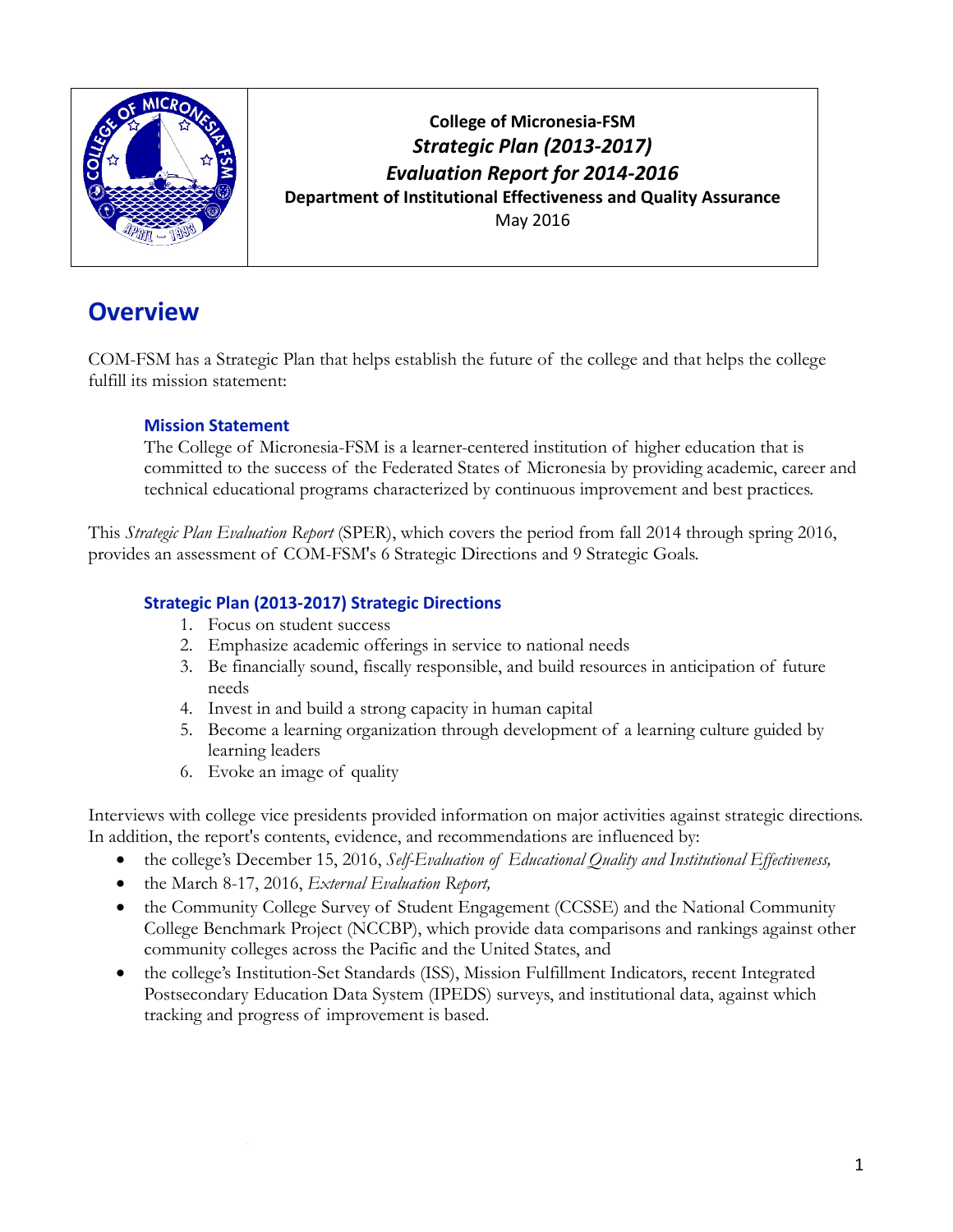# **Strategic Direction and Goal Assessments**

#### **Strategic Direction One: Focus on student success**

*The College of Micronesia - FSM will pursue excellence in student success and will develop a balance between "access and success" with appropriate career pathways for learners*.

**Strategic Plan Goal 1.1:** Providing collaborative institutional support to advance student success by promoting student engagement and Institutional Student Learning Outcomes.

#### **Measures of Success**

- 1.1.1: Institution-Set Standards (ISS): meet all ISS and achieve all 5-year stretch targets
- 1.1.2: Community College Survey of Student Engagement (CCSSE) five benchmarks: exceed the benchmark score of 50 for all five benchmarks
- 1.1.3: Guided pathways for two-year programs: review and create at least two guided pathways annually

### **Measure 1.1.1: Institution-Set Standards and Five-Year Stretch Targets**

To measure performance of Strategic Plan Goal 1.1, and in compliance with US Department of Education (USDE) regulations and accreditation standards, the college established Institution-Set Standards (ISS) of performance and developed stretch targets for improvement over the five years of the Strategic Plan (Table 1). ISS were derived from longitudinal institutional performance data and represent an institutional commitment to perform above these set standards at all times.

- Currently the college is meeting all 13 of the ISS that can be measured  $(100\%)$  (Table 1). One ISS has not been measured due to a lack of readily aggregated data.
- The college has achieved 11 out of 13 measurable five-year targets (84.6%) (Table 1). The 14th target cannot be measured yet.
- In a July 2016 *Action Letter*, the Accrediting Commission for Community and Junior Colleges (ACCJC) issued a recommendation for which the college must follow-up in October 2017: Commission Recommendation 1: *In order to improve, the College should re-evaluate its institutionset standards and provide evidence showing that standards and measures of success are appropriate for its student population, reflect improvement, and support its stated mission. (I.B.3)*

Aggregated data are not yet readily available to determine Course Student Learning Outcomes (CSLO) completion rates for general education. These CSLO data are provided on individual faculty course level assessment reports, but these data reported, and the form in which they are reported, is variable and not standardized. Moreover, these data are per course, but may not include other information on the students that would allow for analyzing student subpopulation performance. The college is evolving the Student Information System (SIS) to have faculty directly enter these data each term, and this will allow the college to attach data to each student, and thus allow disaggregation to examine student subpopulation trends, as well as a means for readily aggregating this large volume of student learning data for overall performance analysis. The college is targeting fall 2016 for the evolution of the SIS, and spring 2016 as the first semester where faculty would provide these data directly into the SIS so that the Institutional Research and Planning Office (IRPO) can then readily extract them for analyses. As a transition, in fall 2016, faculty will provide CSLO achievement data as their course level assessment report, and these data will be aggregated "by hand". Until those data are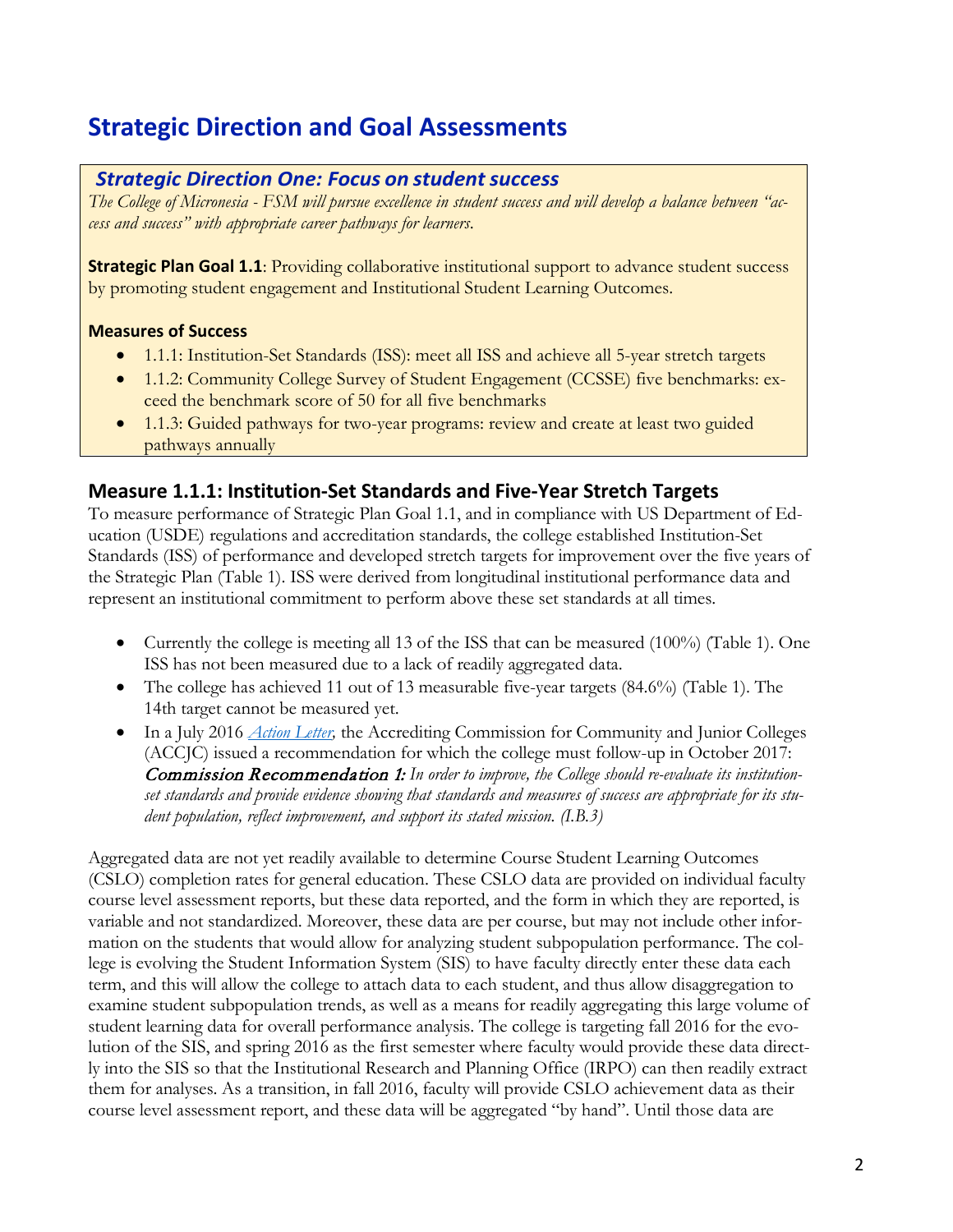available for achievement determination, this item has not been marked as either "achieved" or "not achieved" (and thus not considered in the performance measures).

#### **Action**

The ISS are to be reviewed beginning with the Visioning Summit 2016. Based on college-wide input and recommendations from IEQA, the ISS and the ISS *measures of success* targets will be raised in fall 2016 to address the Commission Recommendation, and because nearly every target originally established has been achieved. Consideration will also be given to ISS that should be added or deleted.

| <b>Measures of success</b>                                                                                                  | <b>Measures of Success</b><br><b>Institution Set</b> |                    | Current          | Performance                   |                       |                          |  |
|-----------------------------------------------------------------------------------------------------------------------------|------------------------------------------------------|--------------------|------------------|-------------------------------|-----------------------|--------------------------|--|
|                                                                                                                             | Standard<br>(ISS)                                    | 1-3 year<br>target | 5 year<br>target | Data                          | Against<br><b>ISS</b> | Against 5-year<br>target |  |
| Percent of student enrolled full<br>time (enrolled for 12 or more<br>credits) fall semesters                                | 60.0%                                                | 64.6%              | 66.6%            | 64.7% Fall<br>2015            | 4.7%1                 | $-1.9\%$                 |  |
| Percent of students earning 12 or<br>more credits fall semesters                                                            | 36.0%                                                | 38.1%              | 39.3%            | 40.1 Fall<br>2015             | 4.1%1                 | 0.8%1                    |  |
| Average student credits en-<br>rolled (Fall)                                                                                | 10.3                                                 | 11.1               | 11.4             | 11.3 Fall<br>2015             | $1.0$ ↑               | $-0.11$                  |  |
| Average student credits at-<br>tempted (Fall)                                                                               | 9.0                                                  | 9.9                | 10.2             | <b>10.4 Fall</b><br>2015      | 1.41                  | 0.21                     |  |
| Average student credits earned<br>(Fall)                                                                                    | 8.0                                                  | 8.5                | 8.8              | $9.1$ Fall<br>2015            | 1.11                  | 0.31                     |  |
| Percent of students in good aca-<br>demic standing (%) (students with<br>2.0 GPA or above)                                  | 72.0%                                                | 76.9%              | 79.3%            | 81.9 Fall<br>2015             | 9.9%1                 | 2.6%1                    |  |
| Retention Rates (percent of new full<br>time students in fall semester who<br>return to school the next fall se-<br>mester) | 50.0%                                                | 53.4%              | 55.1%            | 66.0% Fall<br>2014 to<br>2015 | 16.0%1                | 10.9%1                   |  |
| Course completion (Fall) % ABC<br>or P                                                                                      | 62.0%                                                | 66.3%              | 68.3%            | <b>71.8 Fall</b><br>2015      | 9.8%1                 | 3.5%1                    |  |
| Percent withdrawals (not to ex-<br>ceed) <sup>1</sup>                                                                       | $≤10.0%$                                             | 6.6%               | 6.8%             | 6.3 Fall<br>2015              | $-3.7\%$              | $0.5\%$                  |  |
| <b>Course Student Learning Outcome</b><br>(CSLO) Completion Rates (General<br>Education)                                    | 65.0%                                                | <b>TBD</b>         | <b>TBD</b>       | TBD <sup>2</sup>              | Not yet<br>available  | Not yet availa-<br>ble   |  |
| Program Student Learning Out-<br>come (PLSO) Completion Rates<br>(General Education)                                        | 65.0%                                                | 75.0%              | 80.0%            | 67.5% Fall<br>2013            | 2.5%1                 | $-12.5\%$                |  |
| Persistence rate fall to spring                                                                                             | 71.0%                                                | 76.0%              | 78.4%            | 87.9% Fall                    | 16.9%1                | 9.5%1                    |  |

#### **Table 1: Institution Set Standards and Strategic Plan Measures of Success**

<span id="page-2-0"></span><sup>1</sup> Percent withdraws ideally decrease, thus yellow is within +3% points of standard/target, and red is higher than +3% points of standard/target

<span id="page-2-1"></span><sup>&</sup>lt;sup>2</sup> The Student Information System (SIS) will be modified for fall 2016 to collect these data for future reporting.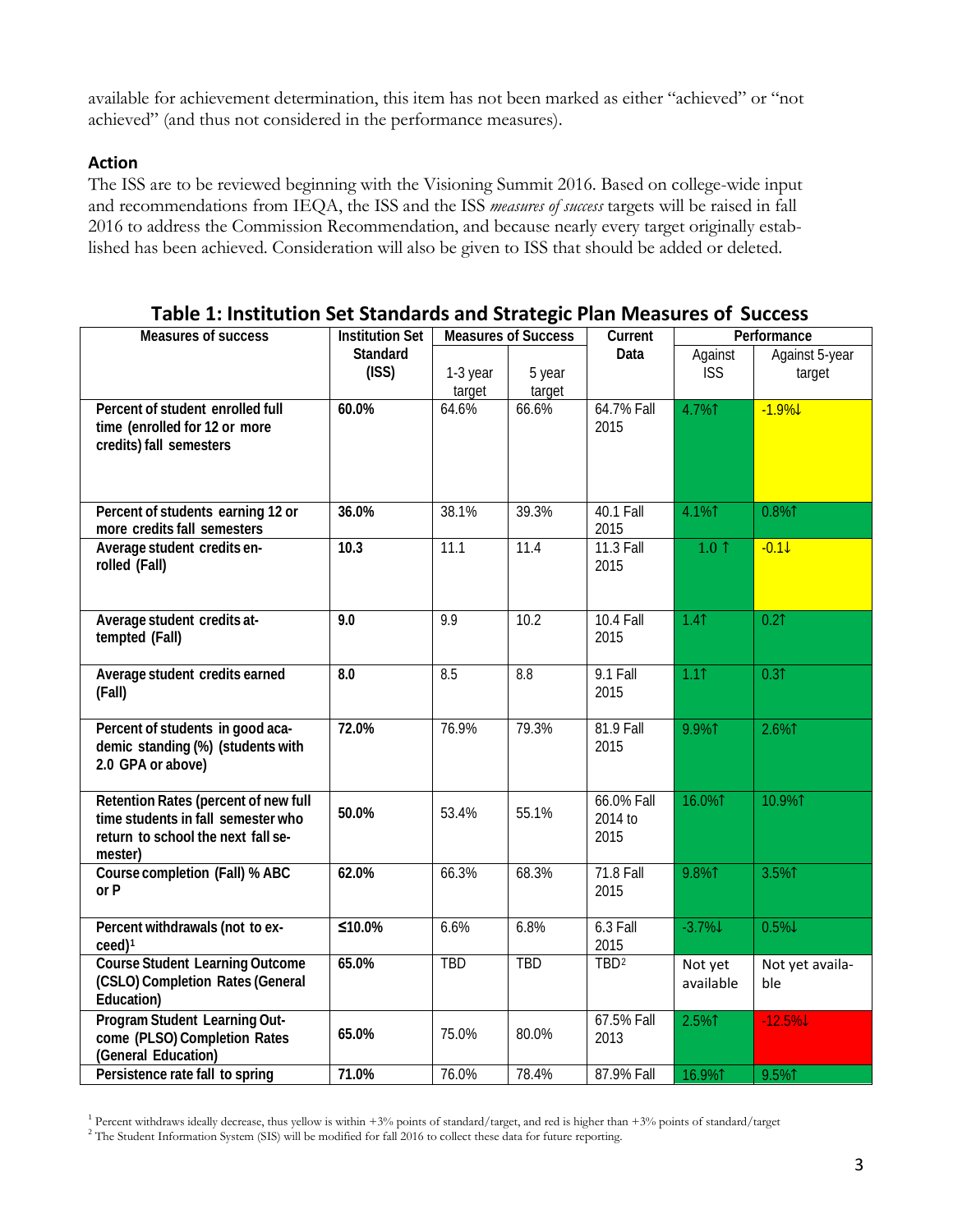| Measures of success                                   | <b>Institution Set</b>                            |          | <b>Measures of Success</b> | Current     | Performance |                |  |  |
|-------------------------------------------------------|---------------------------------------------------|----------|----------------------------|-------------|-------------|----------------|--|--|
|                                                       | <b>Standard</b>                                   |          |                            | Data        | Against     | Against 5-year |  |  |
|                                                       | (ISS)                                             | 1-3 year | 5 year                     |             | ISS.        | target         |  |  |
|                                                       |                                                   | target   | target                     |             |             |                |  |  |
|                                                       |                                                   |          |                            | 2015 to     |             |                |  |  |
|                                                       |                                                   |          |                            | Spring 2016 |             |                |  |  |
| Graduation rate (full time cohort)                    | 4.0%                                              | 3.9%     | 4.0%                       | $6.1%$ Co-  | 2.1%1       | $2.1\%$        |  |  |
| 100%                                                  |                                                   |          |                            | hort 2012   |             |                |  |  |
| Graduation rate (full time cohort)                    | 12.0%                                             | 12.8%    | 13.2%                      | 16.1% Co-   | 4.1%1       | 2.9%1          |  |  |
| 150%                                                  |                                                   |          |                            | hort 2012   |             |                |  |  |
| Green = Achieved standard or target                   |                                                   |          |                            |             |             |                |  |  |
| Yellow = Within $(-)3\%$ points of standard or target |                                                   |          |                            |             |             |                |  |  |
|                                                       | $Red = Below (-)3\%$ points of standard or target |          |                            |             |             |                |  |  |

### **Measure 1.1.2: Community College Survey of Student Engagement (CCSSE)**

The college administered the [CCSSE](http://www.ccsse.org/) for the first time in spring 2013 to establish baseline data. The CCSSE was administered the subsequent spring 2014 with a plan to administer it biennially from that point. Data are available for the first two administrations, and the spring 2016 CCSSE data will be available in August 2016.

CCSSE measures student engagement across five benchmarks:

- 1. Active and Collaborative Learning\*
- 4. Student-Faculty Interaction\*
- 5. Support for Learners\*
- 2. Student Effort
- 3. Academic Challenge

The CCSSE benchmark scores are all standardized at 50; therefore, COM-FSM has set a measure of success for all five benchmarks at this level.

- The college has achieved its target for all five (5) of the CCSSE benchmarks for each year that the survey has been administered (100%) (Figure 1).
- The benchmarks with an "\*" are also used directly as mission fulfillment indicators.
- The college is a national  $(NCCBP)$  best performer against 400+ community colleges for the CCSSE benchmarks of Active and Collaborative Learning (98<sup>th</sup> percentile), Student Effort (98<sup>th</sup>) percentile), and Support for Learners ( $99<sup>th</sup>$  percentile). COM-FSM is in the top 17 out of  $400+$ institutions for these categories.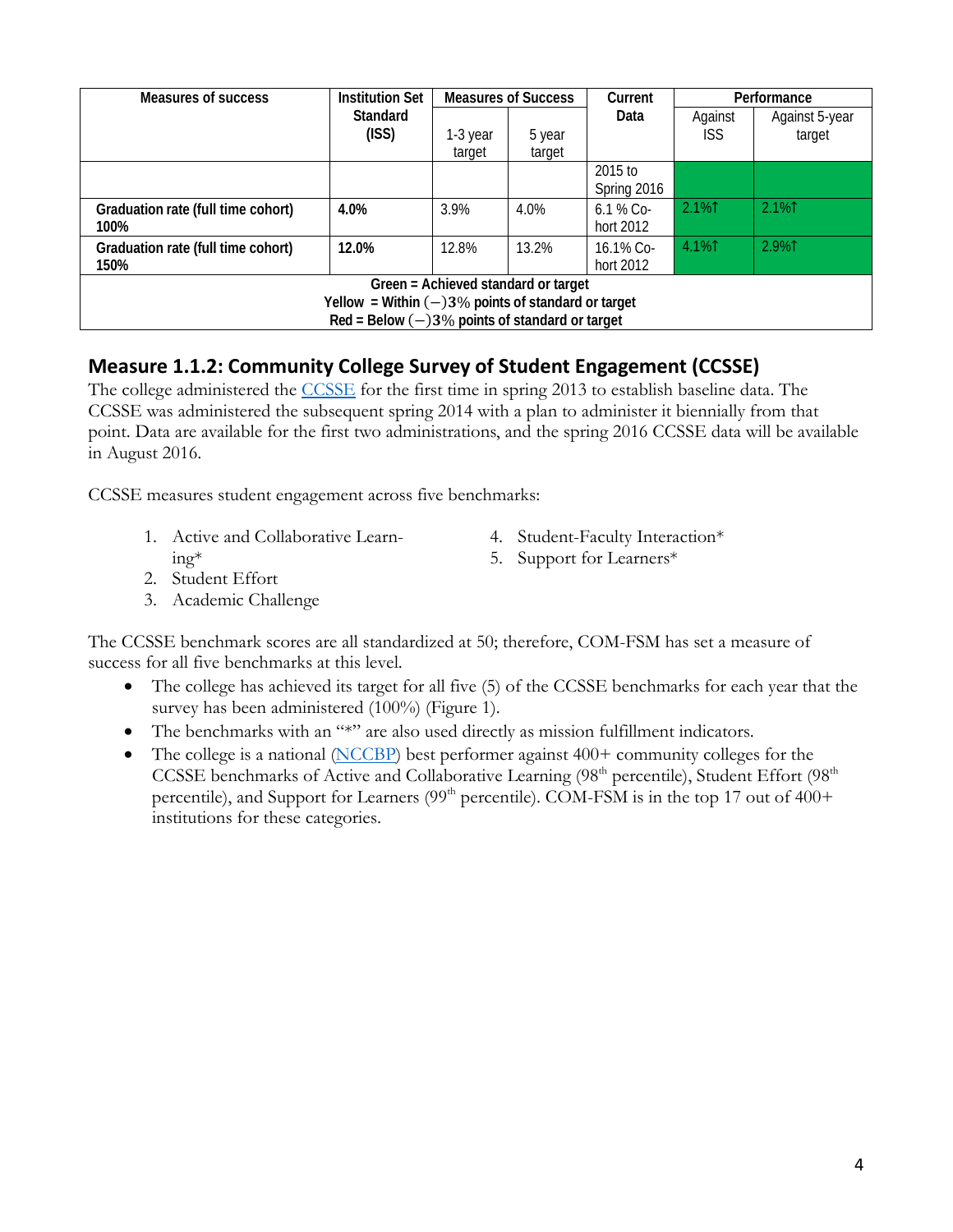

### **Figure 1. Community College Survey of Student Engagement Performance**

#### **Action**

When the spring 2016 CCSSE data are available (in August 2016), the college should reexamine the targets for this measure of success in order to determine if 50 is *good enough* across all five benchmarks, or if stretch targets should be extended to some (or all) of the five benchmarks.

### **Measure 1.1.3: Guided Pathways**

This measure of success is also a mission fulfillment indicator to ensure mission achievement. The ACCJC visiting team *[External Evaluation Report](http://www.comfsm.fm/accreditation/2016/Self_Evaluation/COMFSM_External_Eval_Report_2016.pdf) (March 2016)* offered a commendation to COM-FSM for its guided pathways.

Commendation 7: *The team commends the College for developing and publishing four-semester suggested schedules for every academic program. These suggested schedules provide clear pathways for students, encourage full time enrollment and timely completion, facilitate student success, and provide an effective framework for administrators to use in scheduling course offerings to meet student's needs* (pp. 5-6).

Despite this visiting team commendation, the college knows it can and should do more. To that end, the college's academic programs and support services will create structured and coherent guided pathways to student end goals, with built-in progress monitoring, feedback, and ongoing support at each step along the pathway.

- Each year the college will create at least 2 of these guided pathways for its 14 total, two-year academic programs. The college plans to begin this work fall 2016 and should thus complete at least 4 total guided pathways by 2017.
	- $\circ$  The college has achieved (0/2) of these targets for this year (0% complete); and
	- $\circ$  Achieved (0/4) of these total targets through the end of this strategic plan (0% complete).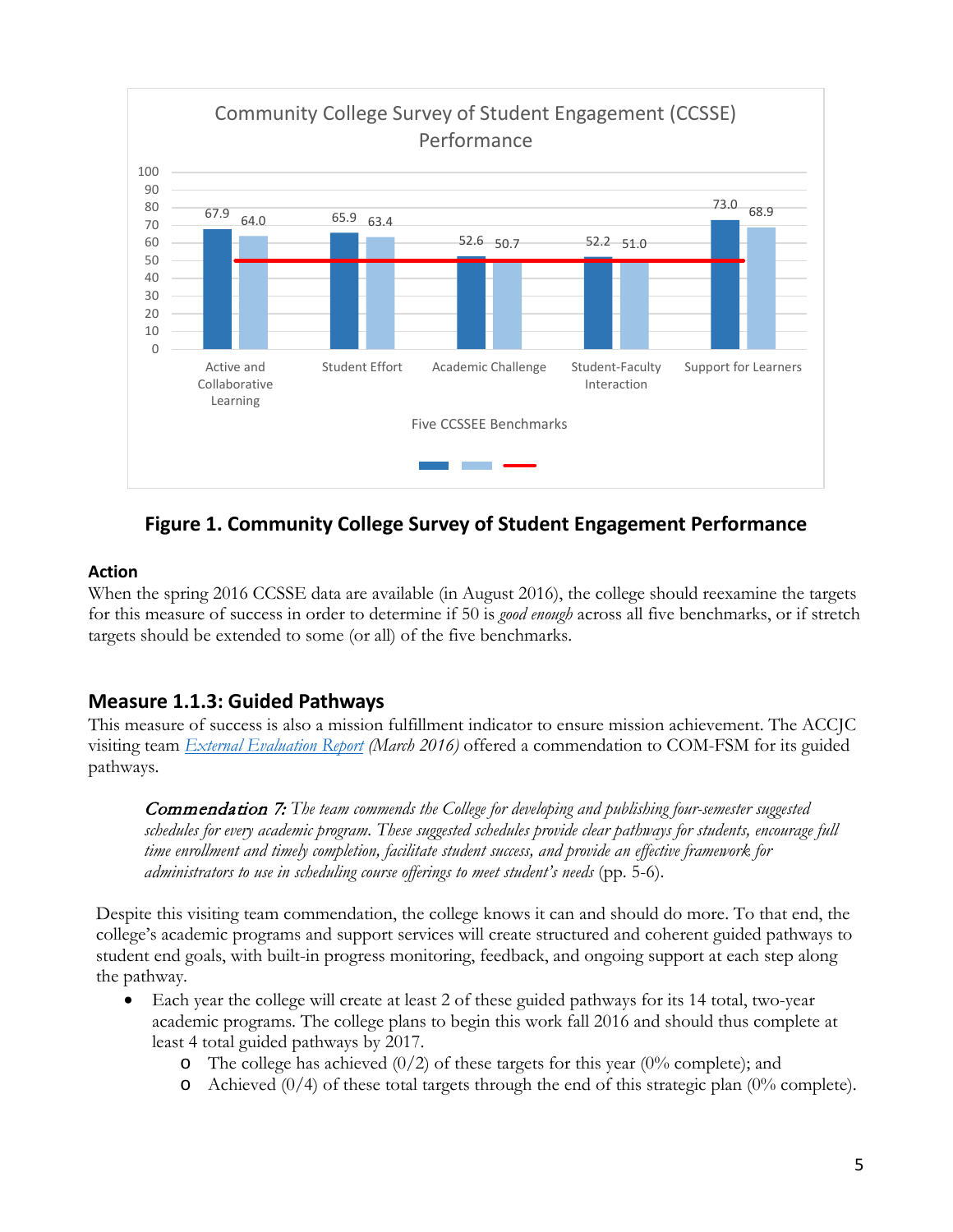### **Summary**

Overall, the college has achieved 29/35 or 82.9% of both Strategic Direction One and Strategic Plan Goal 1.1 (Table 2). During AY2016-2017, the college needs to take action to raise the ISS and stretch targets because nearly all five-year targets have been achieved, and because the accrediting Commission has indicated concern that these ISS were set too low (thus making achievement easy). The college should also examine 2016 CCSSE data and consider whether maintaining the target benchmark scores of 50 across all five benchmarks are *good enough*. It should be noted that the college has made Student Success its overarching priority, and this forms the basis of the college's self-identified priorities in the 2015 *[Institutional Self Evaluation Report](http://www.comfsm.fm/accreditation/2016/Self_Evaluation/COMFSM_SELFEVAL_15DEC2015.pdf)* (ISER) Quality Focus Essay (QFE) (pp. 310-315).

|                                                    | <b>Measure of Success</b>            | <b>Target</b> | Percent<br>achieved | Met $(\checkmark)$<br>Not Met $(x)$ |
|----------------------------------------------------|--------------------------------------|---------------|---------------------|-------------------------------------|
| Strategic Direction 1: Focus on student suc-       |                                      |               |                     |                                     |
| cess                                               |                                      |               |                     |                                     |
| SPG 1.1: Providing collaborative institutional     | 1.1.1: Institution-Set Standards     |               |                     |                                     |
| support to advance student success by promot-      | (ISS) and 5-year stretch targets     |               |                     |                                     |
| ing student engagement and Institutional Stu-      |                                      |               |                     |                                     |
| dent Learning Outcomes.                            | <b>ISS</b><br>$\bullet$              | 13/13         | $100\%$             | $\checkmark$                        |
|                                                    | 5-Year Targets<br>$\bullet$          | 11/13         | 84.6%               | $\mathbf x$                         |
|                                                    | 1.1.2: CCSSE Benchmarks              | 5/5           | $100\%$             | $\checkmark$                        |
|                                                    | 1.1.3: Guided Pathways               | 0/4           | $0\%$               | $\boldsymbol{\mathsf{x}}$           |
|                                                    | <b>Total Achievement for SPG 1.1</b> | 29/35         | 82.9%               |                                     |
| <b>Total Achievement for Strategic Direction 1</b> | 29/35                                | 82.9%         |                     |                                     |

#### **Table 2. Strategic Direction One Achievement Summary**

### *Strategic Direction Two: Emphasize academic offeringsin service to national needs*

*The College of Micronesia - FSM will increase the number of 4-year program opportunities while also strengthening the career and technical educational opportunities for non-college-bound students*.

**Strategic Plan Goal 2.1:** Increase the number of 4-year program opportunities by

- Increasing the number of articulation agreements;
- Increasing the number of partnership programs; and
- Exploring distance-learning opportunities. (sub-goal eliminated until compliance with USDE distance education (DE) regulations is achieved)

#### **Measures of Success**

- 2.1.1: Articulation agreements: establish at least one new articulation agreement annually.
- 2.1.2: Partnership programs: establish at least one new Memorandum of Understanding (MoU) annually.
- 2.1.3: Distance-learning opportunities: (sub-goal eliminated until compliance with USDE distance education (DE) regulations is achieved)

### **Measure 2.1.1: Articulation Agreements**

COM-FSM has 14 articulation agreements with colleges and universities for programs and courses as pro-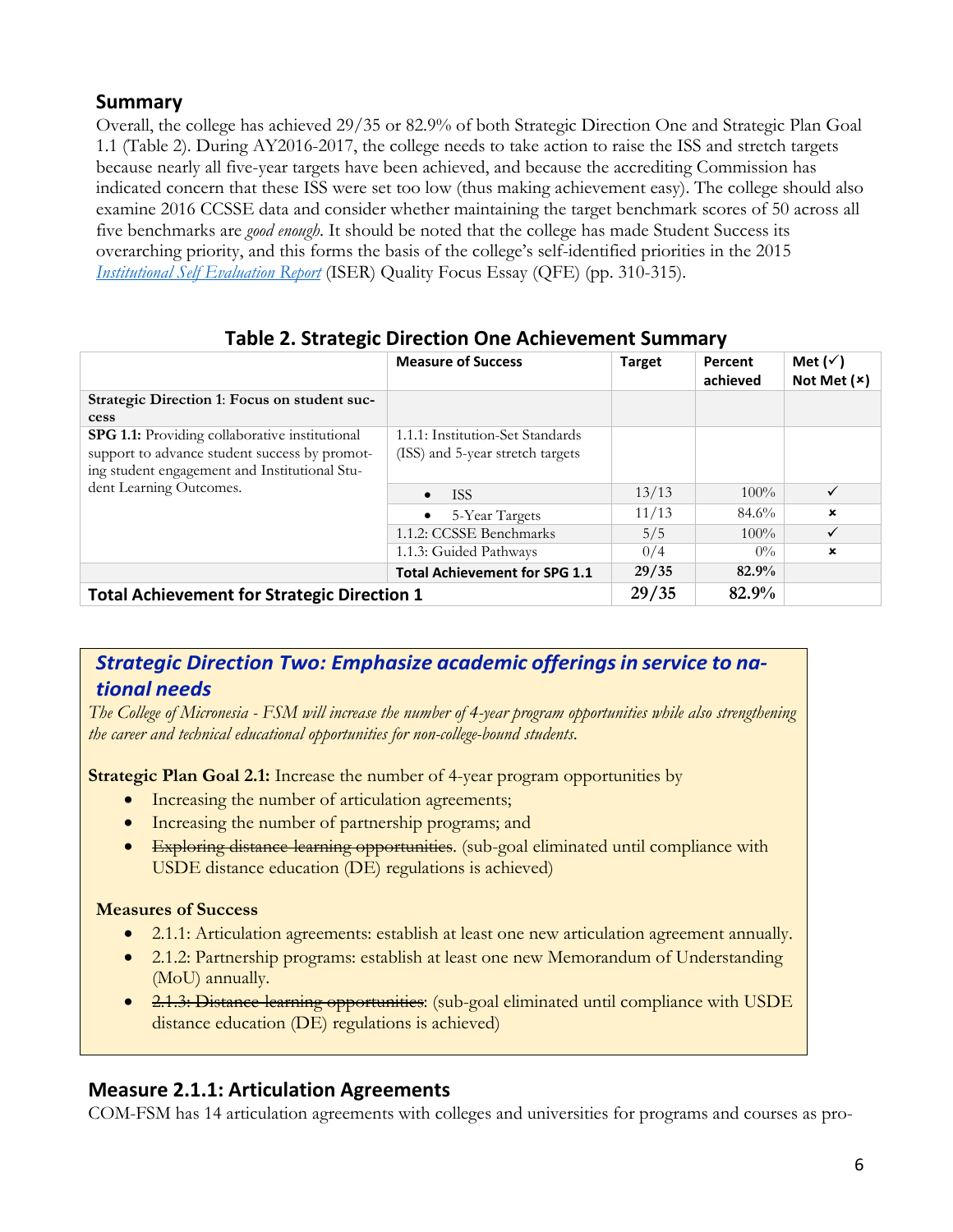vided in Table 3. The most recent articulation agreement was established in 2016 with University of Maine Fort Kent for nursing and represents the first articulation agreement established since 2004 (Table 3 and Figure 2).

• For year 2016, the college achieved its target of 1 new articulation agreement annually; however, the college did not meet this target for the preceding three years of the strategic plan (Table 3 and Figure 2) ( $1/5 = 20\%$  achieved).

| Year               |                | . asic 9. Anticalation Agreements 1999 2010<br><b>Articulation with Colleges and</b>        |                                                                    | <b>Updates</b>                                                                                                                                                                                                                                                                                         |
|--------------------|----------------|---------------------------------------------------------------------------------------------|--------------------------------------------------------------------|--------------------------------------------------------------------------------------------------------------------------------------------------------------------------------------------------------------------------------------------------------------------------------------------------------|
| <b>Established</b> |                | <b>Universities</b>                                                                         |                                                                    |                                                                                                                                                                                                                                                                                                        |
| 1993               | 1.             | Chaminade University (CU)                                                                   | $\bullet$                                                          | CU articulation renewed 2004                                                                                                                                                                                                                                                                           |
| 1995               | 2.<br>3.<br>4. | Hawaii Pacific University (HPC)<br>University of Guam (UOG)<br>Guam Community College (GCC) | $\bullet$<br>$\bullet$<br>$\bullet$<br>$\bullet$<br>$\bullet$<br>٠ | HPC articulation renewed 2003<br>UOG articulation Updated 2011<br>UOG Partnership BA in Education es-<br>tablished 1998<br>UOG articulation on 3rd year Programs<br>Accounting and General Business 2004<br>GCC Vocation Program articulation<br>2001<br>GCC/COM-FSM course by course ma-<br>trix 2010 |
| 1996               | 5.<br>6.       | University of Hawaii-Hilo (UH-<br>Hilo)<br>Honolulu Community College                       | $\bullet$                                                          | UH-Hilo articulation detail for BA in<br>Marine Science, BS in Business Admin-<br>istration, Nursing and Environmental<br>Studies 2007                                                                                                                                                                 |
| 1997               | 7.             | Eastern Oregon College                                                                      | $\bullet$                                                          | Updated November 2015                                                                                                                                                                                                                                                                                  |
| 2001               | 8.             | University of Idaho                                                                         |                                                                    |                                                                                                                                                                                                                                                                                                        |
| 2003               | 9.             | University of Phoenix Online<br>Campus<br>10. BYU/Hawaii<br>11. National University         |                                                                    |                                                                                                                                                                                                                                                                                                        |
| 2004               |                | 12. BYU Provo/Utah<br>13. PPEC Institution (Pohnpei Ac-<br>cord)                            |                                                                    | PPEC/UOG course matrix 2009                                                                                                                                                                                                                                                                            |
| 2016               |                | 14. University of Maine Fort Kent<br>(BA Nursing)                                           |                                                                    |                                                                                                                                                                                                                                                                                                        |

**Table 3. Articulation Agreements 1993-2016**



**Figure 2. Number of Articulations 1993-2016**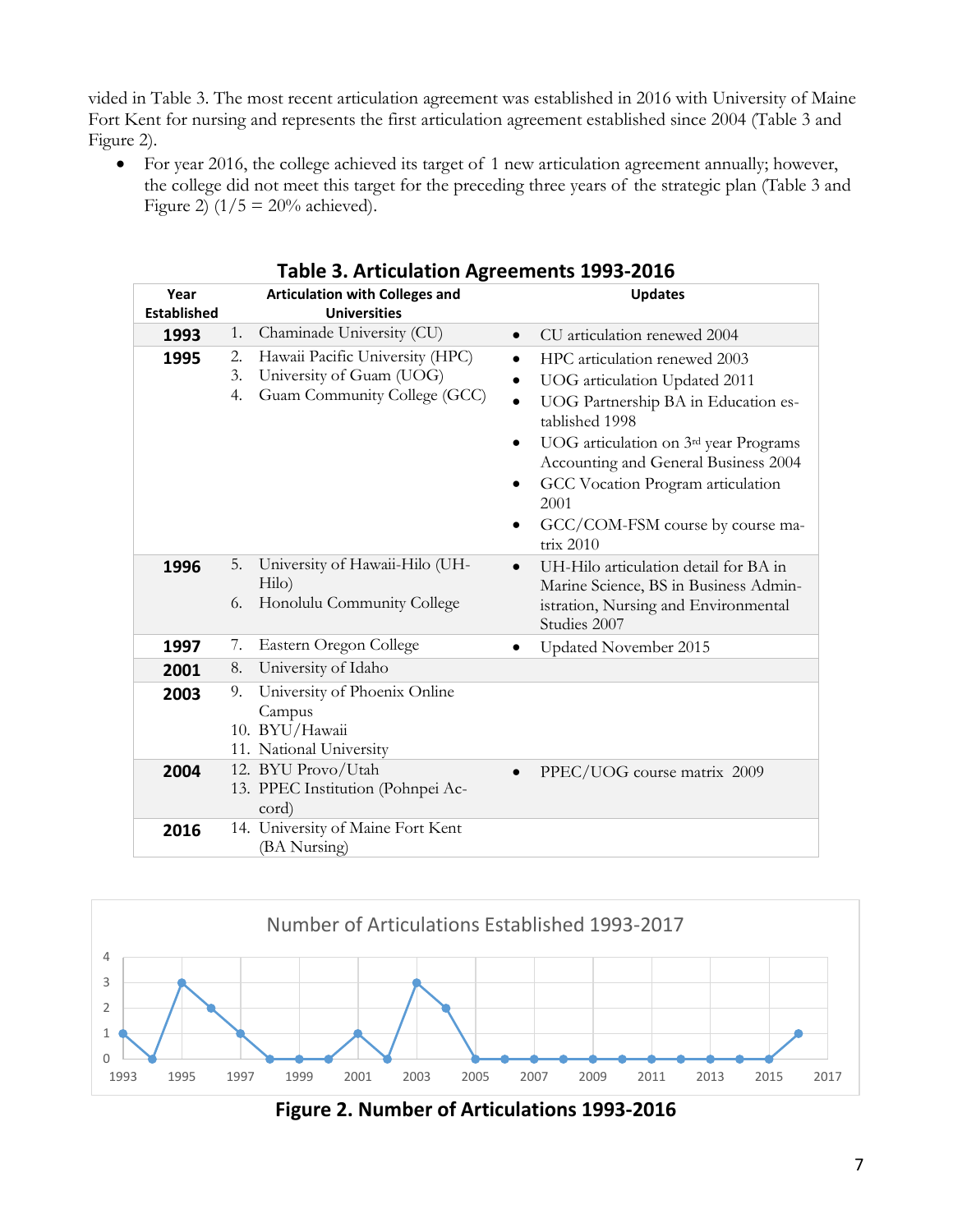For several of the 14 colleges and universities named in Table 3, articulation agreements have not been updated in recent years (some longer than 10 years).

#### **Action**

The college should consider revising this target to state that, "the college will form at least 5 new articulation agreements over the life of the strategic plan." This would allow the college to add four new articulation agreements during 2016-2017 to achieve a revised strategic plan target of five total articulation agreements. Additionally, the college should work to update agreements that have not been updated within the recent decade.

### **Measure 2.1.2: Partnership Programs**

The college maintains a Bachelor program in education with the University of Guam (UOG), but has recently terminated a partnership with San Diego State University (SDSU). The college has nine Memorandum of Understanding (MoU) partnerships currently, and those established since 2012 are provided in Table 4.

- At least one new partnership was established in 4 out of the 5 years of the strategic plan  $\left(4/5 = 80\right)$ % achieved) (Table 4 and Figure 3).
- Additionally, the college has already exceeded its 2015-2016 annual target of one MoU (100%+) (Table 4 and Figure 3).

| Year Estab-<br>lished | <b>Date</b>      | Institution                                                                                                                        |
|-----------------------|------------------|------------------------------------------------------------------------------------------------------------------------------------|
| 2012                  | $05$ July        | Shanghai Ocean University                                                                                                          |
| 2013                  | $- - -$          |                                                                                                                                    |
| 2014                  | 11<br>May        | Sophia University Junior College Division                                                                                          |
|                       | 19<br>May        | FSM Office of Emergency and Environment (OEEM) with Refrigeration and Air<br>Conditioning Program (Montreal Protocol and training) |
|                       | 25<br>Aug        | Micronesia Registration Advisors, Inc. (MRA) for the Center for Entrepreneurship                                                   |
|                       | 02 Sep           | Reitaku University                                                                                                                 |
| 2015                  | 28<br>May        | Asian & Pacific Islander American Scholarship Fund (APIASF)                                                                        |
|                       | 23<br><b>Nov</b> | Friends of COM-FSM (Allied Foundation Board)                                                                                       |
| 2016                  | 24<br>May        | Liancheng Overseas Fishery (FSM) Co., Ltd                                                                                          |

**Table 4. Partnerships Through MoUs 2012-2016**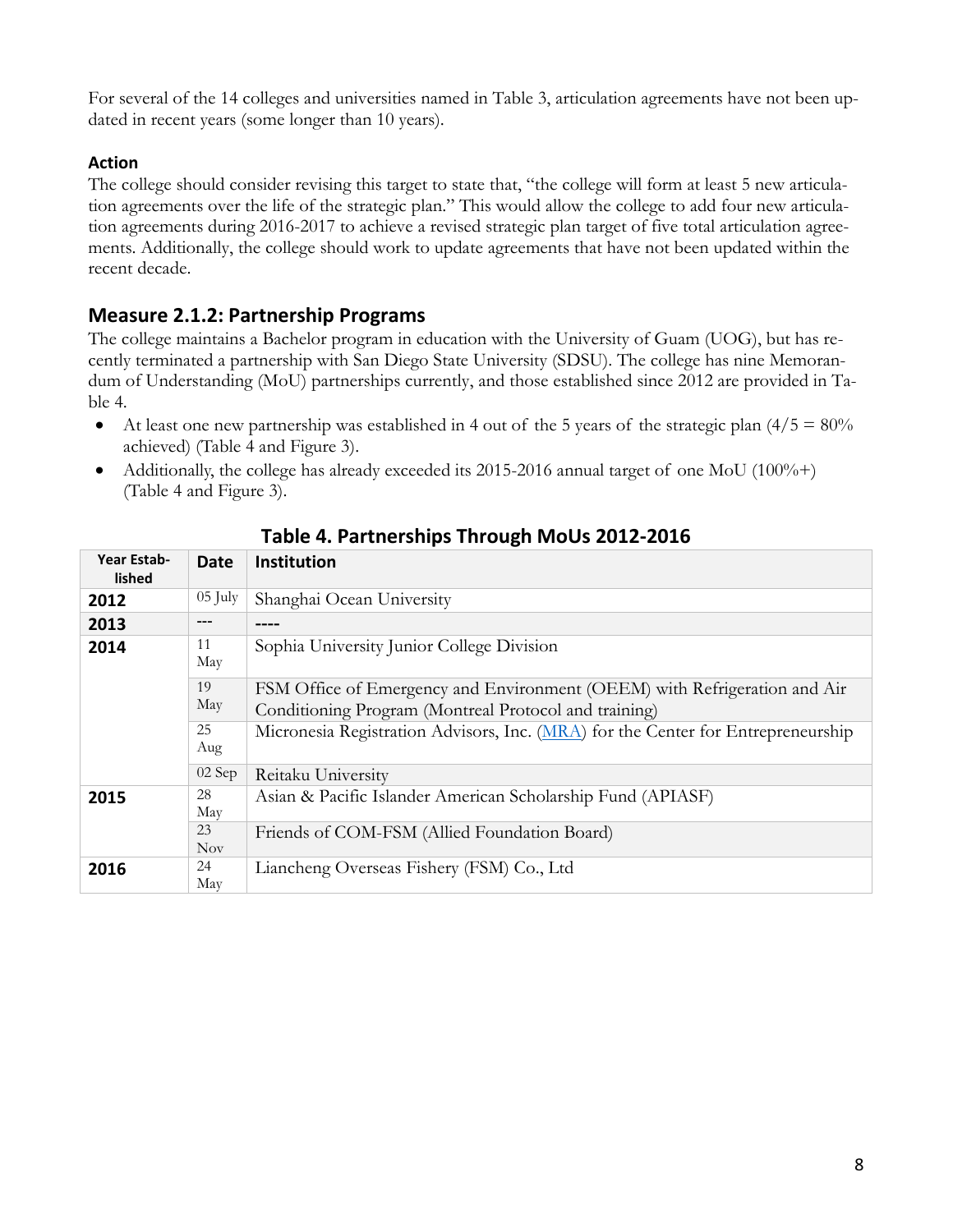

**Figure 3. Number of MoUs Established 2012-2016**

### **Measure 2.1.3: Distance Learning**

The college has offered a single Introduction to Art course to students at state campuses via distance learning (DE). During AY2015-2016 two sections were offered during both the fall (29 total students) and spring (24 total students) semesters to accommodate students at Chuuk and Yap campuses. However, the college has ranked in the <1% national percentile (+99% of colleges perform better than COM-FSM) for percent of students receiving a passing grade from those completing DE classes. In other words, less than 50% of the students beginning the course were successfully completing the course.

Additionally, during the college's accreditation self-evaluation process, the visiting team *[External Evaluation](http://www.comfsm.fm/accreditation/2016/Self_Evaluation/COMFSM_External_Eval_Report_2016.pdf)  [Report](http://www.comfsm.fm/accreditation/2016/Self_Evaluation/COMFSM_External_Eval_Report_2016.pdf)* indicated the college did not have the necessary

*policies and procedures for defining and classifying a course as offered by distance education or correspondence education, in alignment with USDE definitions* (p. 13)

The team also checked "No" to the college meeting the USDE criterion of:

*The institution has appropriate means" and consistently applies those means for verifying the identity of a student*  who participates in a distance education or correspondence education course or program, and for ensuring that student *information is protected* (p. 14).

And, the team recommended follow-up by the Commission to ensure USDE criteria are met. The accreditation visiting team further noted:

*The College currently offers only once course, ART 101, in a distance modality on an as-needed bases. The College's Course Approval Handbook does not have any references to a distance education approval process and the Course Outline of Record for ART 101 does not indicate that it is approved for online modality. The College should either develop a distance education approval process or discontinue offering the ART 101 course in an online modality* (p. 14).

The *[External Evaluation Report](http://www.comfsm.fm/accreditation/2016/Self_Evaluation/COMFSM_External_Eval_Report_2016.pdf)* elaborates in detailed length on this single DE course throughout Standard II.A (begins on p. 30) and even spends considerable length in the general observations expressing concern with this DE course.

Due to the currently low student success rate for this DE course, and the concerns for failure to fully comply with USDE regulations in offering courses in this modality, the college has stopped offering this course until the required supporting components are in place to both comply with USDE expectations and to increase student success in this modality. Running a successful DE course requires special training for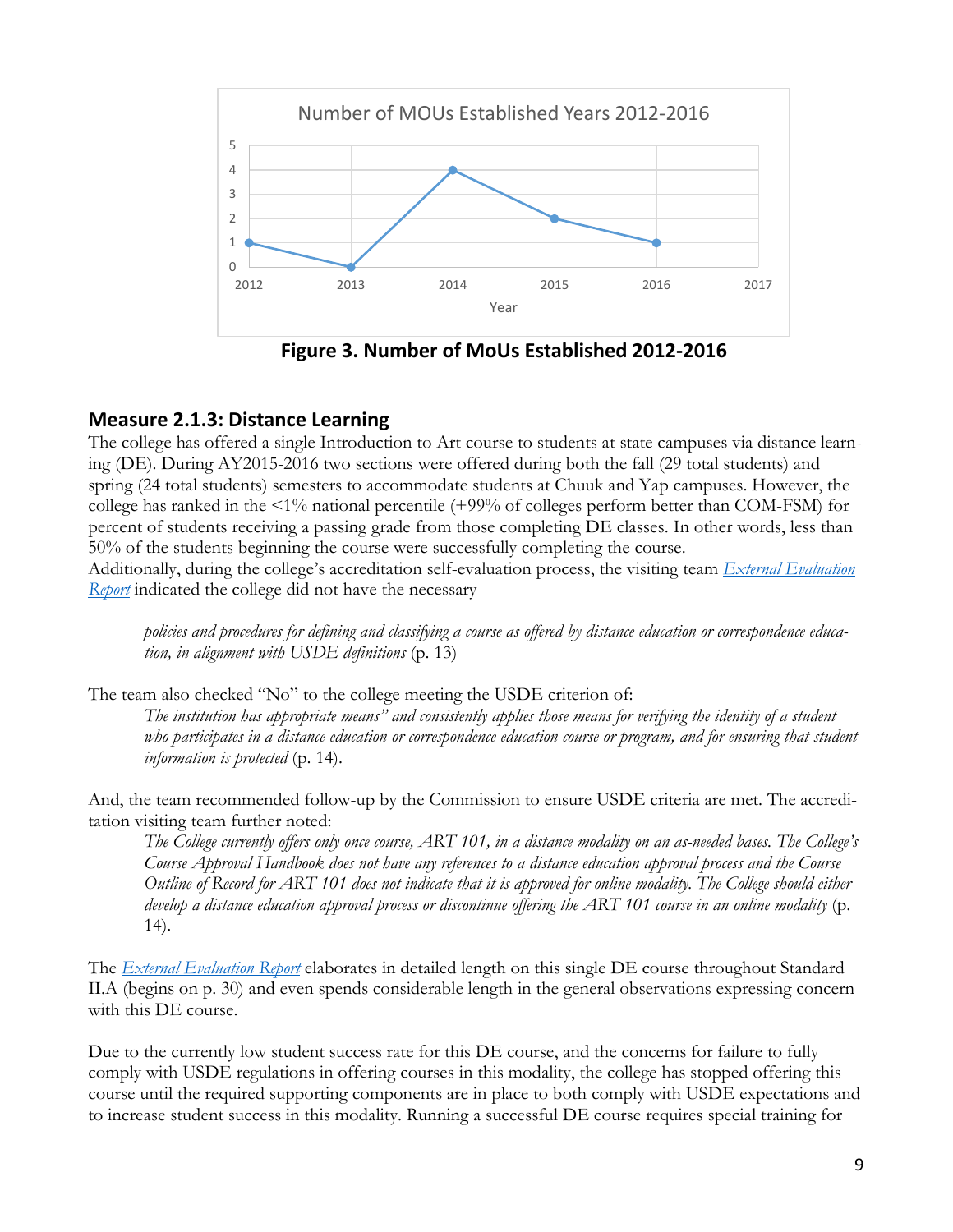both teaching in this modality and the online course design. The college needs to further ensure appropriate technology infrastructure to support an appropriate course design that is capable of being delivered at each campus.

Though the college does explore and support DE opportunities for its employees, a target has not been set as a measure of success, and is more adequately represented by strategic direction four.

#### **Action**

All plans are living documents, and they are re-evaluated during the course of their intended life. This portion of SPG 2.1 and Measure of Success 2.1.3 has been eliminated at this time. The college's *[Supplemental](http://www.comfsm.fm/accreditation/2016/Supplemental/Supplemental-Report-May-2016.pdf)  [Report](http://www.comfsm.fm/accreditation/2016/Supplemental/Supplemental-Report-May-2016.pdf)* to the ACCJC Commission describes action currently taken regarding DE (p. 7). Until all the necessary support is in place to properly operate courses in the DE modality, DE will not be a priority.

**Strategic Plan Goal 2.2**: Strengthen career, technical, and community-based educational opportunities for non-college-bound students by

- Exploring opportunities with agencies and NGOs;
- Increasing training opportunities with existing partners;
- Exploring provision for certification examinations;
- Focusing on programs and courses to support career and technical education development benefitting both students and future employers; and
- Implementing training programs that result in the adoption of new skills that are designed to improve the quality of life of participants.

#### **Measures of Success**

- 2.2.1: Advisory Councils for CTE programs: all CTE programs will establish advisory councils (17 programs currently).
- 2.2.2: CTE Certification/licensure examination provisions: all CTE programs will have in place provisions for certification examination and/or examination preparation (17 programs currently).
- 2.2.3: Evidence CTE program curriculum alignment to industry standards: all CTE programs will ensure curriculum alignment with industry certification/licensure examination (17 programs currently).
- 2.2.4: Adoption of new skills and improved quality of life: 70% of CRE training participants demonstrate a Change in Action; and 70% of CRE participants who demonstrate a Change in Action will demonstrate a positive Change in Condition.

### **Measure 2.2.1: Advisory Councils for CTE Programs**

Advisory councils are a required quality assurance practice and link career professionals and local business partners with the COM-FSM faculty members who are teaching in these respective fields to ensure curricula is relevant to today's industry needs and the FSM market (and beyond). These relationships also create potential internship and employment opportunities for CTE students. Various local agencies, NGOs, and businesses serve as key members for advisory councils. For example, the Motor Vehicle Mechanic program runs a servicing center and has a working relationship with several local auto repair shops where students are also offered internship experience. A list of CTE programs is provided in Table 5.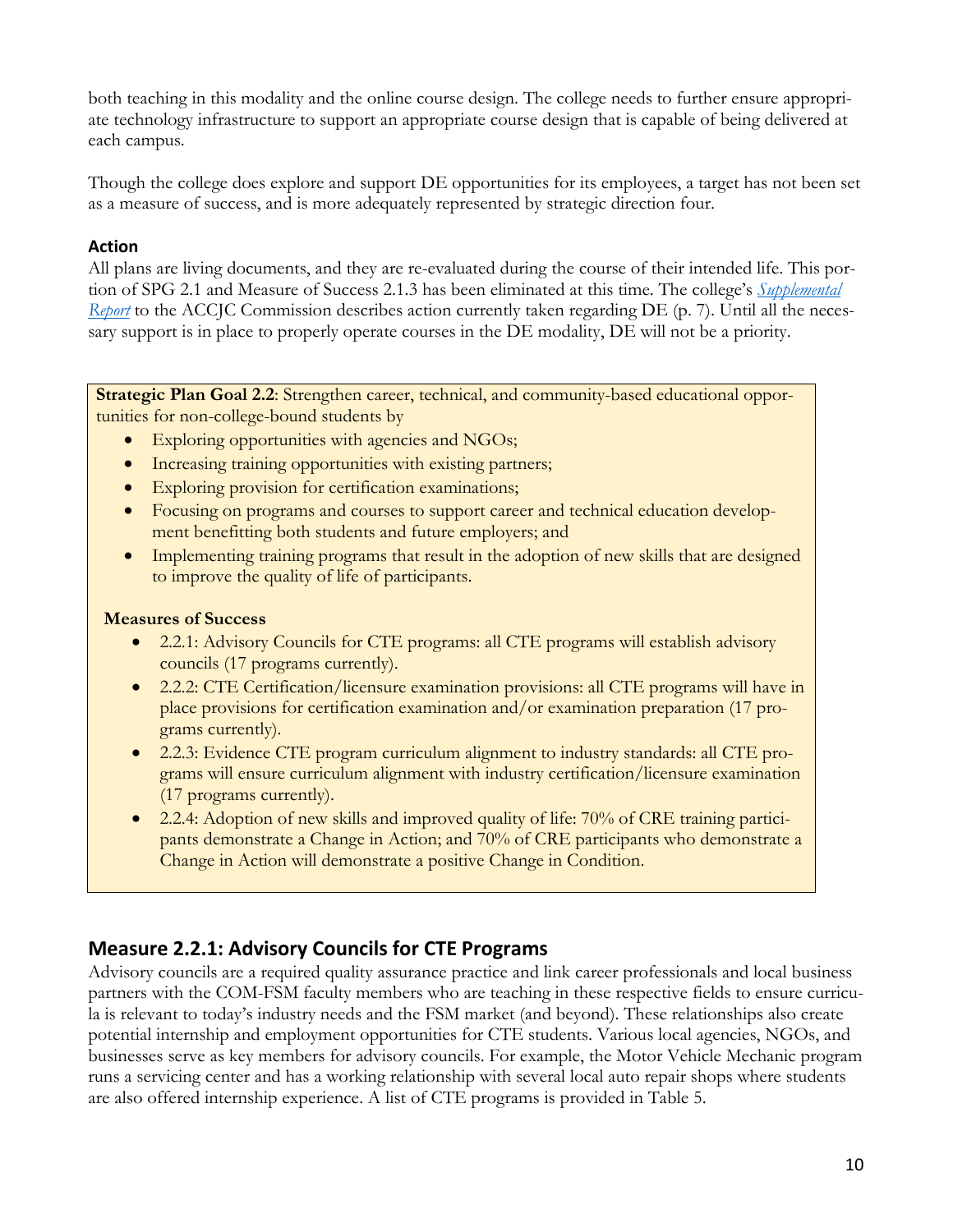• All of the college's CTE certificate programs (17/17) have re-established advisory councils by March 2016 (100%).

#### **Action**

Ensure advisory councils remain active.

| <b>Table 5. List of CTE Programs</b>                                           |                                                            |  |  |  |  |  |
|--------------------------------------------------------------------------------|------------------------------------------------------------|--|--|--|--|--|
| <b>Career and Technical Education Cer-</b><br>tificate of Achievement Programs | <b>Other Certificate of Achievement</b><br><b>Programs</b> |  |  |  |  |  |
| Carpentry                                                                      | Agriculture and Food Technology                            |  |  |  |  |  |
| <b>Construction Electricity</b>                                                | Bookkeeping                                                |  |  |  |  |  |
| Cabinet Making/Furniture Making                                                | Secretarial Science                                        |  |  |  |  |  |
| Electronic Engineering Technology                                              | Basic Public Health                                        |  |  |  |  |  |
| Refrigeration and Air Conditioning                                             | Nursing Assistant                                          |  |  |  |  |  |
| Career Education,/Motor Vehicle Me-                                            |                                                            |  |  |  |  |  |
| chanic                                                                         |                                                            |  |  |  |  |  |
|                                                                                |                                                            |  |  |  |  |  |
|                                                                                |                                                            |  |  |  |  |  |
|                                                                                |                                                            |  |  |  |  |  |

# **Measure 2.2.2: CTE Certification or Licensure Examination Provisions**

The USDE expects the college to report data on CTE certification or licensure examination pass rates as a measure of the academic quality of its CTE programs (Table 5). Though, however, there are exceptions to the college context in that the FSM does not have national or state certification or licensure examinations for all CTE related programs (Table 5). In the absence of a national or state certification or licensure examinations for a CTE program, there is an expectation that the college offers access to US certification or licensure exams, develops comparable exams, or verifies its programs align with US industry-standard curriculum. Though students may work in the FSM, those who leave the FSM should be able to pass such examinations after they have earned their program completion certificate or degree from COM-FSM. The college administers a Certification Teacher Examination (CTE) for Teacher Preparation-Elementary, Nursing provides an ATI testing kit for NCLEX preparation, and Cisco IT Essentials is available through Electronic Technology.

• Three out of 17 CTE programs have made provisions for certification/licensure examination  $(17.6\%)$ .

#### **Action**

Ensure the remaining CTE programs implement certification or licensure examination provisions. Meeting this measure of success is essential towards satisfying USDE and accreditation requirements.

### **Measure 2.2.3: Evidence CTE Program Curriculum Alignment to Industry Standards**

All CTE programs need to ensure that their latest program review is followed by evidence of the degree to which their curriculum aligns with FSM industry certification or licensure exams. In the absence of an FSM/state certification or licensure exam, the CTE program review should evidence curriculum alignment with a US industry standard curriculum.

• The CTE program reviews are due in summer 2016 and the curriculum alignment should be completed by spring 2017 (0 out of 17 or  $0\%$ ).

#### **Action**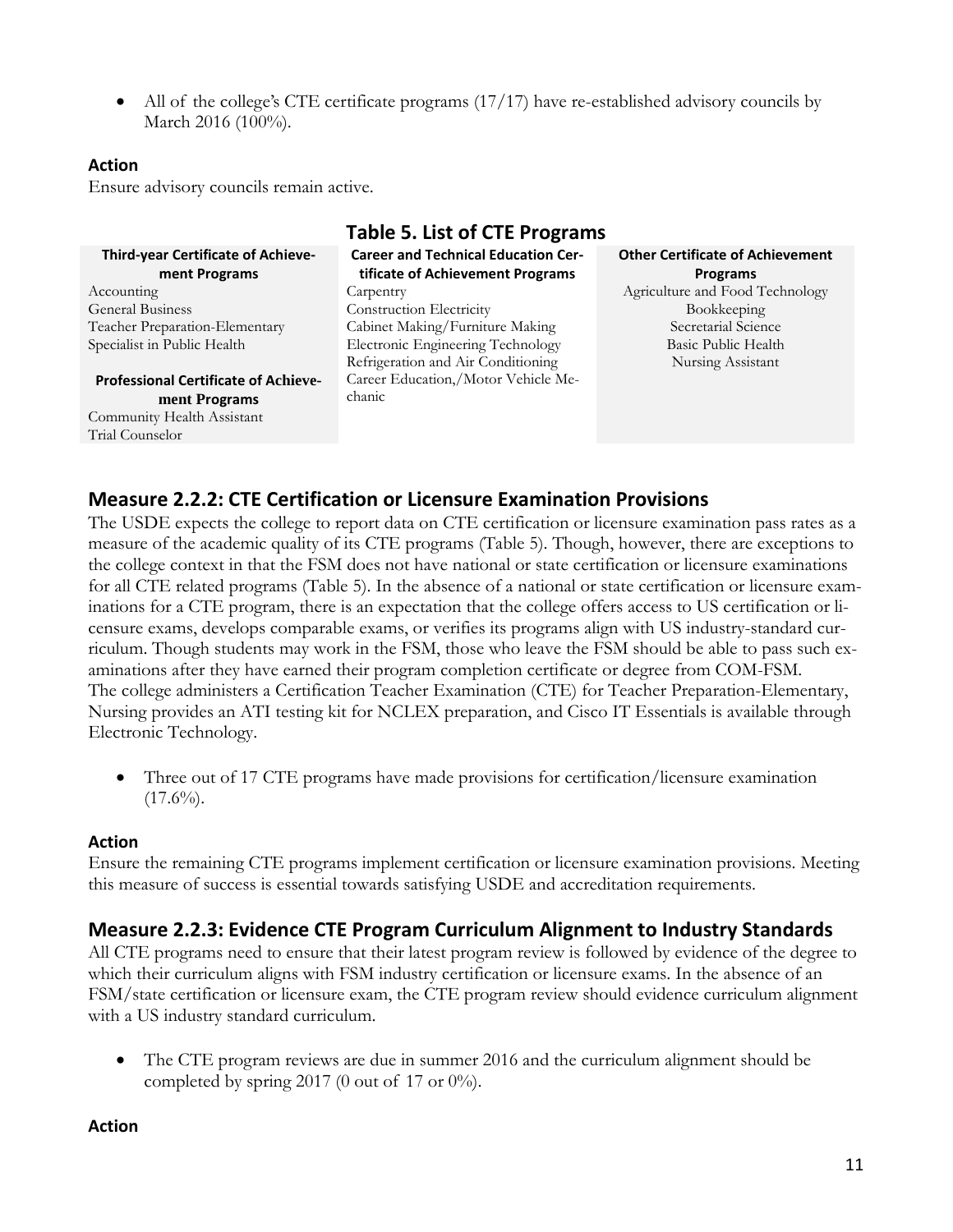Instructional Affairs (IA) will collaborate with Institutional Effectiveness and Quality Assurance (IEQA) to ensure curriculum alignment is completed by spring 2017.

### **Measure 2.2.4: Adoption of New Skills and Improved Quality of Life**

Cooperative Research and Extension (CRE) gathered data on participants in agriculture training programs. CRE personnel recorded observations that evidenced participants gained knowledge (Knowledge), that they were able to apply those skills (Action), and that application of those skills led to a positive change in their life condition (Condition). For example, an observation recorded that a farmer successfully planted and grew eggplants, harvested the eggplants, and sold them at market. In this example, the farmer evidenced knowledge, action, and a positive change in condition.

Table 6 represents data from each state that were collected under each active CRE program. They were measured in the three categories:

- 1) Change in Knowledge (learned new skill);
- 2) Change in Action (skill was demonstrated/observed); and
- 3) Change in Condition (change in action positively changed participant's quality of life; for example, generated income, eating healthier).

| <b>LOCATION</b>  |              |         |               |     |              |  |  |  |
|------------------|--------------|---------|---------------|-----|--------------|--|--|--|
|                  | <b>Chuuk</b> | Pohnpei | <b>Kosrae</b> | Yap | <b>Total</b> |  |  |  |
| <b>KNOWLEDGE</b> |              |         |               |     |              |  |  |  |
| <b>ADULT</b>     | 1,114        | 1041    | 56            | 194 | 2,405        |  |  |  |
| YOUTH            | 651          | 392     | 22            | 115 | 1,180        |  |  |  |
| <b>TOTAL</b>     | 1,765        | 1,433   | 78            | 309 | 3,585        |  |  |  |
| <b>ACTION</b>    |              |         |               |     |              |  |  |  |
| <b>ADULT</b>     | 225          | 521     | 37            | 194 | 977          |  |  |  |
| YOUTH            | 130          | 196     | 10            | 0   | 336          |  |  |  |
| <b>TOTAL</b>     | 355          | 717     | 47            | 194 | 1,313        |  |  |  |
| <b>CONDITION</b> |              |         |               |     |              |  |  |  |
| <b>ADULT</b>     | 25           | 53      | 30            | 69  | 177          |  |  |  |
| YOUTH            | 7            | 20      | 0             | 0   | 177          |  |  |  |
| <b>TOTAL</b>     | 32           | 73      | 30            | 69  | 354          |  |  |  |

### **Table 6. Change in Outcome for Global Food Security and Hunger**

- The target for *Change in Action* is that at least 70% of participants demonstrate application of learned skills towards improving their quality of life. Only 1,313 out of 3,585 participants (Table 6) have evidenced a Change in Action (36.6%). This measure of success is not yet met (0/1 or 0% achieved).
- The target for *Change in Condition* is that at least 70% of participants who have applied new skills have also experienced a positive change in the quality of their life as a result. Only 354 out of 1,313 participants (Table 6) who demonstrated Action evidenced a resultant positive change in the quality of their life (27.0%). This measure of success is not yet met (0/1 or 0%).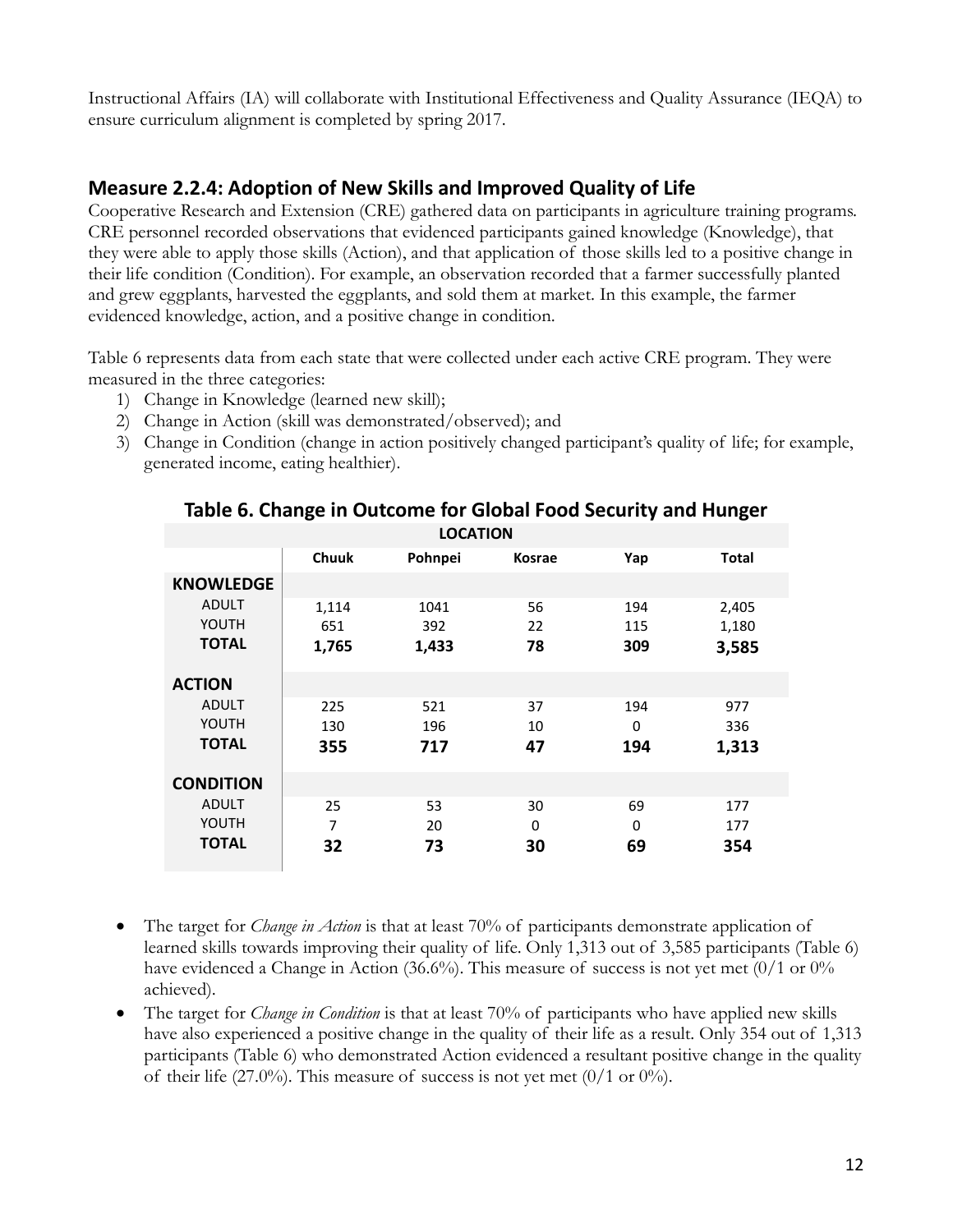### **Summary**

The college has met its current year annual target for articulation agreements, but has not met this target for the preceding years. The college has achieved its MoU target for 4 out of 5 years. Delivery of courses via distance learning has been placed on hold, pending a comprehensive needs assessment and development of policies. The college has much work to complete this year to ensure CTE program compliance with regard to evidencing provisions for certification/licensure examination and curricular alignment with industry standards. The college has achieved its target of re-established advisory councils for all CTE programs and should ensure those councils remain active. CRE should continue work to ensure a greater impact towards improving the quality of life for participants in their training programs. Overall, the college has achieved 60% of SPG 2.1 and 37.7% of SPG 2.2 with 41.3% total achievement for strategic direction two (Table 7).

| Strategic Direction 2: Emphasize academic                                                                                   | <b>Measure of Success</b>                        | <b>Target</b> | Percent    | Met $(\check{v})$         |
|-----------------------------------------------------------------------------------------------------------------------------|--------------------------------------------------|---------------|------------|---------------------------|
| offerings in service to national needs                                                                                      |                                                  |               | achieved   | Not Met $(x)$             |
| <b>SPG 2.1:</b> Increase the number of 4-year program                                                                       | 2.1.1: Articulation Agreements                   | 1/5           | 20%        | ×                         |
| opportunities by: increasing the number of ar-                                                                              | 2.1.2: MoUs                                      | 4/5           | 80%        | $\boldsymbol{\mathsf{x}}$ |
| ticulation agreements; increasing the number of<br>partnership programs; and exploring distance-<br>learning opportunities. | 2.1.3: DE Opportunities (priority<br>eliminated) |               | $^{0}_{0}$ |                           |
|                                                                                                                             | <b>Total Achievement for SPG 2.1</b>             | 5/10          | 50%        |                           |
| SPG 2.2: Strengthen career, technical, and com-                                                                             | 2.2.1: Advisory Councils for CTE                 | 17/17         | 100%       | ✓                         |
| munity-based educational opportunities for non-                                                                             | 2.2.2: CTE Certification or Licen-               | 3/17          | $17.6\%$   | $\pmb{\times}$            |
| college bound students by: exploring opportuni-                                                                             | sure Exam Provisions                             |               |            |                           |
| ties with agencies and NGOs; increasing training                                                                            | 2.2.3: CTE Curriculum Alignment                  | 0/17          | $0\%$      | $\boldsymbol{\mathsf{x}}$ |
| opportunities with existing partners; exploring                                                                             | to Industry Standards                            |               |            |                           |
| provision for certification examinations; focusing                                                                          | 2.2.4: Adoption of new skills and                |               |            |                           |
| on programs and courses to support career and                                                                               | improved quality of life                         |               |            |                           |
| technical education development benefitting                                                                                 | Change in Action                                 | 0/1           | $0\%$      | $\boldsymbol{\mathsf{x}}$ |
| both students and future employers; and imple-<br>menting training programs that result in the                              | Change in Condition<br>$\bullet$                 | 0/1           | $0\%$      | $\boldsymbol{\mathsf{x}}$ |
| adoption of new skills that are designed to im-                                                                             |                                                  |               |            |                           |
| prove the quality of life of participants.                                                                                  |                                                  |               |            |                           |
|                                                                                                                             | <b>Total Achievement for SPG 2.2</b>             | 20/53         | 37.7%      |                           |
| <b>Total Achievement for Strategic Direction 2</b>                                                                          |                                                  |               | 39.7%      |                           |

### **Table 7. Strategic Direction Two Achievement Summary**

### *Strategic Direction Three: Be financially sound, fiscally responsible, and build resourcesin anticipation of future needs*

*The College of Micronesia-FSM will generate diversified revenue sources, create an allied foundation, and accumulate reserves and endowment assets*.

**Strategic Plan Goal 3.1:** Maintain a financially sound, fiscally responsible institution by:

- Generating diversified revenue sources;
- Creating an allied foundation;
- Accumulating reserves;
- Accumulating endowment assets; and
- Improving allocation of resources based on results of assessment and evaluation linked to planning.

#### **Measures of Success**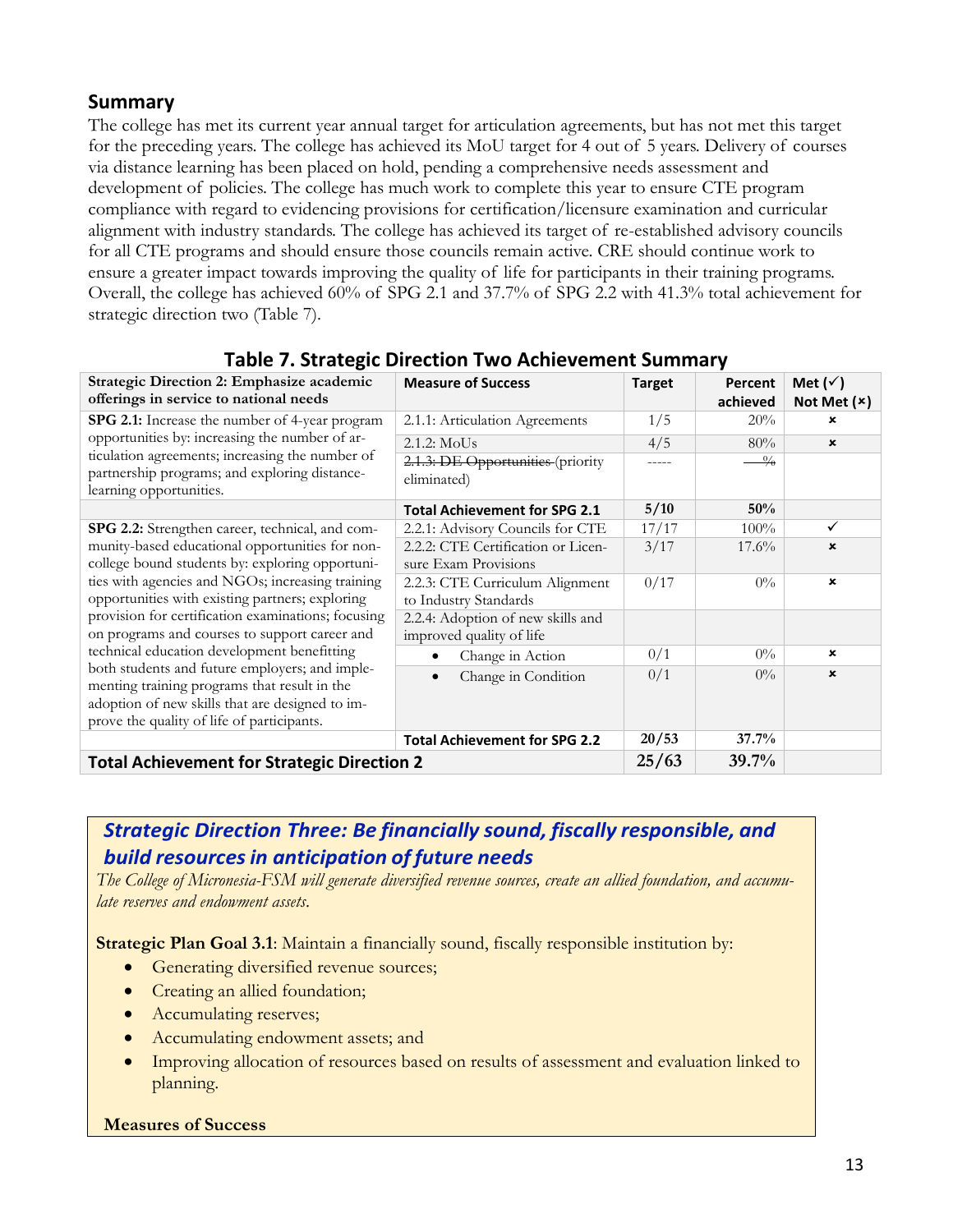- 3.1.1: Diversified revenue sources: annually, the FSM National Government will offset the JEMCO decrement; and the college will ensure AANAPISI designation.
- 3.1.2: Allied foundation: an allied foundation is established.
- 3.1.3: Accumulating reserves: annually the college reserves will increase by at least 3% to meet auditor recommendations, at least 5% to meet ACCJC recommendations, and 7% to meet a 5-year stretch target.
- 3.1.4: Accumulating endowment assets: the BOR set an annual endowment fundraising target of \$100,000 for the college.
- 3.1.5: Allocation of resources: the college will evidence fiscal responsibility and the external examination of its resource allocation practices, tied to assessment, and linked to planning, will be affirmed by its accreditation visiting team.

### **Measure 3.1.1: Diversified Revenue Sources**

Although the college's declining enrollment over the past five years have affected tuition and fee revenue, there is a continued need to seek support from the FSM National Government and JEMCO. In the shortterm, the college has offset declining enrollment by increasing both the tuition and fees paid per student, however the college has reached a limit on what can be captured by students and still covered by a Pell award. In other words, the college cannot simply keep raising tuition and fees (Figure 4).



**Figure 4. COM-FSM Operating Revenue Sources 2011-2015**

The college received a related recommendation from the March 2016 visiting team in the *[External Evalua](http://www.comfsm.fm/accreditation/2016/Self_Evaluation/COMFSM_External_Eval_Report_2016.pdf)[tion Report](http://www.comfsm.fm/accreditation/2016/Self_Evaluation/COMFSM_External_Eval_Report_2016.pdf)*.

Recommendation 3*: In order to improve effectiveness, the team recommends the College seek continued commitment and financial support in addition to student tuition to ensure the College's ongoing ability to provide access to higher education for citizens and residents in all states of the FSM. The team further recommends that the College continue efforts to support its long-term operations and future planning by identifying additional alternative financial resources to supplement student tuition.* (III.D.1, III.D.2, III.D.4, III.D.9, III.D.11) (p.6).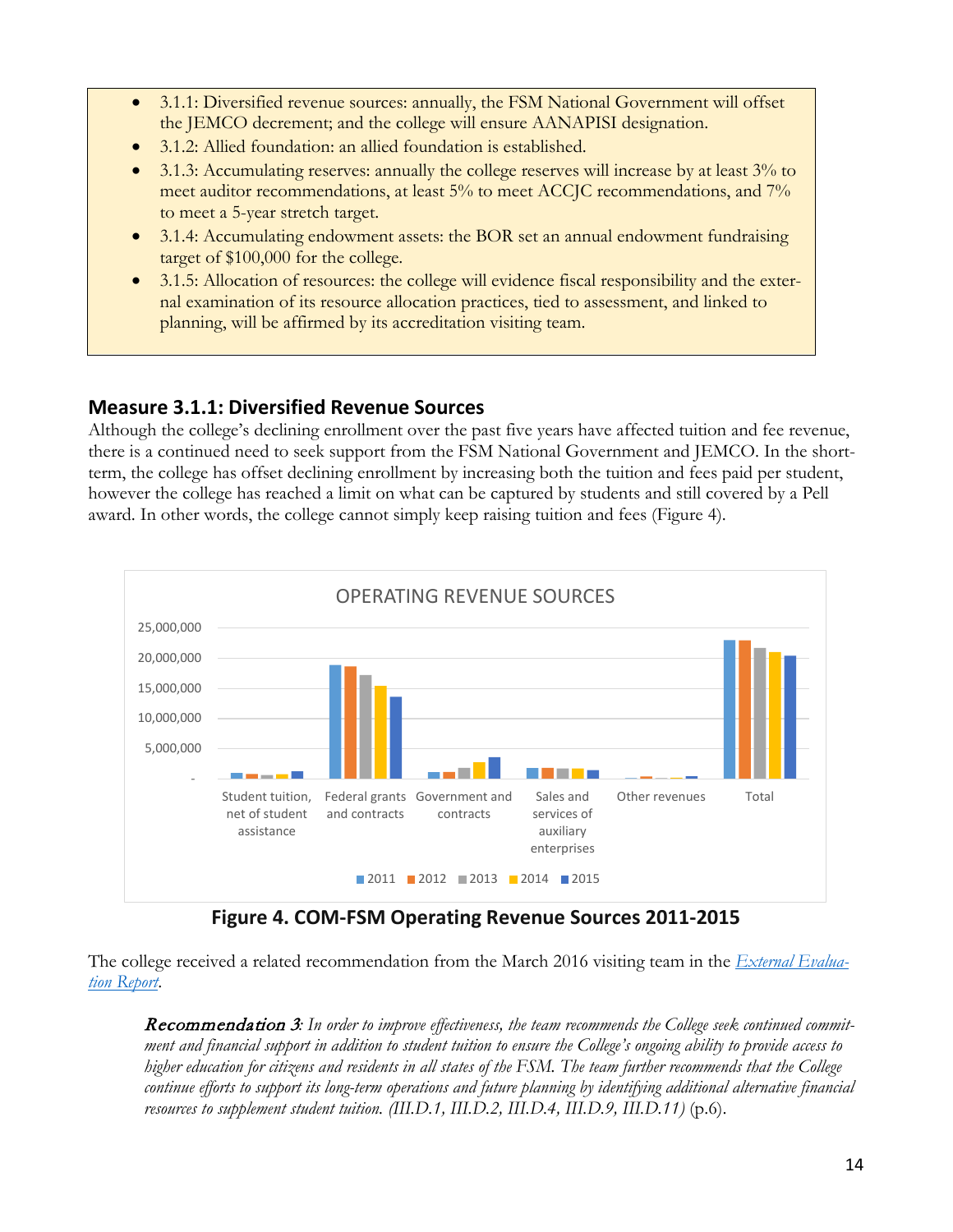- Currently, the college has achieved its annual target for the FSM National Government to offset the decrement enacted through a JEMCO 2011 resolution that occurred over a four-year time period. That decrement was \$700,000, \$1.4 million, \$2.1 million, and currently is set at \$2.8 million annually. Each year, the FSM Government has matched that decrement to ensure financial stability for COM-FSM  $(1/1 = 100\%)$ achieved). However, that decision is made by the FSM government on an annual basis.
- By achieving [Asian American, Native American, Pacific Islander-Serving Institution](http://www2.ed.gov/programs/aanapi/index.html) (AANAPISI) designation, the college can ensure college eligibility to compete for a range of federal dollars to support a variety of projects, including those focused on student success. The college received a five-year AANAPISI designation beginning on April 13, 2014 ( $1/1 = 100\%$ ), but failed to submit the additionally required, annual grant eligibility application, by the December 2015 deadline, making COM-FSM ineligible for grants through December 2016, when the college may again apply  $(0/1 = 0\%)$ .

#### **Action**

The college must continue to work with the FSM National Government to ensure annual financial support to, at a minimum, cover the \$2.8 million decrement. Ideally, a longer-term funding agreement is reached to ensure support of the only formally designated higher education institution of the nation. And, the college needs to establish a more effective system to ensure AANAPISI grant eligibility deadlines are met annually, in order to maintain eligibility to apply for these funds.

#### **Measure 3.1.2: Allied Foundation**

The college set a target to establish an allied foundation. In 2013, the COM-FSM Board of Regents approved the transfer of \$625,000 from the cash reserve to the Friends of COM-FSM Foundation to provide initial funding to support the efforts of the newly established foundation. However, the foundation is awaiting clarification from the auditor, [Deloitte & Touche](http://www2.deloitte.com/gu/en/footerlinks/office-locator/guam/pohnpei-office.html) LLP, regarding application of Governmental Accounting Standards Board (GASB) 39, which may have implications for the continuation of the foundation.

However, this target for the establishment of the allied foundation was achieved with the formation of the *[Friends of COM-FSM Foundation](http://www.comfsm.fm/myShark/news/item=524/mod=01:51:34)* and Board during spring 2013 (1/1 = 100% achieved). The purpose of the Friends of COM-FSM Board is to raise money for the college's endowment fund.

#### **Measure 3.1.3: Accumulating Reserves**

From 2011-2015, the college has had a five-year reserve increase of 21% points (Figure 5 and Table 8). Additionally, the reserves (unrestricted assets as % of operating expense) increased by 48.8% points (increasing from 43% in 2011 to 64% in 2015).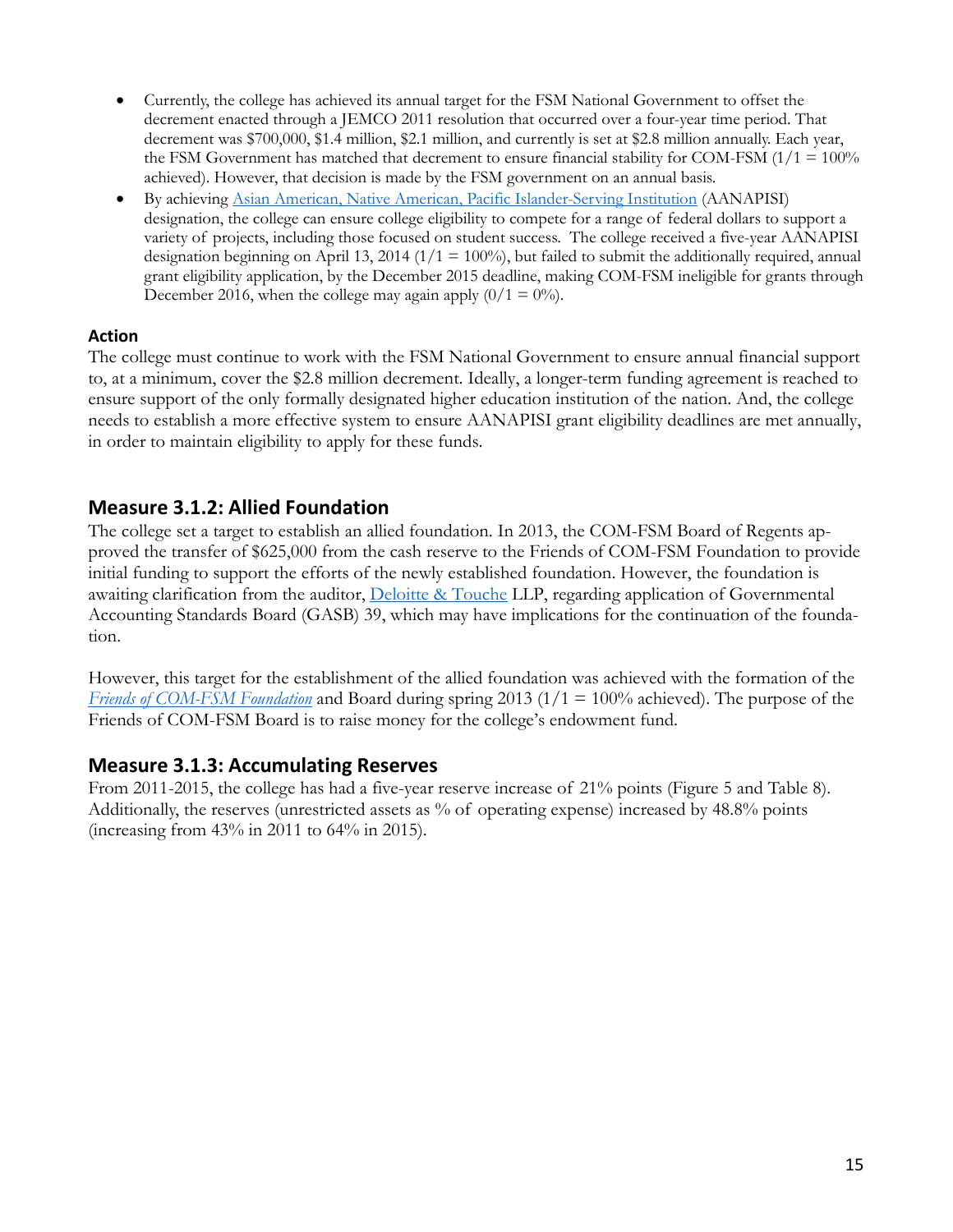

### **Figure 5. COM-FSM Reserves 2011-2015**

|                                                                    | 2011             | 2012             |     | 2013       | 2014             | 2015             |
|--------------------------------------------------------------------|------------------|------------------|-----|------------|------------------|------------------|
| <b>Total Revenue</b>                                               | \$<br>32,354,103 | \$<br>31,766,821 | \$. | 31,273,872 | \$<br>30,219,169 | \$<br>30,067,756 |
| <b>Annual Operating Expense</b>                                    | \$<br>22,566,591 | \$<br>22,580,161 | \$  | 21,624,351 | \$<br>20,544,356 | \$<br>18,364,716 |
| <b>Unrestricted Net Assets</b>                                     | \$<br>9,787,512  | \$<br>9,186,660  | \$  | 9,649,521  | \$<br>9,674,813  | \$<br>11,703,040 |
| <b>Reserves (Unrestricted Assets as</b><br>% of Operating Expense) | 43%              | 41%              |     | 45%        | 47%              | 64%              |
| <b>Reserves (Unrestricted Assets as</b><br>% of Total Revenue)     | 30%              | 29%              |     | 31%        | 32%              | 39%              |
| Annual increase in reserves                                        |                  | -6%              |     | 5%         | 0%               | 21%              |

The college received a related commendation from the March 2016 visiting team in the *[External Evaluation](http://www.comfsm.fm/accreditation/2016/Self_Evaluation/COMFSM_External_Eval_Report_2016.pdf)  [Report](http://www.comfsm.fm/accreditation/2016/Self_Evaluation/COMFSM_External_Eval_Report_2016.pdf)*.

Commendation 3*: The team commends the College for fostering a culture of commitment to financial discipline and stability. Savings realized through the effective use of institutional and financial planning integrated with resource allocation have led to increased reserves that enable the College to further invest in student recruitment, success and completion*  (p. 5).

- Currently, the college achieved its 3-year target for ensuring reserves beyond the 3% annual increase recommended by auditors and 5% annual increase recommended by ACCJC ( $2/2 = 100\%$ ).
- Through fiscal discipline, the college has also achieved its 5-year target for a 7% annual increase in reserves  $(1/1 = 100\%).$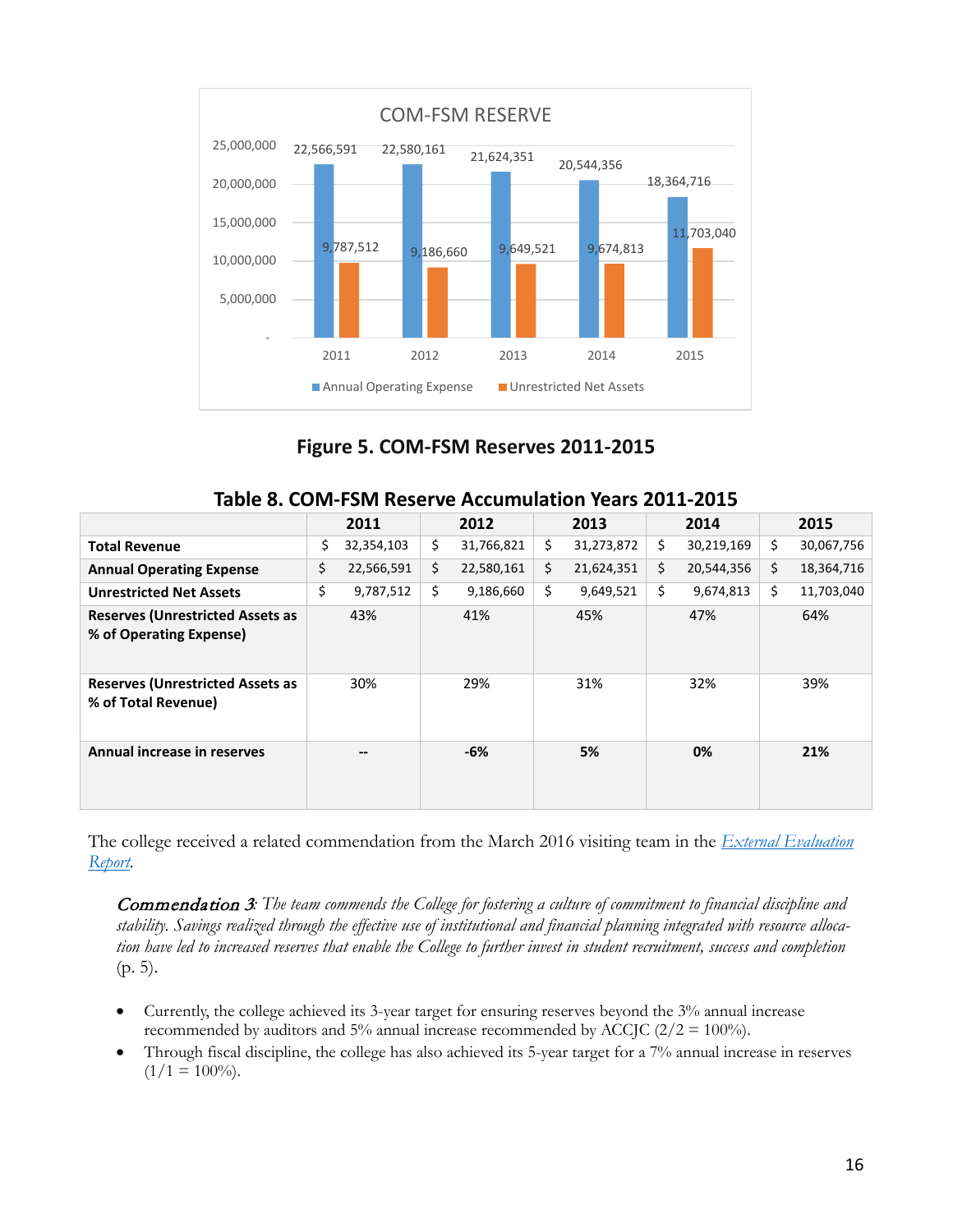### **Measure 3.1.4: Accumulating Endowment Assets**

The college's endowment fund has shown a steady gain with an ending balance in 2014 of \$4,375,829 that is significantly more than the 2011 beginning balance of \$2,981,912 (Figure 6).



The college endowment funds cannot be touched until they reach at least \$20 million. To further accumulate endowment funds, the Board of Regents set an annual fundraising target for of \$100K for the endowment. The total funds raised annually by the college are shown in Figure 7.



### **Figure 7. COM-FSM Annual Endowment Fund Donations 2011-2015**

• The Board of Regents set an annual endowment fundraising target of \$100,000 and this target has been achieved for 2 out of 5 years  $(2/5 = 40\%$  achieved).

#### **Action**

The college established the Office of Institutional Advancement and External Affairs (IAEA) as a strategy to address the board endowment fund raising goal and to secure additional financial resources for the college which will also contribute to SPG 3.1.1: Diversified Revenue Sources.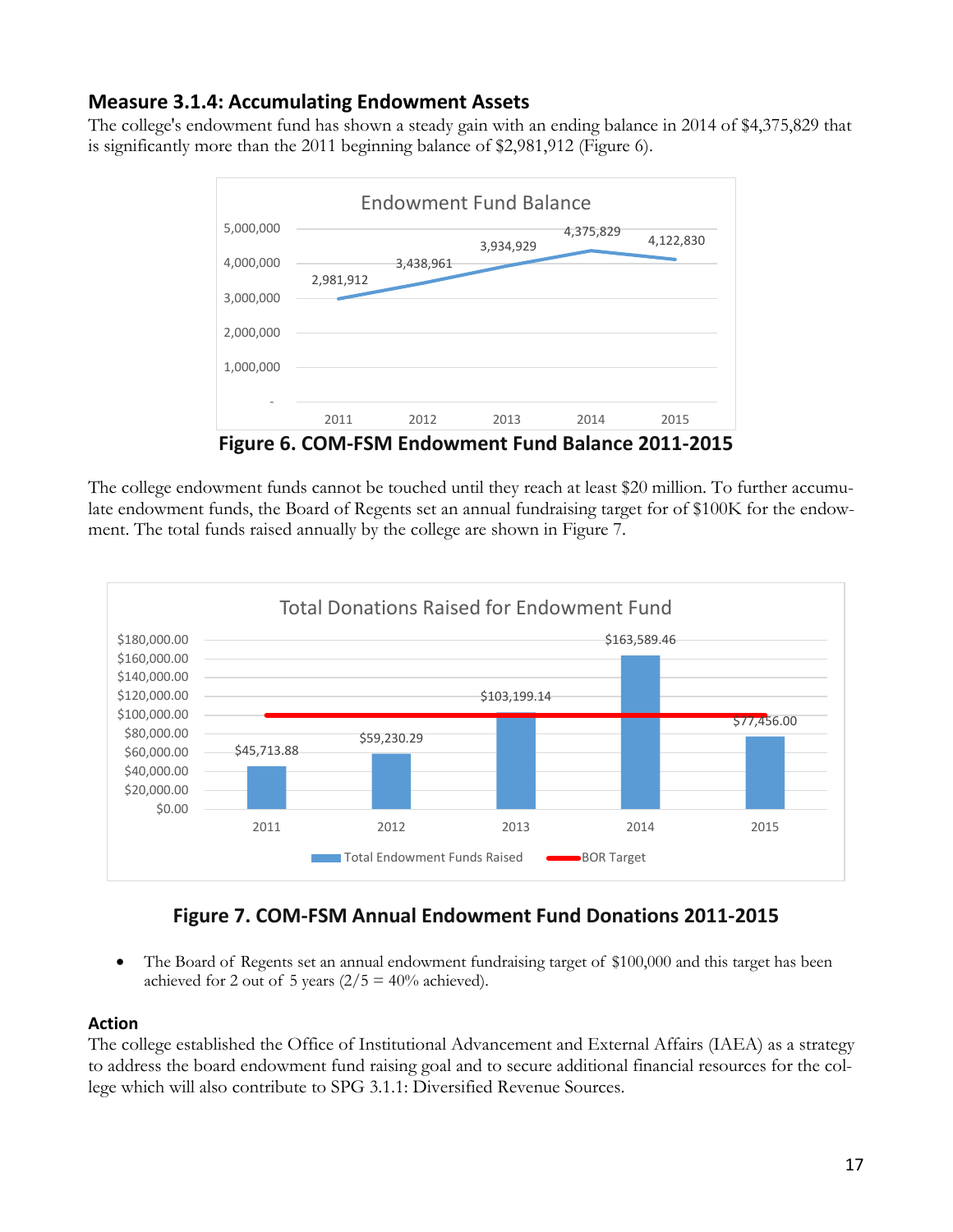### **Measure 3.1.5: Allocation of Resources**

The college will evidence fiscal responsibility, and the external examination of its resource allocation practices, tied to assessment, and linked to planning, will be affirmed by its accreditation visiting team.

• Currently, and as noted under measure 3.1.3, the college received *Commendation 3* from its accreditation visiting team that affirmed its fiscal responsibility. Additionally, the college received no recommendations to improve its planning and resource allocation practices, affirming the college meets these standards. Through effective integrated planning and responsible, fiscal discipline, the college annually reduced operating costs ensuring funds are thoughtfully allocated  $(1/1 = 100\%$ achieved).

#### **Summary**

Thus far, the college has achieved its annual target for the FSM National Government to offset the \$2.8 million decrement, however this is a significant portion of the COM-FSM budget that hinges on an annually determined agreement, placing the college financial stability at risk. The college must therefore continue to do more to secure alternative revenue sources. To that end, the college did obtain AANAPISI designation, but failed to ensure it was eligible to apply for US government grant funding opportunities available only to institutions with this designation for this current year. The college should take efforts to ensure this oversight does not again occur. The college achieved its goal of establishing an allied foundation, but GASB 39 may have negative implications for the continuation of that foundation. The college has achieved its targets for building its reserves to navigate the institution through any financial difficulties it may experience in the future, and the college was commended for its financial discipline by an external accreditation visiting team. The college has evidenced financial discipline through its integrated planning and budget process as reflected in reduced annual operating costs over the duration of the strategic plan. The Board of Regents have achieved their annual fund-raising target of \$100K for two years (2013 & 2014), and the endowment fund balance has shown significant growth since 2011. To diversify revenue sources and to continue to build the college's endowment fund, the Office of IAEA was established by the BOR in their August 8, 2014, *Actions and Directives* and implemented fall 2015.

| Strategic Direction 3: Be financially sound,<br>fiscally responsible, and build resources in<br>anticipation of future needs                                                                                                                                                                                                       | <b>Measure of Success</b>                                                  | <b>Target</b> | Percent<br>achieved | Met $(\check{v})$<br>Not Met $(x)$ |
|------------------------------------------------------------------------------------------------------------------------------------------------------------------------------------------------------------------------------------------------------------------------------------------------------------------------------------|----------------------------------------------------------------------------|---------------|---------------------|------------------------------------|
| SPG 3.1: Maintain a financially sound, fiscally<br>responsible institution by: Generating diversified<br>revenue sources; creating an allied foundation;<br>accumulating reserves; accumulating endowment<br>assets; and improving allocation of resources<br>based on results of assessment and evaluation<br>linked to planning. | 3.1.1: Diversified Revenue Sources                                         |               |                     |                                    |
|                                                                                                                                                                                                                                                                                                                                    | FSM Government offsets<br>$\bullet$<br>JEMCO decrement of<br>\$2.8 million | 1/1           | $100\%$             | ✓                                  |
|                                                                                                                                                                                                                                                                                                                                    | <b>AANAPISI</b> Designation<br>$\bullet$                                   | 1/1           | $100\%$             | $\checkmark$                       |
|                                                                                                                                                                                                                                                                                                                                    | AANAPISI Grant Eligi-<br>$\bullet$<br>ble                                  | 0/1           | $0\%$               | $\boldsymbol{\mathsf{x}}$          |
|                                                                                                                                                                                                                                                                                                                                    | 3.1.2: Allied Foundation                                                   | 1/1           | $100\%$             | $\checkmark$                       |
|                                                                                                                                                                                                                                                                                                                                    | 3.1.3: Accumulating Reserves                                               |               | $\frac{0}{0}$       |                                    |
|                                                                                                                                                                                                                                                                                                                                    | 3% Annual Increase                                                         | 1/1           | $100\%$             | $\checkmark$                       |
|                                                                                                                                                                                                                                                                                                                                    | 5% Annual Increase                                                         | 1/1           | $100\%$             | $\checkmark$                       |
|                                                                                                                                                                                                                                                                                                                                    | 7% Annual Increase                                                         | 1/1           | $100\%$             | $\checkmark$                       |
|                                                                                                                                                                                                                                                                                                                                    | 3.1.4: Accumulating Endowment                                              | 2/5           | 40%                 | $\mathbf x$                        |
|                                                                                                                                                                                                                                                                                                                                    | Assets                                                                     |               |                     |                                    |
|                                                                                                                                                                                                                                                                                                                                    | 3.1.5: Allocation or Resources                                             | 1/1           | $100\%$             | $\checkmark$                       |
|                                                                                                                                                                                                                                                                                                                                    | <b>Total Achievement for SPG 3.1</b>                                       | 9/13          | 69.2%               |                                    |

### **Table 9. Strategic Direction Three Achievement Summary**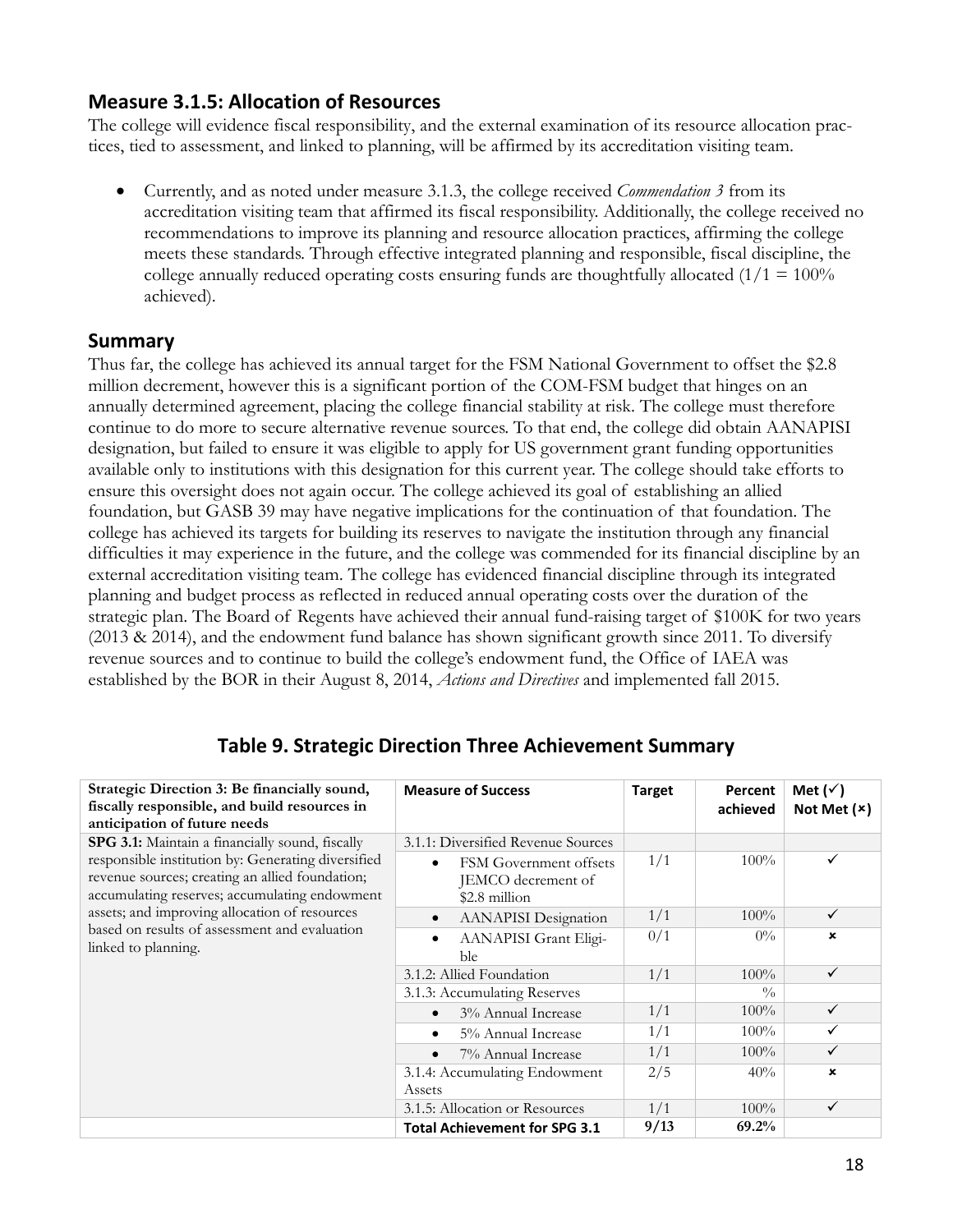| Strategic Direction 3: Be financially sound,<br>fiscally responsible, and build resources in<br>anticipation of future needs | <b>Measure of Success</b> | <b>Target</b> | Percent  <br>achieved | Met $(\checkmark)$<br>Not Met $(x)$ |
|------------------------------------------------------------------------------------------------------------------------------|---------------------------|---------------|-----------------------|-------------------------------------|
| Total Achievement for Strategic Direction 3                                                                                  | 9/13                      | 69.2%         |                       |                                     |

### *Strategic Direction Four: Invest in and build a strong capacity in human capital*

*The College of Micronesia - FSM will support and strengthen faculty, staff, and administrators through establishment of aspirational goals for credentialing and funding professional development and building upon organizational and leadership capacity*.

**Strategic Plan Goal 4.1**: Supporting and strengthening faculty, staff, and administrators by establishing aspirational goals for credentialing.

#### **Measures of Success**

- 4.1.1: Academic Faculty Credentials: 100% of academic program faculty are appropriately credentialed as per accreditation Standard III.A.1.
- 4.1.2: CTE Faculty Credentials: 100% of CTE faculty are appropriately credentialed as per accreditation Standard III.A.1.
- 4.1.3: Staff and Administrative Incentivizing: As a higher education institution, develop a policy that encourages staff and administrators who earn higher level degrees and credentials through incentives such as, but not limited to, a pay scale adjustment, similar to that currently afforded to faculty.

### **Measure 4.1.1: Academic Faculty Credentials**

Table 10 shows that the majority of academic faculty are currently teaching in areas of their expertise. Over the last decade, the college has supported this advancement and achievement for 31 faculty members (also showing institutional commitment to life-long learning skills). The expectation for academic faculty is that they hold at least a master's degree for the field in which they are teaching

• The target is for 100% of academic program faculty to be appropriately credentialed as per accreditation Standard III.A.1. As of 2014, 68/75 academic faculty are appropriately credentialed and thus this target is 90.7% achieved.

| Year | % of Full-Time Academic<br><b>Faculty with Master's De-</b><br>grees | <b>Total Full-Time Aca-</b><br>demic Faculty Mem-<br>bers | <b>FT Academic Faculty</b><br>with Master's Degrees | FT Academic Faculty with<br>less than Master's Degrees |
|------|----------------------------------------------------------------------|-----------------------------------------------------------|-----------------------------------------------------|--------------------------------------------------------|
| 2014 | 91%                                                                  | 75                                                        | 68                                                  |                                                        |
| 2013 | 89%                                                                  | 84                                                        | 75                                                  | 9                                                      |
| 2012 | 93%                                                                  | 74                                                        | 69                                                  |                                                        |
| 2011 | 95%                                                                  | 78                                                        | 74                                                  | 4                                                      |

### **Table 10. COM-FSM 5 Year Academic Faculty Qualification Summary**

**Measure 4.1.2: CTE Faculty Credentials**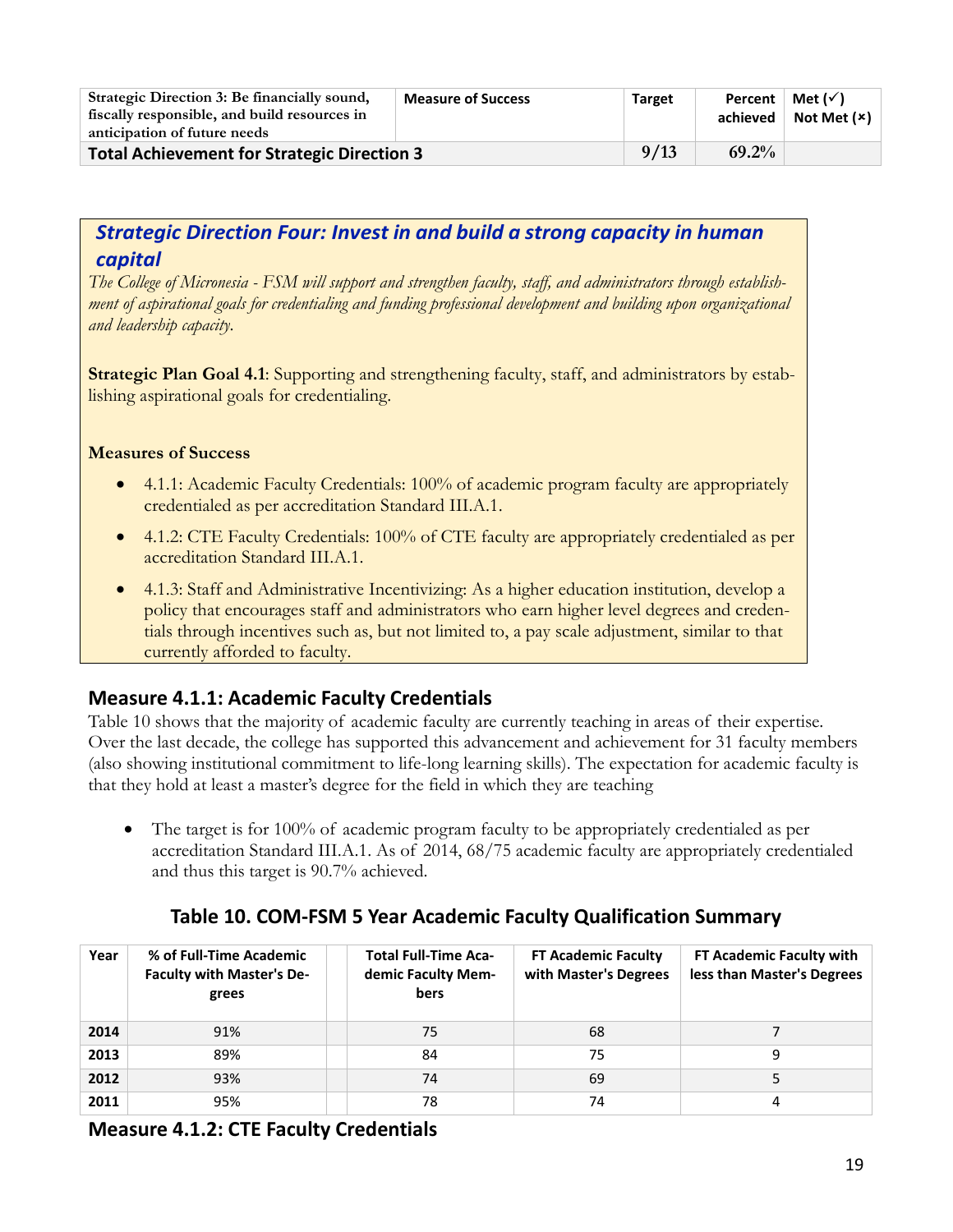Table 11 shows that CTE faculty hold appropriate qualifications for the areas on which they are teaching. CTE faculty are generally required to have at least an associate level degree plus eight years of work related experience, or a higher level degree in their area of expertise. However, maritime and fisheries instructors will have instead earned a recognized certificate of competency as Class 5 Master or Class 5 Engineer in accordance with the requirements of the *Standards of Training, Certification, and Watchkeeping* (STCW) Convention and eight years of full time equivalent related occupation work experience, or four years of full time teaching at the post-secondary level. Some Trade and Technical, agriculture, and Hospitality, Tourism, and Management instructors may have a high school diploma, or equivalent, with an earned journeyman certificate in the occupational teaching area, or related field, and eight years of full-time equivalent related occupational work experience, or four years of full time teaching at the post-secondary level.

The target is for 100% of CTE faculty to be appropriately credentialed as per accreditation Standard III.A.1. As of 2015, 24/24 CTE faculty are appropriately credentialed, and thus this target is 100% achieved. Moreover, the majority of CTE faculty have qualifications beyond those minimally required.

| Year | % of CTE with<br>appropriate<br>qualifications | Total<br><b>Meeting Minimum</b><br><b>Qualifications</b> | <b>Total CTE</b><br><b>Faculty</b><br><b>Members</b> | Master's | Bachelor's | <b>Other Appropriate</b><br>Qualification |
|------|------------------------------------------------|----------------------------------------------------------|------------------------------------------------------|----------|------------|-------------------------------------------|
| 2015 | 100%                                           | 24                                                       | 24                                                   |          | 8          | 9                                         |
| 2014 | 100%                                           | 24                                                       | 24                                                   | 6        | 9          | ٩                                         |
| 2013 | 100%                                           | 23                                                       | 26                                                   | 8        | 8          | 10                                        |
| 2012 | 100%                                           | 25                                                       | 25                                                   |          | 8          | 10                                        |
| 2011 | 100%                                           | 25                                                       | 25                                                   | 8        |            | 10                                        |

**Table 11. COM-FSM Five-Year Vocational Faculty Number and Qualification Summary**

### **Measure 4.1.3: Staff and Administrative Incentivizing:**

As a higher education institution (HEI), develop a policy that encourages staff and administrators who earn higher level degrees and credentials through incentives such as, but not limited to, a pay scale adjustment, similar to that currently afforded to faculty.

• The college has not met this target  $(0/1 = 0\%$  achieved).

#### **Action**

The college will continue to ensure all faculty members who are hired, in accordance with board policies (BP), have or obtain the appropriate credentials for expertise in the areas in which they teach because this is an accreditation requirement. Support is available through BP 6027 *Tuition Waiver and Reduction* and BP 6015 *Professional Development Program*. Additionally, as an HEI, the college should focus on further incentivizing its staff and administrative personnel who earn higher degrees and credentials through a formal board policy for salary adjustment. College capacity and resilience is strengthened when its personnel are highly educated and qualified, rather than just minimally qualified, for the positions they hold. And, fundamentally, an HEI should promote higher education.

**Strategic Plan Goal 4.2:** Support professional development that builds upon organizational and leadership capacity by:

• Assessing organizational and leadership capacity needs;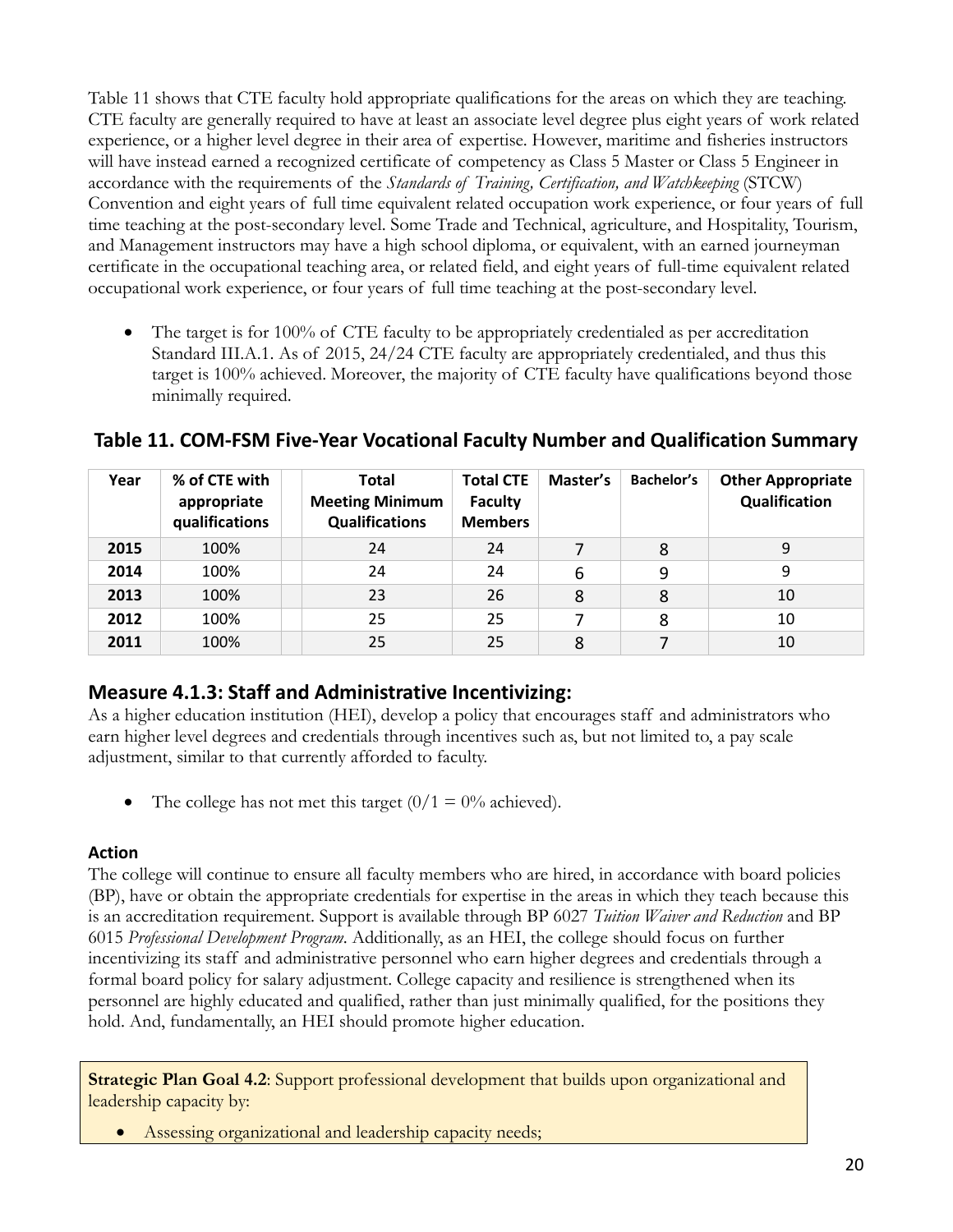- Prioritizing identified organizational and leadership capacity needs;
- Addressing identified capacity needs; and
- Allocating resources to support capacity building with implementation.

#### **Measures of Success**

- 4.2.1: Organizational and Leadership Capacity Development:
	- o a formal organizational and leadership capacity assessment will be conducted to identify and prioritize needs,
	- o the college will address capacity needs, and
	- o the college will allocate resources as necessary to strengthen organizational and leadership capacity.

### **Measure 4.2.1: Organizational and Leadership Capacity Development**

To achieve this target, the college will conduct a formal organizational and leadership capacity assessment, identify and prioritize needs, address those needs, and allocate resources as necessary to strengthen organizational and leadership capacity. This goal has been achieved through a variety of approaches.

- The college has had formal, external, and expert assessments of Student Services (currently expanded to Enrollment Management and Student Services), the Business Office, the Institutional Research and Planning Office, and Security. These formal assessments have resulted in reports with strengths and opportunities identified, and have come with recommendations for improvement. Each of these college units has been implementing these recommendations, and while they have done so, additional external support to build long-term capacity has been provided through expert consultant mentoring. In these cases, the college has allocated resources to build capacity of both the organization and the leaders and personnel within these college units.
- The college has completed its own comprehensive self-evaluation as part of the regular accreditation cycle, and identified 21 Actionable Improvement Plans (AIPs) for implementation (*[Institutional Self Evaluation Report](http://www.comfsm.fm/accreditation/2016/Self_Evaluation/COMFSM_SELFEVAL_15DEC2015.pdf)* (ISER)). This has been followed by a 13-member team of experts who have reported on seven areas for improvement (*[External Evaluation Report](http://www.comfsm.fm/accreditation/2016/Self_Evaluation/COMFSM_External_Eval_Report_2016.pdf)*). College resources were allocated to provide organizational and leader support with technical writing expertise, so that all offices and unit leaders learned how to write a technical accreditation report. Additionally, ongoing accreditation training was provided during this two-year process. And, two former Commissioners volunteered to provide expertise to conduct mock team visits. The team report affirmed the success of these efforts through comments in the *External Evaluation Report*:
	- o *The COM-FSM accreditation team found the Self Evaluation Report well organized and thorough, providing appropriate and sufficient information for the team to begin its review. The College was exceptionally well prepared for the team's visit and provided extraordinary logistical support both before and during the visit…College staff members were extremely helpful to team members and were readily available for interviews and follow-up conversations* (p. 4).
	- o Commendation 1: *The team commends the College for increasing awareness of the ACCJC Eligibility Requirements and Standards as evidenced by 99 percent of employees on all campuses and 100 percent of the members of the Board of Regents completing the ACCJC online Accreditation Basics course, supporting its employees in this goal by taking such measures as translating the Standards into languages native to Micronesia, and by requiring all new employees to complete the course within their first month of employment* (p. 5).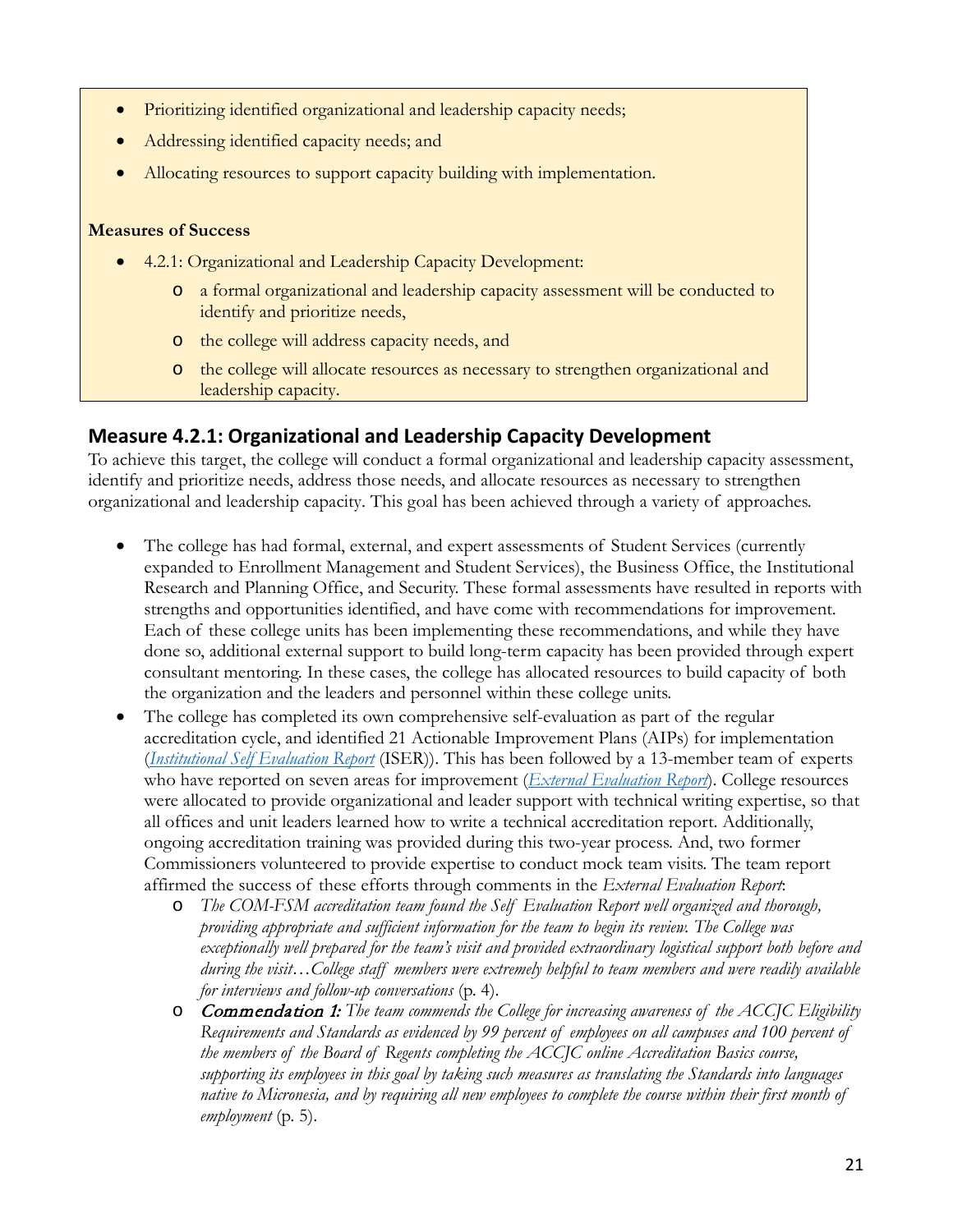- o Commendation 2: *The team commends the College for the transformation that resulted in dramatically increased engagement and participation of faculty, staff, and administrators, and Board of Regents in improving institutional quality and student learning* (p. 5).
- o And, *Commendation 3,* as previously referenced which evidences improvements in Business Office practices for financial discipline.
- o For the first time in over 12 years (previous two cycles), a comprehensive self-evaluation concluded with the college being re-affirmed, rather than placed on *warning* sanction.
- The college obtained funds from COM-Land Grant to have college leaders participate in training in order to build their capacity. The college allocated additional funds to supplement this goal. Thus far, the college has had 20 personnel participate in leadership training including: American Association of Community Colleges (AACC) High Performance Team Training, AACC John E. Roueche Future Leaders Institute, WASC Assessment Leadership Academy, HERS Institute, Harvard Graduate School, the John N. Gardner Institute for Excellence in Undergraduate Education, Society for College and University Planning (SCUP) Planning Institute Steps I, II, and III, and the Grantsmanship Center.
- There have been 306 total college personnel who have participated in online webinars or other offisland training opportunities over the last four years.
- The Board of Regents have regularly participated in board development training activities over the last four years through an Association of Governing Boards (AGB) of Colleges and Universities certified trainer.
- Faculty undergo training through on-campus workshops conducted three times annually.
- College-wide training occurs annually through summit activities (accreditation, governance, purposeful dialogue, using data to inform decisions, student success).
- The college has brought in Dr. Watson of the *[Watson Training & Development](https://www.watson-training.com/)* group to conduct college-wide training on leadership and employee performance.

The college has met this target  $(1/1 = 100\%)$ .

### **Action**

Though the college has met this target, today's turbulent higher education environment, continually evolving accreditation standards, and increasing levels of United States governmental accountability, requires ongoing professional development and capacity building to ensure institutional resiliency. The college should thus continually assess, prioritize, and fund organizational and leadership capacity building activities.

### **Summary**

Currently all college CTE faculty are appropriately credentialed for the classes they teach, and 90.7% of all academic program faculty are appropriately credentialed. The college has invested resources into the development of its human capital by supporting faculty credential achievement and through regular opportunities for professional development for all its employees. The college has not yet developed a policy that would further incentivize staff and administrators to earn higher level degrees and credentials beyond those minimally required for their positions, and should work in the coming year to do so. The rapidly changing and increasingly accountable higher education environment requires that the college continually assess, prioritize, and fund organizational and capacity building efforts.

#### **Table 12. Strategic Direction Four Achievement Summary**

| Strategic Direction 4: Invest in and build a | Measure of Success | Target Percent | $\vert$ Met ( $\checkmark$ ) |  |
|----------------------------------------------|--------------------|----------------|------------------------------|--|
|                                              |                    |                |                              |  |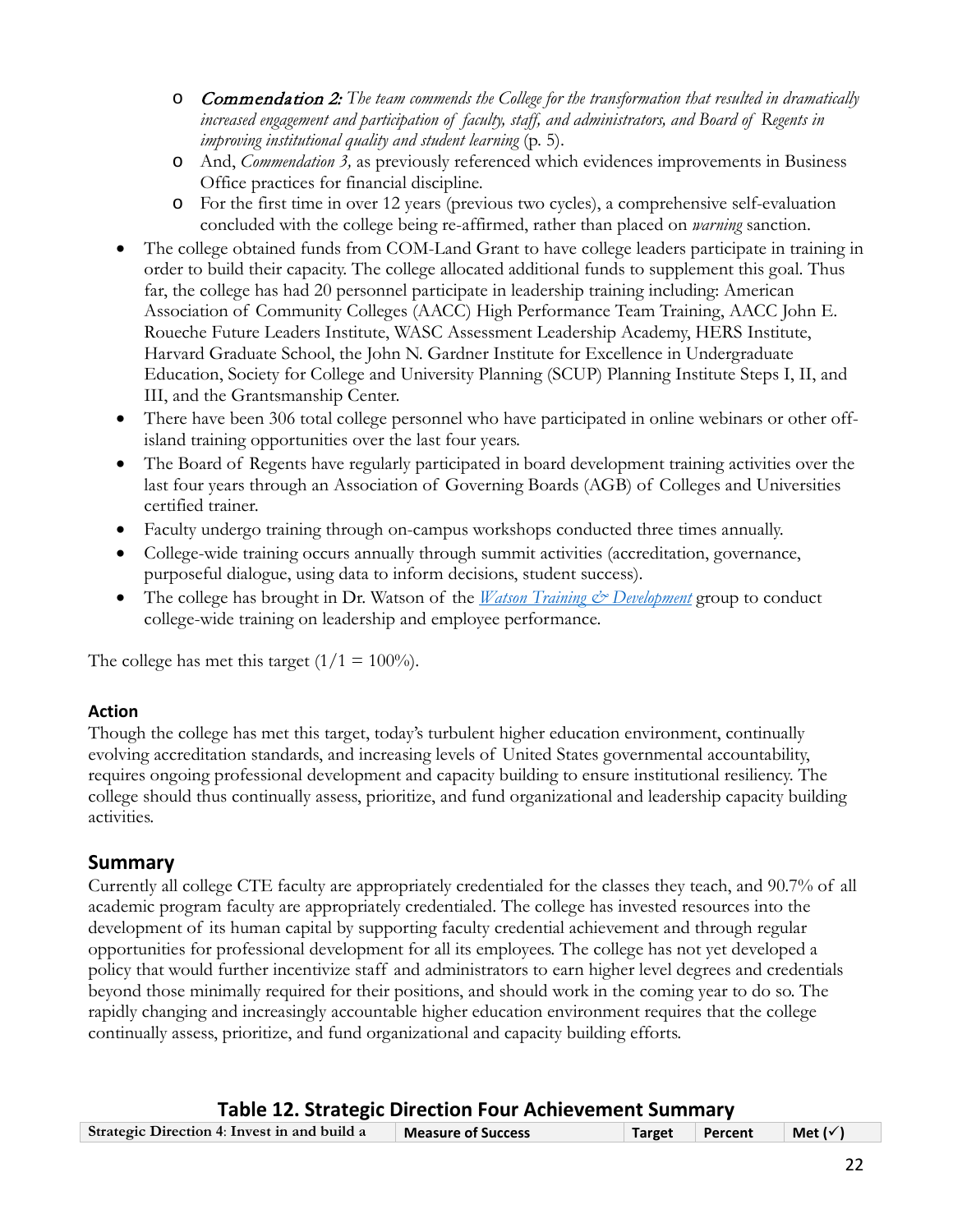| strong capacity in human capital                    |                                      |        | achieved | Not Met $(x)$ |
|-----------------------------------------------------|--------------------------------------|--------|----------|---------------|
| SPG 4.1: Supporting and strengthening faculty,      | 4.1.1: Academic Faculty Creden-      | 68/75  | $90.7\%$ | ×             |
| staff, and administrators by establishing aspira-   | tials                                |        |          |               |
| tional goals for credentialing.                     | 4.1.2: CTE Faculty Credentials       | 24/24  | $100\%$  | ✓             |
|                                                     | 4.1.3: Staff and Administration      | 0/1    | $0\%$    | $\mathbf x$   |
|                                                     | Incentivizing                        |        |          |               |
|                                                     | <b>Total Achievement for SPG 4.1</b> | 92/100 | 92%      |               |
| SPG 4.2: Support professional development that      | 4.2.1: Organizational and Leader-    | 1/1    | 100%     |               |
| builds upon organizational and leadership capaci-   | ship Capacity Development            |        |          |               |
| ty by: assessing organizational and leadership      |                                      |        |          |               |
| capacity needs; prioritizing identified organiza-   |                                      |        |          |               |
| tional and leadership capacity needs; addressing    |                                      |        |          |               |
| identified capacity needs; and allocating resources |                                      |        |          |               |
| to support capacity building with implementa-       |                                      |        |          |               |
| tion.                                               |                                      |        |          |               |
|                                                     | <b>Total Achievement for SPG 4.2</b> | 1/1    | 100%     |               |
| <b>Total Achievement for Strategic Direction 4</b>  |                                      | 93/101 | 92.1%    |               |

### *Strategic Direction Five: Become a learning organization through development of a learning culture guided by learning leaders*

*The College of Micronesia - FSM will operate under the assumptions that learning is a skill and is worthy of investment and mastery, and that the communication of information and participatory governance are pivotal to organizational success. There will be support of the time, energy, and resources necessary to foster critical reflection and experimentation towards institutional improvement through double-loop learning and systematic thinking.*

Strategic Plan Goal 5.1: Becoming a learning organization by:

- Fostering mastery of life-long learning skills;
- Allocating time, energy, and resources to foster critical reflection and experimentation;
- Supporting learning leadership; and
- Demonstrating double-loop learning and systematic thinking.

#### **Measures of Success**

- 5.1.1: Foster Life-long Learning Skills: utilize the AAC&U Rubric for foundations and skills for lifelong learning to design a work environment that fosters life-long learning skills mastery.
- 5.1.2: Foster Critical Reflection and Experimentation: allocate time, energy, and resources to foster critical reflection and experimentation.
- 5.1.3: Support Learning Leadership: the college will support learning leadership and a learning organizational culture.
- 5.1.4: Double-loop Learning and Systematic Thinking

### **Measure 5.1.1: Foster Life-Long Learning Skills**

The college cannot readily tally the number of employees who demonstrate lifelong learning skills, but the college can foster lifelong learning by designing a work environment that offers this support. The capstone portion of the AAC&U VALUE Rubric for *Foundations and Skills for Lifelong Learning* is presented in Table 13, and represents a mastery level for lifelong learning. Provided in Table 13 are some of the ways the college has acted to foster mastery of the foundations and skills for lifelong learning. Additionally, the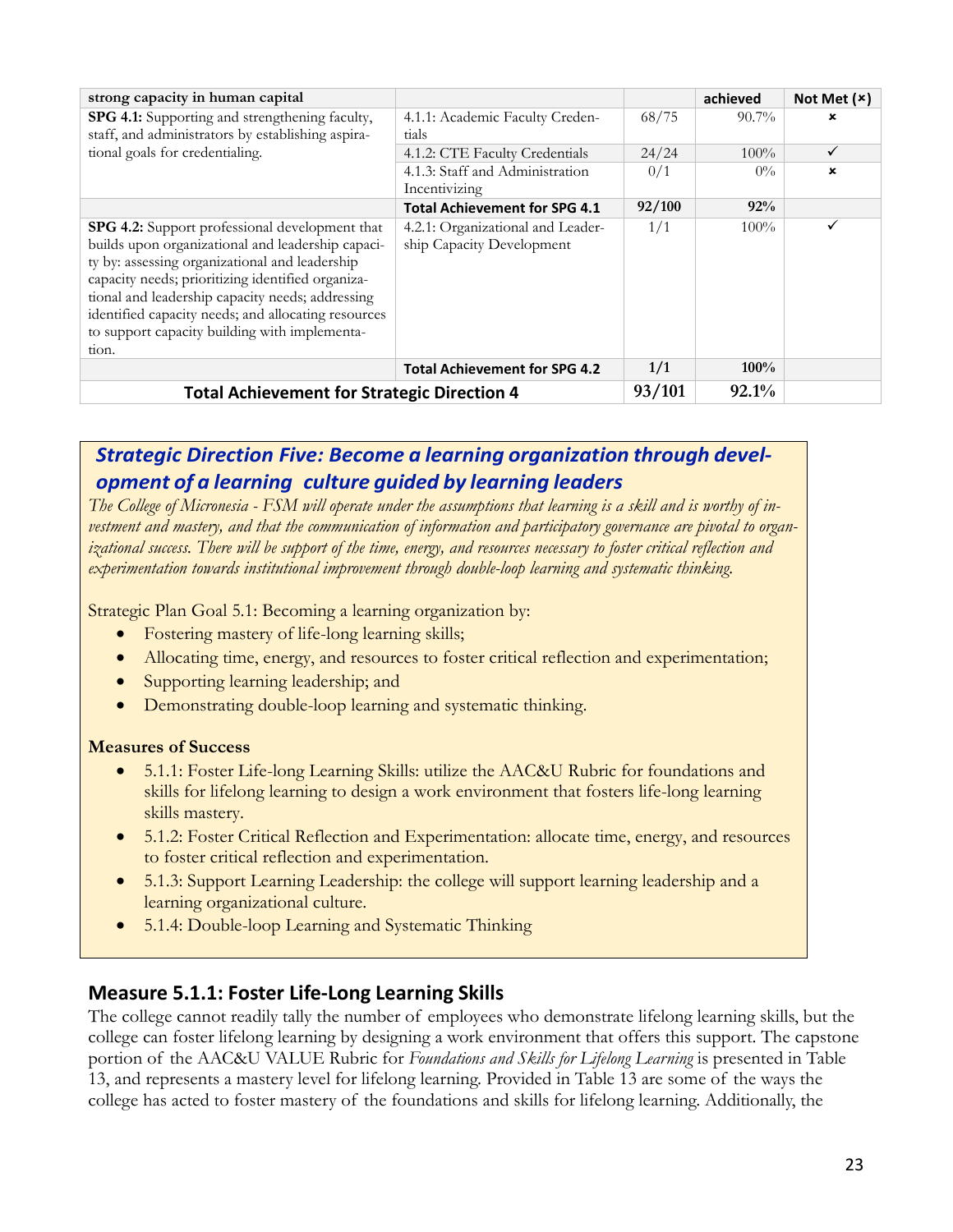college has established *Foundations and Skills for Lifelong Learning* as an institutional student learning outcome (ISLO).

|                   | <b>Capstone (Mastery Level)</b>                                                                                                                                                                                   | $3$ and skins for Enclong Ecarming<br><b>Ways College Fosters Lifelong Learning Mastery</b>                                                                                                                                                                                                                                                                                                                                                    |
|-------------------|-------------------------------------------------------------------------------------------------------------------------------------------------------------------------------------------------------------------|------------------------------------------------------------------------------------------------------------------------------------------------------------------------------------------------------------------------------------------------------------------------------------------------------------------------------------------------------------------------------------------------------------------------------------------------|
| <b>Curiosity</b>  | Explores a topic in depth, yielding a rich awareness<br>and/or little-known information indicating intense in-<br>terest in the subject.                                                                          | Core Value of Learner-centeredness with<br>a best practice to Explore your curiosity<br>Core Value of Teamwork with a best<br>practice to Pursue and understanding of diverse<br>points of view and ideas                                                                                                                                                                                                                                      |
| Initiative        | Completes required work, generates and pursues oppor-<br>tunities to expand knowledge, skills, and abilities.                                                                                                     | Employee evaluations assess initiative and<br>٠<br>quality and quantity of work<br>Core Value of Learner-centeredness with<br>a best practice to Collaboratively share infor-<br>mation and skills<br>Core Value of Learner-centeredness with<br>a best practice to Use every assignment as a<br>learning opportunity<br>Core Value of Commitment with a best<br>practice to Anticipate what is needed and do<br>that work without being asked |
| Independence      | Educational interests and pursuits exist and flourish<br>outside work requirements. Knowledge and/or experi-<br>ences are pursued independently.                                                                  | Employee evaluations assess application of<br>knowledge and aptitude and ability to learn<br>Core Value of Learner-centeredness with<br>$\bullet$<br>a best practice to Dedicate time for learning<br>Core Value of Teamwork with a best<br>$\bullet$<br>practice to Actively build working and learn-<br>ing relationships                                                                                                                    |
| <b>Transfer</b>   | Makes explicit references to previous learning and ap-<br>plies in an innovative (new and creative) way that<br>knowledge and those skills to demonstrate comprehen-<br>sion and performance in novel situations. | Core Value of Learner-centeredness with<br>a best practice to Be transformative, think<br>outside the box<br>The college has an annual award for an<br>employee who demonstrates innovation                                                                                                                                                                                                                                                    |
| <b>Reflection</b> | Reviews prior learning in depth to reveal significantly<br>changed perspectives about educational life experiences,<br>which provide foundation for expanded knowledge,<br>growth, and maturity over time.        | Core Value of Learner-centeredness with<br>$\bullet$<br>a best practice to Continuously assess your<br>knowledge, skills, and abilities<br>Core Value of Learner-centeredness with<br>$\bullet$<br>a best practice to Learn from failures to con-<br>tinuously improve                                                                                                                                                                         |

**Table 13. Foundations and Skills for Lifelong Learning**

The AAC&U VALUE Rubrics are, "Reprinted [or Excerpted] with permission from Assessing Outcomes and Improving Achievement: Tips and Tools for Using Rubrics, edited by Terrel L. Rhodes. Copyright 2010 by the Association of American Colleges and Universities." More information on AAC&U's permission policies for the VALUE rubrics can be found a[t http://www.aacu.org/value/rubrics/reprint.cfm.](http://www.aacu.org/value/rubrics/reprint.cfm)

• The college has taken efforts to foster mastery of life-long learning skills  $(1/1 = 100\%$  achieved).

### **Measure 5.1.2: Foster Critical Reflection and Experimentation**

To engage in critical reflection one strives to clarify thinking, reinforce learning, and deepen understanding in ways that support experimentation towards transformation and change for improvements (Cottrell, 2011). Table 14 shows a simple three-stage model that can be applied by college units to foster critical reflection.

### **Table 14. Critical Reflection Three-Stage Model**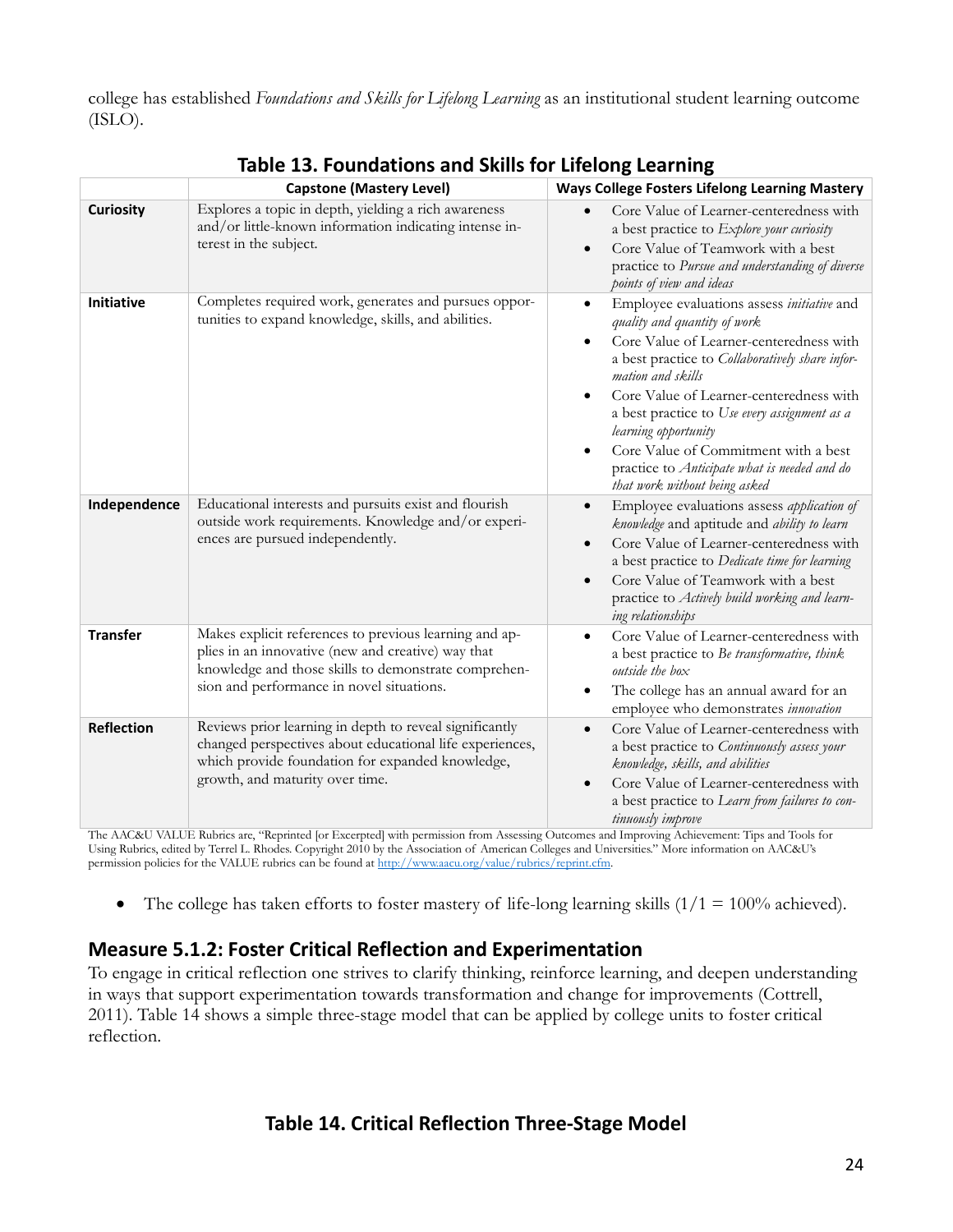| <b>Critical Reflection Mod-</b><br>el | <b>Steps on Each Stage of Process</b>                                                           |
|---------------------------------------|-------------------------------------------------------------------------------------------------|
| What?                                 | Review experience.                                                                              |
|                                       | Identify what happened.                                                                         |
| 2. So what?                           | Determine why this is significant.                                                              |
|                                       | What do you better understand now?                                                              |
| 3. Now what?                          | With your deeper understanding of this experience, how you will apply<br>these insights gained? |
|                                       | How will you act differently?                                                                   |
|                                       | How will you do things differently?                                                             |

Cottrell, S. (2011). *Critical Thinking Skills: Developing Effective Analysis and Argument*, (2nd ed). China: Palgrave Macmillan, p. 221. Adaptations of original models by Borton (1970) and Driscoll (1994).

The college has allocated time, energy, and resources to foster critical reflection and experimentation through the following endeavors:

- For fiscal years (FY) 2015 and 2016, the college budgeted \$25K for community learning.
- Annual Summits and mini-summits (2012-2016) that engage all personnel with activities requiring critical reflection.
- A college-wide gap analysis from March 2013 thru March 2014. This gap analysis was a selfassessment of compliance with accreditation standards, and actionable improvement plans were developed and implemented in order to ensure compliance was obtained for all standards by the time the institution needed to write its comprehensive *[Institutional Self Evaluation Report](http://www.comfsm.fm/accreditation/2016/Self_Evaluation/COMFSM_SELFEVAL_15DEC2015.pdf)* (ISER) in 2015.
- The development and publication of the [ISER](http://www.comfsm.fm/accreditation/2016/Self_Evaluation/COMFSM_SELFEVAL_15DEC2015.pdf) in December 2015 involved honest critical reflection on compliance and improved institutional effectiveness across all college units and activities. This report required the development of actionable improvement plans for continuous quality improvement and also required the college to identify 2-3 priorities upon which it is willing to experiment for improvement over the next three years. The college chose to experiment with new approaches to improve student success (student learning and achievement).
- The participatory governance system ensures a wide representation of college personnel regularly, critically reflect on college operations in order to make recommendations to the administration and Board of Regents for necessary improvements.
- The college has appointed smaller working groups (6-10 individuals) to focus critical reflection on the Communications Policy, Mission Review, Strategic Plan, Core Values, and Program Prioritization. Each group has published recommendations for improvements in reports to the Executive Committee.
- The administrative bodies of Cabinet and the Management Team also regularly meet for critical reflection and commit to experimentation for improvements.

These endeavors represent just some of the efforts the college takes to foster critical reflection and experimentation. Minutes of committees, offices, and college reports, and products and reports from working groups serve as evidence towards fostering critical reflection and experimentation.

• The college has fostered critical reflection and experimentation by allocating time, energy, and resources  $(1/1 = 100\%$  achieved).

### **Measure 5.1.3: Support Learning Leadership**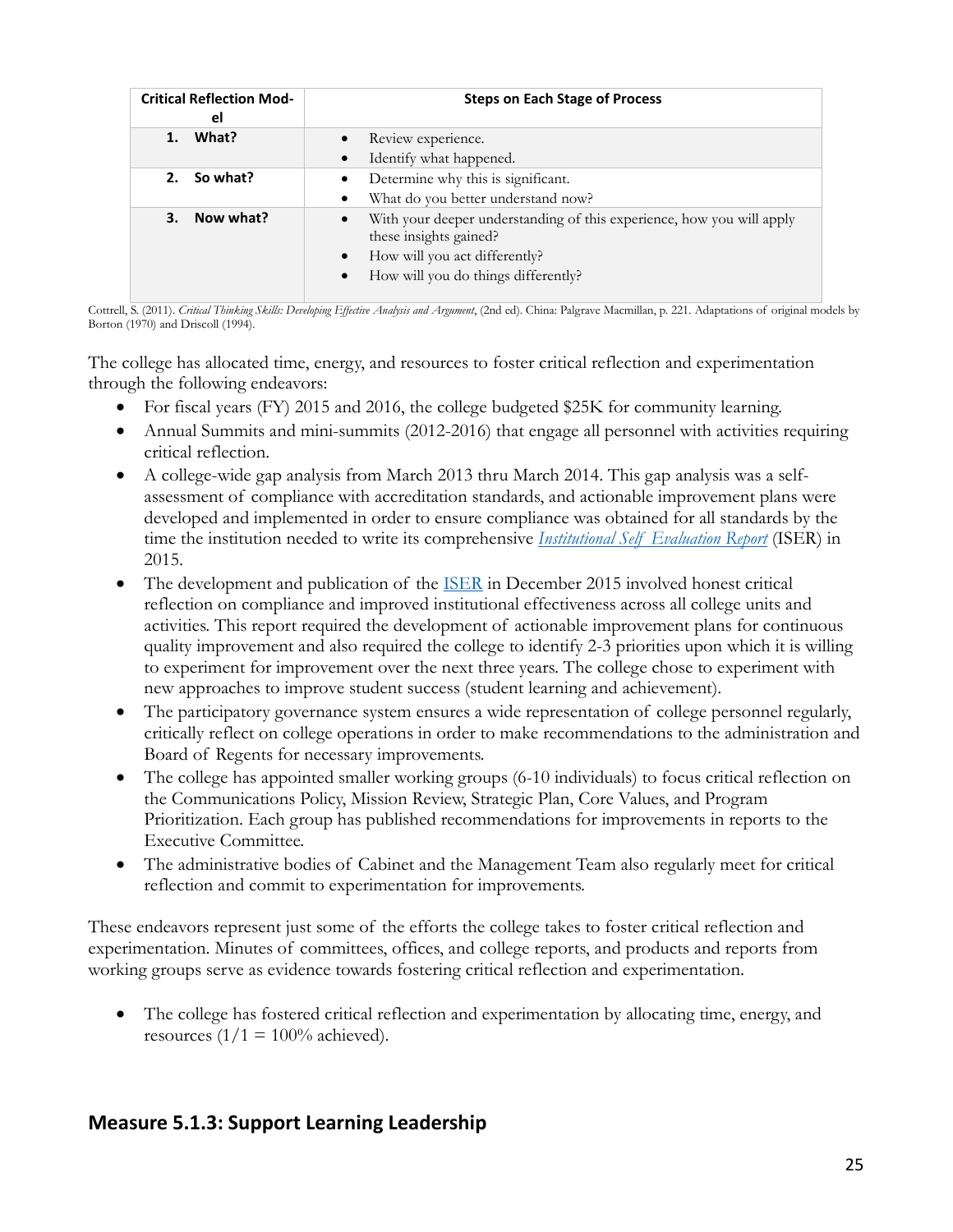The college committed to supporting learning leadership which is a termed derived from Schein (2010). Table 15 lists Schein's (2010) ten aspects for a learning culture/leaders.

### **Table 15. Schein's (2010) ten aspects of a learning culture and learning leaders.**

| 1.                   | Proactivity;                                                                                                                                             |    | 6. Positive orientation toward the future;                 |
|----------------------|----------------------------------------------------------------------------------------------------------------------------------------------------------|----|------------------------------------------------------------|
|                      | 2. Commitment to learning to learn;                                                                                                                      | 7. | Commitment to full and open task-relevant com-             |
|                      | 3. Positive assumptions about human nature;                                                                                                              |    | munication;                                                |
|                      | 4. Belief that the environment can be managed;                                                                                                           | 8. | Commitment to cultural diversity;                          |
|                      | 5. Commitment to truth through pragmatism and                                                                                                            |    | 9. Commitment to systemic thinking; and                    |
|                      | inquiry;                                                                                                                                                 |    | 10. Belief that cultural analysis is a valid set of lenses |
|                      |                                                                                                                                                          |    | for understanding and improving the world (pp.             |
|                      |                                                                                                                                                          |    | 366-371).                                                  |
| $\sim$ $\sim$ $\sim$ | $\sim$<br>$\mathbf{1}$ $\mathbf{1}$ $\mathbf{1}$ $\mathbf{1}$ $\mathbf{1}$ $\mathbf{1}$ $\mathbf{1}$ $\mathbf{1}$ $\mathbf{1}$ $\mathbf{1}$ $\mathbf{1}$ |    |                                                            |

Schein, E. H. (2010). Organizational Culture and Leadership, (4th ed.). San Francisco, CA: Jossey-Bass.

Some of the activities listed from success measures 5.1.1 and 5.1.2 could certainly be used as evidence of the college supporting learning leadership as part of a learning organizational culture. However, the college has not specifically undertaken activities and actions to support this measure and evaluate its success.

• The college has not achieved this target  $(0/1 = 0\%)$ .

#### **Action**

The college should reassess the importance of this strategic goal subcomponent, and determine whether to either eliminate this goal, or set an explicit measure of success for the final year of this strategic plan.

### **Measure 5.1.4: Double-loop learning and systematic thinking**

Similar to 5.1.3, the college has not specifically undertaken activities and actions to support this measure and evaluate its success.

• The college has not achieved this target  $(0/1 = 0\%)$ .

#### **Action**

The college should reassess the importance of this strategic goal subcomponent, and determine whether to either eliminate this goal, or set an explicit measure of success for the final year of this strategic plan.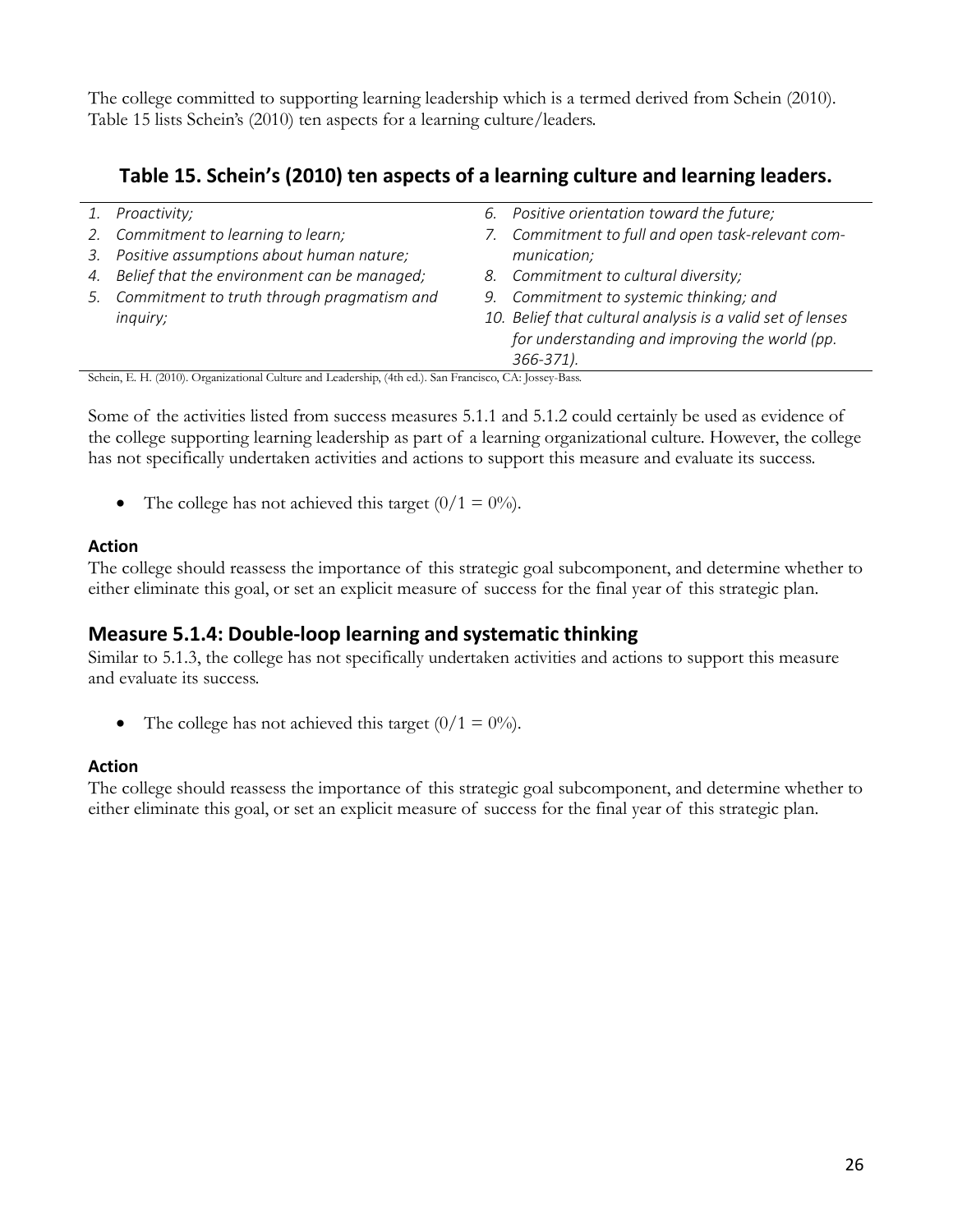Strategic Plan Goal 5.2: Achieve and strengthen purposeful dialogue by

- Embedding appropriate communication practices and guiding principles in the objectives of each college program, governance body, and administrative office;
- Adopting a continuous improvement model to measure progress in these communication practices and guiding principles within the college's ongoing assessments;
- Ensuring that college communications are accessible, accurate, timely, clear, and understood by their intended internal and external stakeholders;
- Developing technology to improve communications among all campuses of the college; and
- Developing and maintaining a centralized database of college policies and procedures.

#### **Measures of Success**

- 5.2.1: Purposeful Dialogue Guiding Principles: the college will develop guiding principles and embed them in the objectives of each college program, governance body, and administrative office.
- 5.2.2: Continuous Improvement and Institutional Integrity: the college will use accreditation Standard I.C as a model for continuous improvement and self-assessment, and will meet accreditation Standard I.C.
- 5.2.3: Communications Technology: develop technology to improve communications among all campuses of the college.
- 5.2.4: Centralized Policies and Procedures: the college has and maintains a centralized database of college policies and procedures.

### **Measure 5.2.1: Purposeful Dialogue Guiding Principles**

On February 03, 2014, the *Communications Policy Working Group* presented the *[Strengthening Purposeful Dialogue:](http://www.comfsm.fm/publications/handbook/Strengthening-Purposeful-Dialogue.pdf)  [A Handbook of Guiding Principles, Protocols, and Strategies.](http://www.comfsm.fm/publications/handbook/Strengthening-Purposeful-Dialogue.pdf)* This handbook defines purposeful dialogue and offers the college nine guiding principles with protocols and strategies towards improving college communications practices. However, the guiding principles have not yet been formally embedded within the objectives of college programs, governance bodies, and administrative departments.

- The college achieved its target for developing communications guiding principles  $(1/1 = 100\%)$ .
- The college has not yet met its target for embedding these principles in each college program, governance body, and administrative office  $(0/3 = 0\%)$ .

#### **Action**

The college still needs to embed the guiding principles within the objectives of college programs, governance bodies, and administrative departments. Given the institution's priority initiatives around student success, it is unlikely this measure will be fully completed within the remaining year of the strategic plan. However, the college should at least target embedding these guiding principles within the Terms of Reference (ToR) of the governance committees and administrative groups (cabinet, Management Team, and Assessment Team) for AY2016-2017.

### **Measure 5.2.2: Continuous Improvement and Institutional Integrity**

In 2014, new ACCJC accreditation standards were released that now include *Standard I.C. Institutional Integrity*. This standard serves as a continuous improvement model that requires self-assessment as well as an external team evaluation to determine whether the college uses communication practices that continuously improve; that are accessible, accurate, timely, and clear; and that are understood by their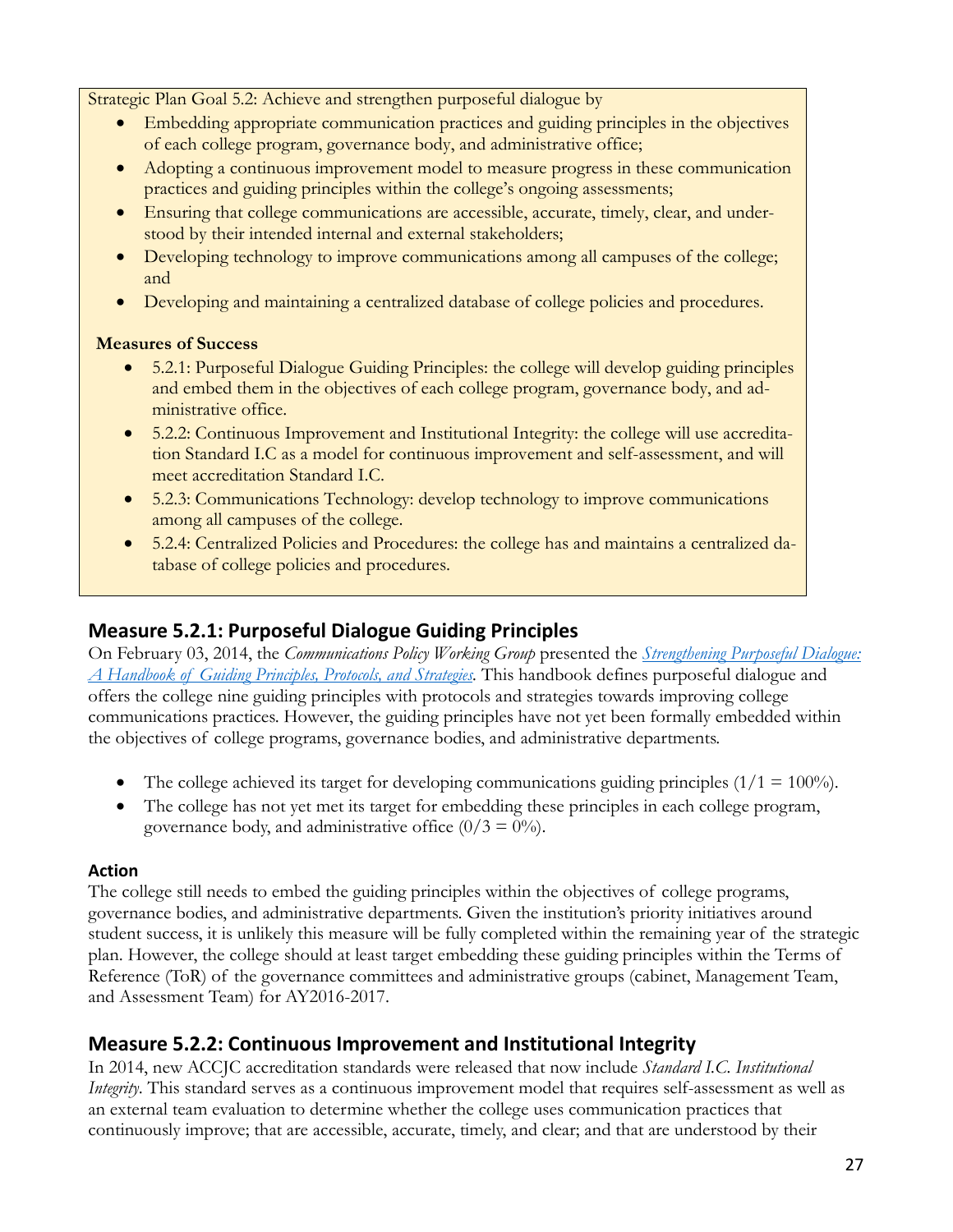intended internal and external stakeholders. The college self-assessed these communications practices in detail in Standard I.C. in the [ISER](http://www.comfsm.fm/accreditation/2016/Self_Evaluation/COMFSM_SELFEVAL_15DEC2015.pdf) (pp. 94-107) and the accreditation visiting team's *[External Evaluation](http://www.comfsm.fm/accreditation/2016/Self_Evaluation/COMFSM_External_Eval_Report_2016.pdf)  [Report](http://www.comfsm.fm/accreditation/2016/Self_Evaluation/COMFSM_External_Eval_Report_2016.pdf)* (pp. 25-29) affirms college meets the standard.

- The college uses a continuous improvement model (Standard I.C) to assess its communications practices  $(1/1 = 100\%)$ .
- The college has assessed whether its communications are accessible, accurate, timely, clear, and understood by their intended internal and external stakeholders, and this assessment has been validated by an accreditation visiting team  $(1/1 = 100\%)$ .

### **Measure 5.2.3: Communications Technology**

The college targeted development of technology to improve communications among all campuses of the college. However, the college has not specifically developed any technology that has been affirmed as improving communications among all campuses of the college. The college has continued to rely on teleconferences, VoIP, and email as its primary means of communications, and there are pre-existing technologies. The college has experimented with alternative technology approaches to support larger group activities, such as Dropbox; however, that does not get at the heart of the strategic plan goal.

• The college has not met this communications technology target  $(0/1 = 0\%)$ .

#### **Action**

The college should evaluate this strategic plan sub-goal and determine if there are any technologies with which it will specifically experiment this final year of this strategic plan, or if telecommunication constraints in states such as Yap and Kosrae make this experimentation unlikely to be successful.

### **Measure 5.2.4: Centralized Policies and Procedures:**

[March 22-24, 2014,](http://www.comfsm.fm/?q=bor-agenda-03-2014) the college began its work with the BOR to review all college policies and procedures. These policies and procedures were not maintained in a central database, but lived primarily in hard copy form with a few of the vice presidents and deans. The college reviewed and presented over 350 policies to the BOR over the subsequent 1.5 years for board review. Outdated policies were eliminated, policy language was updated to reflect current college structure and circumstances, procedures labeled as policies were instead made administrative procedures, and where administrative procedures were listed within a policy, they were removed to help delineate board roles (board policy) from administrative roles (administrative procedures). The BOR now has a formal, five-year policy review cycle to ensure they and the college regularly review all existing board policies in compliance with accreditation standards. The board policies (BPs) and administrative procedures (APs) are available from the college's homepage www.comfsm.fm*Our College* dropdown menu*Board of Regents*Policies [\(http://www.comfsm.fm/?q=board-policies\)](http://www.comfsm.fm/?q=board-policies)) All stakeholders can now readily and transparently access all BPs and APs from the college's website.

• COM-FSM has developed and begun maintaining a centralized database of all college policies and procedures, and thus achieved this target  $(1/1 = 100\%)$ .

#### **Action**

The Human Resources Office (HRO) is currently improving upon HR related BPs and developing and improving upon their associated APs. Additionally, HRO is developing a *Human Resources Manual* that has undergone usability testing in July 2016, and will be ready by the end of fall 2016. This work will ensure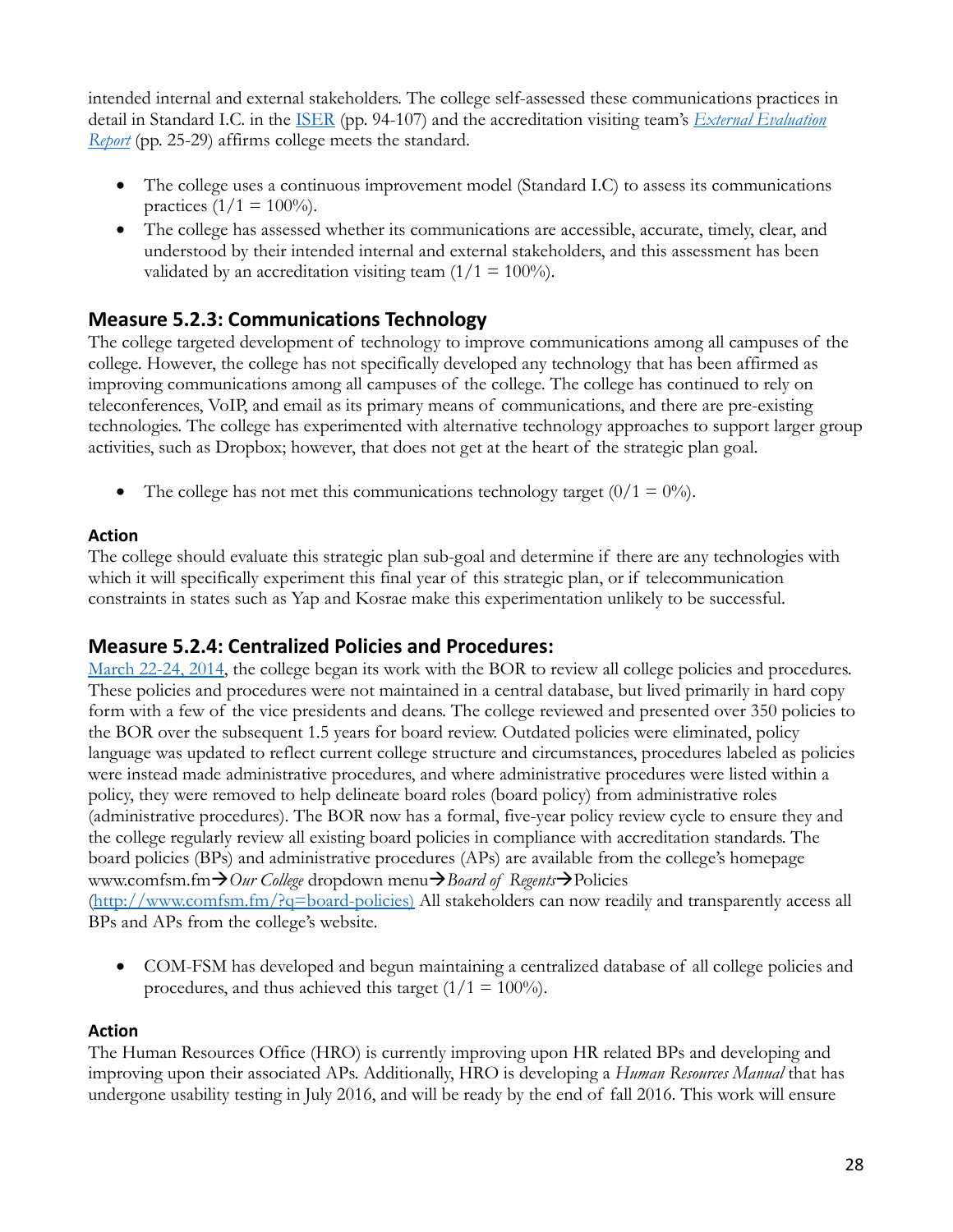compliance with best practices and ensures work is completed towards meeting accreditation Standards III.A.5 and III.A.11.

*Recommendation 7: In order to meet the Standards, the team recommends that the College establish, publish, and adhere to written personnel procedures that are widely available for information and review. (III.A.5, III.A.11)* (*[External Evaluation Report](http://www.comfsm.fm/accreditation/2016/Self_Evaluation/COMFSM_External_Eval_Report_2016.pdf)*, p. 7).

### **Summary**

The college has evidenced its dedication to mastery of life-long learning skills for its employees and has regularly allocated time, energy, and resources to foster critical reflection and experimentation. The college has been less intentional about its support of learning leadership, double-loop learning, and systematic thinking, and those goals needs re-assessed for action on the final year of this strategic plan. The college has developed a handbook that provides nine guiding principles to employees aimed at improving their communications skills; however, the college has not yet embedded these principles in college programs, governance bodies, and administrative office goals and practices. The college should at least target embedding these principles within the governance body ToRs. The college has established a central database on its website of all the college's policies and procedures, and the Board of Regents has a fiveyear review cycle to ensure regular, institutional review of these policies. Additionally, to strengthen procedures for HRO, a *Human Resources Manual* is under construction and will be completed by the end of fall 2016. The college has not developed any new communications technology that might improve communications among all campuses of the college, and should evaluate this goal to determine if there are any technologies with which it will experiment on the final year of this strategic plan.

| "" -"" """""                                                                                                                                                                                                                                             |                                                                                     |               |                     |                                    |
|----------------------------------------------------------------------------------------------------------------------------------------------------------------------------------------------------------------------------------------------------------|-------------------------------------------------------------------------------------|---------------|---------------------|------------------------------------|
| Strategic Direction 5: Become a learning or-<br>ganization through development of a learn-<br>ing culture guided by learning leaders.                                                                                                                    | <b>Measure of Success</b>                                                           | <b>Target</b> | Percent<br>achieved | Met $(\check{v})$<br>Not Met $(x)$ |
| SPG 5.1: Becoming a learning organization by:<br>fostering mastery of life-long learning skills; allo-                                                                                                                                                   | 5.1.1: Foster Life-Long Learning<br>Skills                                          | 1/1           | 100%                | $\checkmark$                       |
| cating time, energy, and resources to foster criti-<br>cal reflection and experimentation; supporting                                                                                                                                                    | 5.1.2: Foster Critical Reflection<br>and Experimentation                            | 1/1           | 100%                | $\checkmark$                       |
| learning leadership; and demonstrating double-<br>loop learning and systematic thinking.                                                                                                                                                                 | 5.1.3: Support Learning Leader-<br>ship                                             | 0/1           | $0\%$               | $\pmb{\times}$                     |
|                                                                                                                                                                                                                                                          | 5.1.4: Double-loop Learning and<br>Systematic Thinking                              | 0/1           | $0\%$               | $\pmb{\times}$                     |
|                                                                                                                                                                                                                                                          | <b>Total Achievement for SPG 5.1</b>                                                | 2/4           | 50.0%               |                                    |
| SPG 5.2: Achieve and strengthen purposeful                                                                                                                                                                                                               | 5.2.1: Purposeful Dialogue Guid-<br>ing Principles                                  |               |                     |                                    |
| tion practices and guiding principles in the objec-                                                                                                                                                                                                      | <b>Guiding Principles</b>                                                           | 1/1           | 100%                | $\checkmark$                       |
| dialogue by: embedding appropriate communica-<br>tives of each college program, governance body,<br>and administrative office; adopting a continuous<br>improvement model to measure progress in these<br>communication practices and guiding principles | Principles embedded in<br>$\bullet$<br>programs, governance<br>bodies, and offices. | 0/3           | $0\%$               | ×                                  |
| within the college's ongoing assessments; ensur-                                                                                                                                                                                                         | 5.2.2: Continuous Improvement<br>and Institutional Integrity                        |               |                     |                                    |
| ing that college communications are accessible,<br>accurate, timely, clear, and understood by their<br>intended internal and external stakeholders; de-                                                                                                  | Continuous Improve-<br>ment Model                                                   | 1/1           | 100%                | $\checkmark$                       |
| veloping technology to improve communications<br>among all campuses of the college; and develop-                                                                                                                                                         | Communications As-<br>sessment                                                      | 1/1           | 100%                | $\checkmark$                       |
| ing and maintaining a centralized database of<br>college policies and procedures.                                                                                                                                                                        | 5.2.3: Communications Technolo-<br>gy                                               | 0/1           | $0\%$               | $\pmb{\times}$                     |
|                                                                                                                                                                                                                                                          | 5.2.4: Centralized Policies and<br>Procedures                                       | 1/1           | 100%                | $\checkmark$                       |
|                                                                                                                                                                                                                                                          | <b>Total Achievement for SPG 5.2</b>                                                | 4/8           | 50.0X%              |                                    |
| <b>Total Achievement for Strategic Direction 5</b>                                                                                                                                                                                                       |                                                                                     | 6/12          | 50.0X%              |                                    |

### **Table 16. Strategic Direction Five Achievement Summary**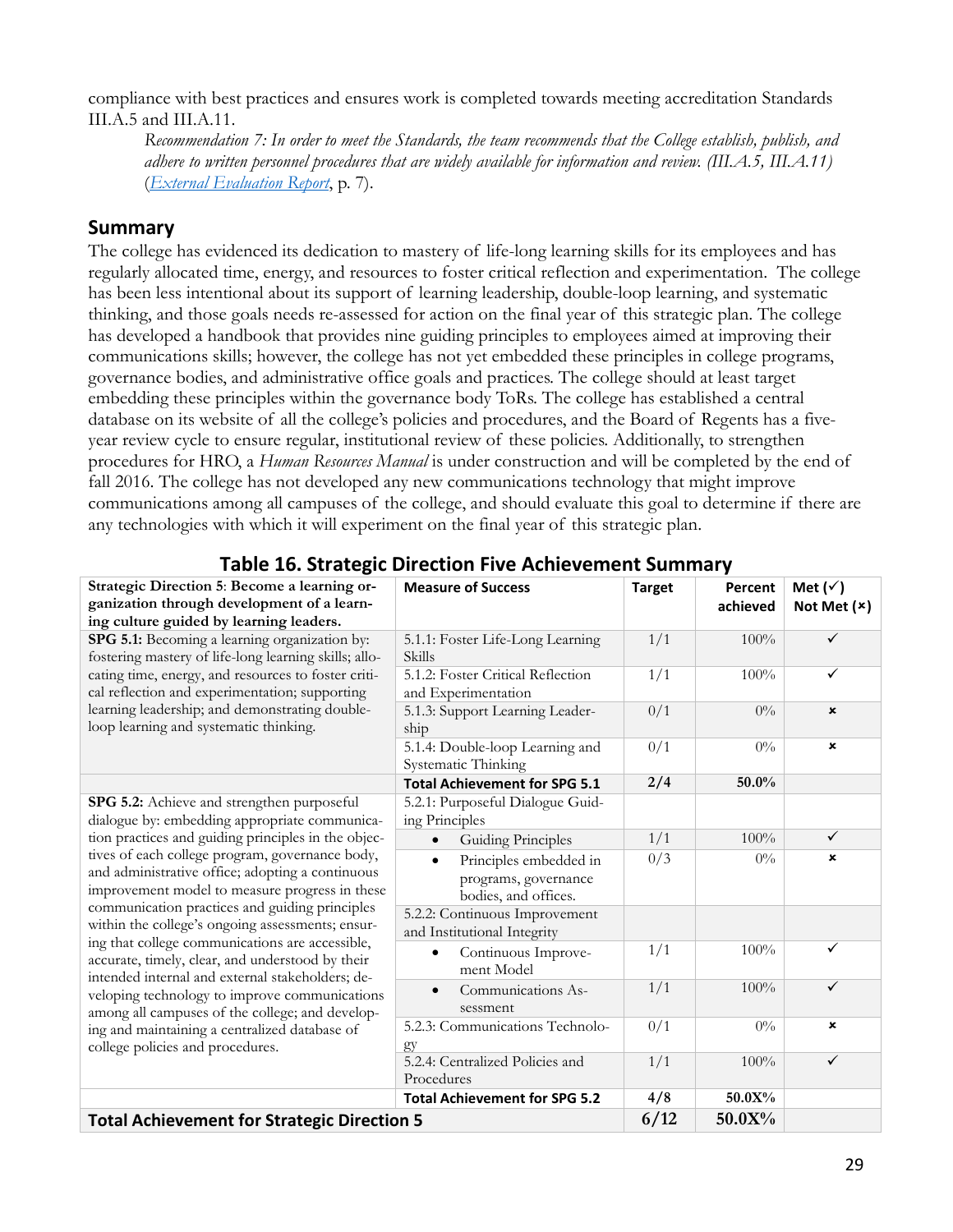### *Strategic Direction Six: Evoke an image of quality*

*The College of Micronesia - FSM will be viewed as a model institution for best practices exhibited through quality, excellence, and integrity of both employees and graduates. The college will maintain regional accreditation without sanction for the maximum six-year cycle allowed by the Accrediting Commission for Community and Junior Colleges: Western Association of Schools and Colleges*.

**Strategic Plan Goal 6.1**: Achieve recognition as a best practices institution by:

- Exhibiting quality, excellence, and integrity through employees, students, and graduates;
- Meeting and/or exceeding accreditation standards at all times; and
- Exploring additional models of quality assurance (QA).

#### **Measures of Success**

- Quality, Excellence, and Integrity: develop institutional core values to guide employees, students, and graduates to exhibit these qualities through principles of best practice.
- Accreditation Status: Reaffirmed without Sanction.
- Alternative QA models: the college will explore additional QA models.

### **Measure 6.1.1: Quality, Excellence, and Integrity**

In spring 2014, the college developed [core values](http://www.comfsm.fm/dcr/misc/Core_Values.pdf) and principles of best practice that are designed to guide employees to exhibit quality, excellence, and integrity through principles of best practice. Specifically, one of the college's core values is *Excellence* which also represents principles of best practice that focus on quality. These include: *complete all duties and assignments, hold yourself accountable to high performance standards, aim to meet or exceed standards of best practices, set goals and endeavor to exceed them,* and *be positive and encouraging.* Through the core value of *Professionalism* the principles of best practice are those of integrity calling for one to *be honest and transparent*, *accept responsibility for actions, maintain confidentiality, do no harm, be ethical,* and to *act in the best interest of the college and the communities you serve.*

Employees and students are encouraged to use the core values and principles of best practices to selfreflect on whether or not they regularly exhibit these, and to identify areas for self-improvement. Supervisors are encouraged to use these to guide employee performance improvement and to capture these on evaluations. Faculty members and support service personnel are encouraged to use these to guide student performance. The college expects its student graduates to carry these qualities with them as they transfer to university or enter the workforce.

• The college has achieved this target for quality, excellence, and integrity  $(1/1 = 100\%)$ .

### **Measure 6.1.2: Accreditation Status**

February 3, 2009, the COM-FSM *Follow-Up Report* was rejected by the Accrediting Commission as noted in an *[Action Letter](http://www.comfsm.fm/accreditation/COMFSM/February%203,%202009%20Action%20Letter.pdf)*. Resubmission was required along with a visit. After its Comprehensive Self Evaluation in 2010, the college was placed on *[warning](http://www.comfsm.fm/accreditation/COMFSM/ActionLetter.pdf)* status. In 2011, the college was placed on the more severe status of *[probation](http://www.comfsm.fm/accreditation/COMFSM/Action%20Letter%20June%2030%202011.pdf)*. The college was continued on *[probation](http://www.comfsm.fm/accreditation/files/7-4/College-of-Micronesia-FSM-July-2-2012.pdf)* in 2012, and achieved *[reaffirmation](http://www.comfsm.fm/accreditation/2013/results/07_03_2013_College-of-Micronesia-FSM.pdf)* subsequent to a *[Combined Follow Up and Midterm Report](http://www.comfsm.fm/accreditation/2013/midterm-report/MidTerm_and_Follow_Up_Report_2013_Final.pdf)* in 2013. The college made a commitment in this Strategic Plan to rebuild public and peer confidence in the capacity of the college and quality of education it provides.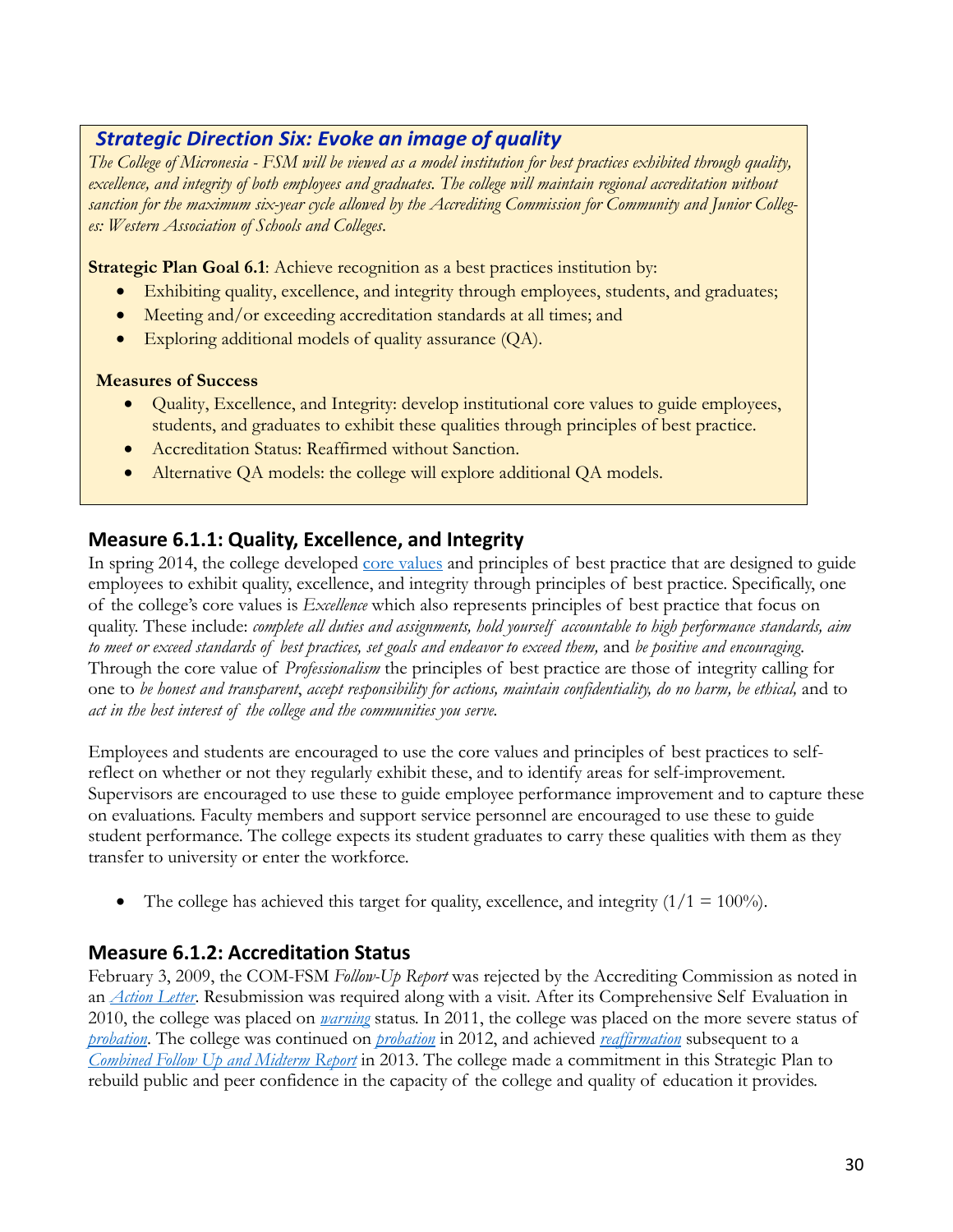Accreditation offers public confidence in the quality of an academic institution, and it is by this measure that the college will assess this strategic goal. In December 2015, the college completed a six year accreditation cycle, submitted a regularly scheduled comprehensive *[Self Evaluation](http://www.comfsm.fm/accreditation/2016/Self_Evaluation/COMFSM_SELFEVAL_15DEC2015.pdf)*, hosted a 13-member visiting team (*[External Evaluation Report](http://www.comfsm.fm/accreditation/2016/Self_Evaluation/COMFSM_External_Eval_Report_2016.pdf)*), and the results on the July 8, 2016, *[Action Letter](http://www.comfsm.fm/accreditation/2016/Self_Evaluation/Action_Letter_08JULY2016.pdf)* was reaffirmation of accreditation for 18 months, which is for the duration of this Strategic Plan.

An institution cannot evoke an image of quality if it is perpetually responding to concerns that it is not meeting accreditation standards. In order to meet this measure of success, the college will maintain accreditation reaffirmation without sanction.

• Since 2013 the college has had its accreditation reaffirmed and has continued without sanction. The college has achieved and maintained this measure of success  $(1/1 = 100\%)$ .

### **Measure 6.1.3: Alternative QA Models**

The college adopted an AGB Academic Quality Model to guide institutional self-assessment, educational improvement, and to assist the Board of Regents in its role for ensuring Academic Quality (Figure 8).



### **Figure 8: Educational Quality**

*Model obtained from the Association of Governing Boards (AGB) of Universities and Colleges [\(Chaffee, 2014, January/February, p. 16\).](http://agb.org/trusteeship/2014/1/learning-metrics-how-can-we-know-students-know-what-they-are-supposed-know)*

Additionally, the college developed *[mission fulfillment indicators](http://www.comfsm.fm/bor/notebook/05-16/10.a%20%20COM-FSM%20Mission%20Indicators_04May2016.pdf.pdf)* during fall 2015 that are similar to those required by a different United States regional accrediting agency, the Northwest Commission on Colleges and Universities (NWCCU). These mission fulfillment indicators provide a direct means for mission fulfillment measurement so that the college can regularly, and directly, assess whether or not it is achieving its mission.

NWCCU [Mission and Core Themes Standard One:](http://www.nwccu.org/Standards%20and%20Policies/Standard%201/Standard%20One.htm) *1.A. Mission: 1.A.2. the institution defines mission fulfillment in the context of its purpose, characteristics, and expectations. Guided by that definition, it articulates institutional accomplishments or outcomes that represent an acceptable threshold or extent of mission fulfillment.*

To support these mission fulfillment indicators, the college uses national data from its participation in the Community College Survey of Student Engagement (CCSSE) and the National Community College Benchmark Project (NCCBP). The national indicators provide comparisons against a wide range of colleges in the Pacific and across the United States.

• The college has achieved this target  $(1/1 = 100\%)$ .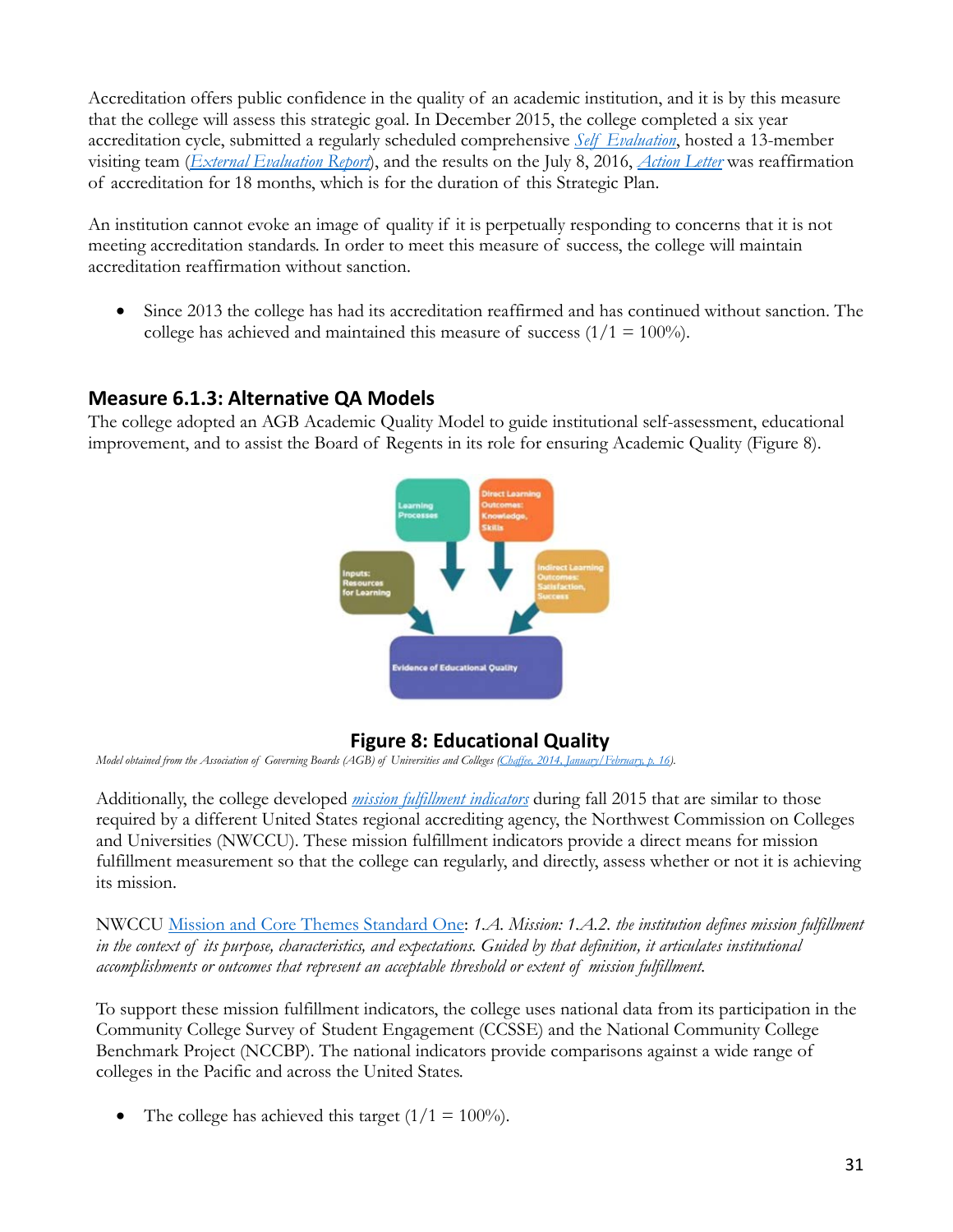### **Summary**

The college has developed core values and guiding principles of best practices that guide employees, students, and graduates on how to exhibit quality, excellence, and integrity. Over the last four years, the college has worked extensively to *evoke an image of quality* and to become an institution that others wish to emulate. The college has not only had its accreditation reaffirmed since 2013, it has been highlighted by ACCJC as an exemplar for student learning outcomes and student learning assessment. Additionally, ACCJC highlighted the college for its efforts to have all employees and the Board of Regents complete the ACCJC online Accreditation Basics Course. COM-FSM was the first college to accomplish this task, and other institutions emulated this practice.

Further, ACCJC highlighted the college's efforts to translate the Accreditation Basics course into local languages to further engage non-English proficient employees. ACCJC has also asked to use two sections from the college's ISER as exemplar templates for their training with other colleges (*Quality Focus Essay* & *Changes and Plans Arising out of the Self Evaluation Process*) because they consider those sections to be well presented. The college continues to explore alternative QA models that help to improvement academic quality and institutional effectiveness. The college has fully achieved this strategic directive. That said, just as quickly as one can *evoke an image of quality*, one can lose that image through poor practices. The college must continuously pursue this strategic direction in order to continue to continue to *evoke an image of quality*.

|                                                     | <u>rapic III strategic Direction Six Atmetement Sammary</u> |               |          |                    |  |
|-----------------------------------------------------|-------------------------------------------------------------|---------------|----------|--------------------|--|
| Strategic Direction 6: Evoke an image of            | <b>Measure of Success</b>                                   | <b>Target</b> | Percent  | Met $(\checkmark)$ |  |
| quality                                             |                                                             |               | achieved | Not Met $(x)$      |  |
| SPG 6.1: Achieve recognition as a best practices    | 6.1.1: Quality, Excellence, and                             | 1/1           | $100\%$  |                    |  |
| institution by: exhibiting quality, excellence, and | Integrity                                                   |               |          |                    |  |
| integrity though employees, students, and gradu-    | 6.1.2: Accreditation Status                                 | 1/1           | $100\%$  |                    |  |
| ates; meeting and/or exceeding accreditation        | 6.1.3:                                                      | 1/1           | $100\%$  | ✓                  |  |
| standards at all times; and exploring additional    |                                                             |               |          |                    |  |
| models of quality assurance.                        |                                                             |               |          |                    |  |
|                                                     | <b>Total Achievement for SPG 6.1</b>                        | 3/3           | $100\%$  |                    |  |
| <b>Total Achievement for Strategic Direction 6</b>  |                                                             | 3/3           | $100\%$  |                    |  |

### **Table 17. Strategic Direction Six Achievement Summary**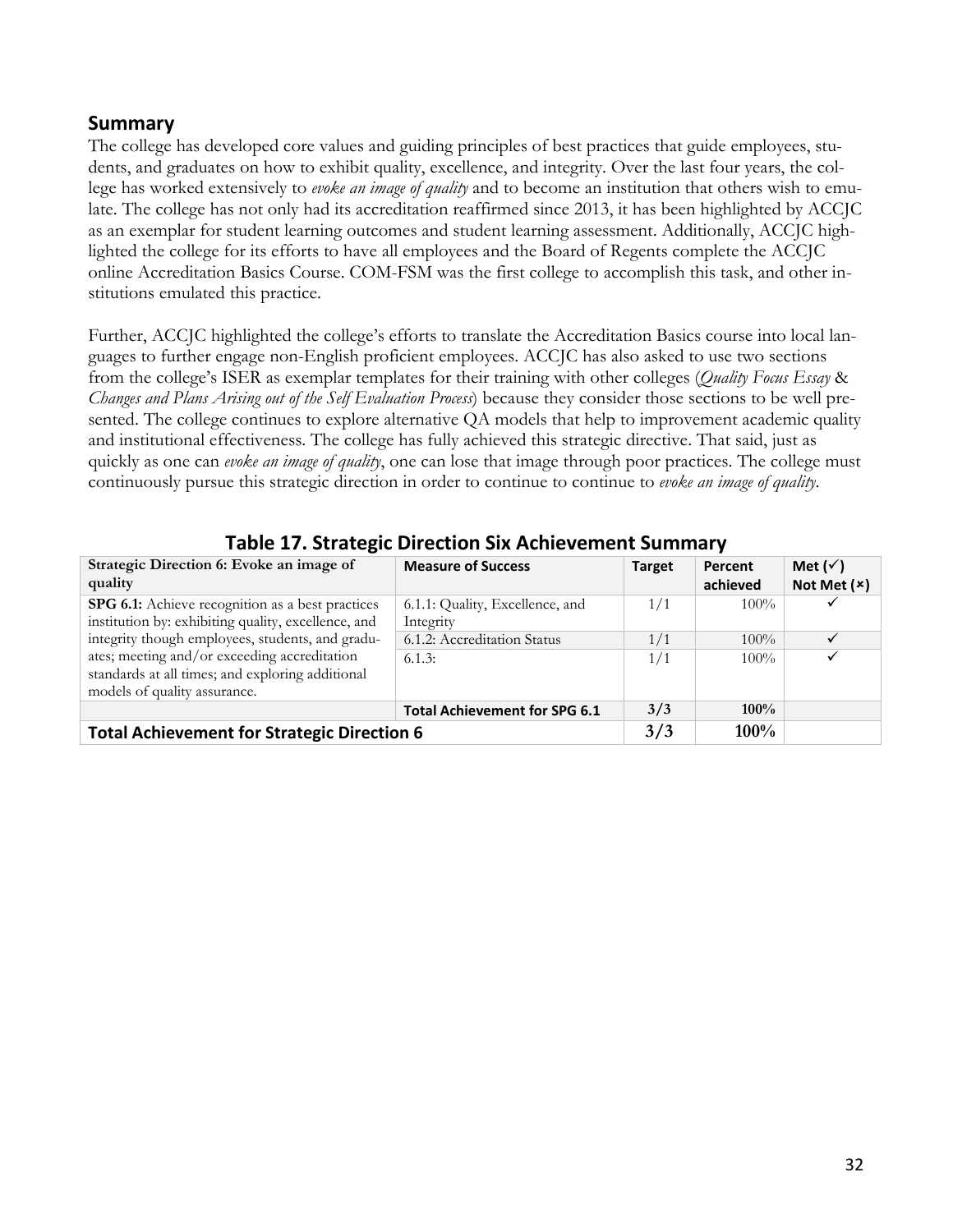# **Table 18. Strategic Plan 2013-2017 Achievement Summary**

|                                                                                                                                                                                                                        | <b>Measure of Success</b>                                     | <b>Target</b>    | Percent<br>achieved | Met $(\check{v})$<br>Not Met $(x)$ |
|------------------------------------------------------------------------------------------------------------------------------------------------------------------------------------------------------------------------|---------------------------------------------------------------|------------------|---------------------|------------------------------------|
| <b>Strategic Direction 1: Focus on student</b>                                                                                                                                                                         |                                                               |                  |                     |                                    |
| success                                                                                                                                                                                                                |                                                               |                  |                     |                                    |
| SPG 1.1: Providing collaborative institutional                                                                                                                                                                         | 1.1.1: Institution-Set Standards                              |                  |                     |                                    |
| support to advance student success by promot-<br>ing student engagement and Institutional Stu-                                                                                                                         | (ISS) and 5-year stretch targets                              |                  |                     |                                    |
| dent Learning Outcomes.                                                                                                                                                                                                | <b>ISS</b><br>$\bullet$                                       | 13/13            | 100%                | $\checkmark$                       |
|                                                                                                                                                                                                                        | 5-Year Targets                                                | 11/13            | 84.6%               | ×                                  |
|                                                                                                                                                                                                                        | 1.1.2: CCSSE Benchmarks                                       | 5/5              | $100\%$             | ✓                                  |
|                                                                                                                                                                                                                        | 1.1.3: Guided Pathways                                        | 0/4              | $0\%$               | ×                                  |
|                                                                                                                                                                                                                        | <b>Total Achievement for SPG 1.1</b>                          | 29/35            | 82.9%               |                                    |
| <b>Total Achievement for Strategic Direction 1</b>                                                                                                                                                                     |                                                               | 29/35            | 82.9%               |                                    |
|                                                                                                                                                                                                                        |                                                               |                  |                     |                                    |
|                                                                                                                                                                                                                        |                                                               |                  |                     |                                    |
| Strategic Direction 2: Emphasize academic                                                                                                                                                                              |                                                               |                  |                     |                                    |
| offerings in service to national needs                                                                                                                                                                                 |                                                               |                  |                     |                                    |
| SPG 2.1: Increase the number of 4-year pro-                                                                                                                                                                            | 2.1.1: Articulation Agreements                                | 1/5              | 20%                 | ×                                  |
| gram opportunities by: increasing the number<br>of articulation agreements; increasing the num-                                                                                                                        | 2.1.2: Partnership Programs<br>(MoUs)                         | 4/5              | 80%                 | ×                                  |
| ber of partnership programs; and exploring<br>distance-learning opportunities.                                                                                                                                         | 2.1.3: DE Opportunities (priority<br>eliminated)              | -----            | $\frac{0}{0}$       |                                    |
|                                                                                                                                                                                                                        | <b>Total Achievement for SPG 2.1</b>                          | 5/10             | 50%                 |                                    |
| SPG 2.2: Strengthen career, technical, and                                                                                                                                                                             | 2.2.1: Advisory Councils for CTE                              | 17/17            | $100\%$             | ✓                                  |
| community-based educational opportunities for                                                                                                                                                                          | 2.2.2: CTE Certification or Licen-                            | 3/17             | 17.6%               | ×                                  |
| non-college bound students by: exploring op-                                                                                                                                                                           | sure Exam Provisions                                          |                  |                     |                                    |
| portunities with agencies and NGOs; increas-                                                                                                                                                                           | 2.2.3: CTE Curriculum Alignment                               | 0/17             | $0\%$               | ×                                  |
| ing training opportunities with existing part-                                                                                                                                                                         | to Industry Standards                                         |                  |                     |                                    |
| ners; exploring provision for certification ex-                                                                                                                                                                        | 2.2.4: Adoption of new skills and                             |                  |                     |                                    |
| aminations; focusing on programs and courses                                                                                                                                                                           | improved quality of life                                      |                  |                     |                                    |
| to support career and technical education de-                                                                                                                                                                          | Change in Action                                              | 0/1              | $0\%$               | ×                                  |
| velopment benefitting both students and future<br>employers; and implementing training pro-<br>grams that result in the adoption of new skills<br>that are designed to improve the quality of life<br>of participants. | Change in Condition<br>$\bullet$                              | 0/1              | $0\%$               | ×                                  |
|                                                                                                                                                                                                                        | <b>Total Achievement for SPG 2.2</b>                          | 20/53            | 37.7%               |                                    |
| <b>Total Achievement for Strategic Direction 2</b>                                                                                                                                                                     |                                                               | 25/63            | 39.7%               |                                    |
|                                                                                                                                                                                                                        |                                                               |                  |                     |                                    |
| Strategic Direction 3: Be financially sound,<br>fiscally responsible, and build resources in<br>anticipation of future needs                                                                                           |                                                               |                  |                     |                                    |
| SPG 3.1: Maintain a financially sound, fiscally                                                                                                                                                                        | 3.1.1: Diversified Revenue Sources                            |                  |                     |                                    |
| responsible institution by: Generating diversi-<br>fied revenue sources; creating an allied founda-<br>tion; accumulating reserves; accumulating en-                                                                   | FSM Government offsets<br>JEMCO decrement of<br>\$2.8 million | 1/1              | 100%                | $\checkmark$                       |
| dowment assets; and improving allocation of                                                                                                                                                                            | <b>AANAPISI</b> Designation                                   | 1/1              | 100%                | ✓                                  |
| resources based on results of assessment and<br>evaluation linked to planning.                                                                                                                                         | AANAPISI Grant Eligi-<br>$\bullet$<br>ble                     | $\overline{0/1}$ | $0\%$               | ×                                  |
|                                                                                                                                                                                                                        | 3.1.2: Allied Foundation                                      | 1/1              | 100%                | ✓                                  |
|                                                                                                                                                                                                                        | 3.1.3: Accumulating Reserves                                  |                  |                     |                                    |
|                                                                                                                                                                                                                        | 3% Annual Increase<br>$\bullet$                               | 1/1              | 100%                | ✓                                  |
|                                                                                                                                                                                                                        | 5% Annual Increase<br>$\bullet$                               | 1/1              | 100%                | ✓                                  |
|                                                                                                                                                                                                                        | 7% Annual Increase<br>$\bullet$                               | 1/1              | 100%                | $\checkmark$                       |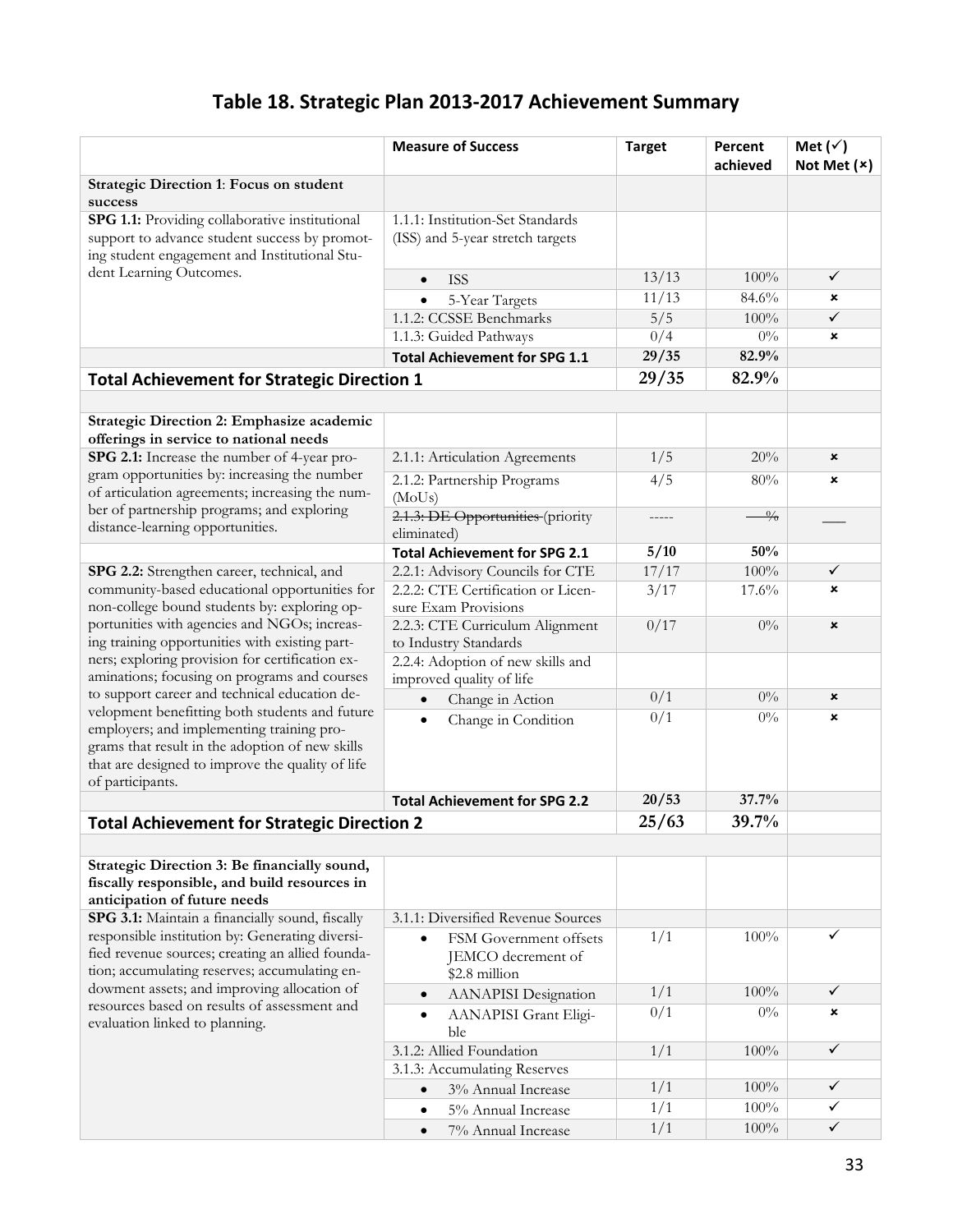|                                                                                                                                                                                                                                                                                                                                                                               | <b>Measure of Success</b>                                              | <b>Target</b>    | Percent<br>achieved | Met $(\check{v})$<br>Not Met $(x)$ |
|-------------------------------------------------------------------------------------------------------------------------------------------------------------------------------------------------------------------------------------------------------------------------------------------------------------------------------------------------------------------------------|------------------------------------------------------------------------|------------------|---------------------|------------------------------------|
|                                                                                                                                                                                                                                                                                                                                                                               | 3.1.4: Accumulating Endowment<br>Assets                                | 2/5              | 40%                 | ×                                  |
|                                                                                                                                                                                                                                                                                                                                                                               | 3.1.5: Allocation or Resources                                         | 1/1              | $100\%$             | $\checkmark$                       |
|                                                                                                                                                                                                                                                                                                                                                                               | <b>Total Achievement for SPG 3.1</b>                                   | 9/13             | 69.2%               |                                    |
| <b>Total Achievement for Strategic Direction 3</b>                                                                                                                                                                                                                                                                                                                            |                                                                        | 9/13             | 69.2%               |                                    |
|                                                                                                                                                                                                                                                                                                                                                                               |                                                                        |                  |                     |                                    |
| Strategic Direction 4: Invest in and build a<br>strong capacity in human capital                                                                                                                                                                                                                                                                                              |                                                                        |                  |                     |                                    |
| SPG 4.1: Supporting and strengthening faculty,<br>staff, and administrators by establishing aspira-                                                                                                                                                                                                                                                                           | 4.1.1: Academic Faculty Credentials                                    | 68/75            | $90.7\%$            | ×                                  |
| tional goals for credentialing.                                                                                                                                                                                                                                                                                                                                               | 4.1.2: CTE Faculty Credentials                                         | 24/24            | $100\%$             | $\checkmark$                       |
|                                                                                                                                                                                                                                                                                                                                                                               | 4.1.3: Staff and Administration<br>Incentivizing                       | 0/1              | $0\%$               | ×                                  |
|                                                                                                                                                                                                                                                                                                                                                                               | <b>Total Achievement for SPG 4.1</b>                                   | 92/100           | 92%                 |                                    |
| SPG 4.2: Support professional development<br>that builds upon organizational and leadership<br>capacity by: assessing organizational and lead-<br>ership capacity needs; prioritizing identified<br>organizational and leadership capacity needs;<br>addressing identified capacity needs; and allo-<br>cating resources to support capacity building<br>with implementation. | 4.2.1: Organizational and Leader-<br>ship Capacity Development         | 1/1              | 100%                | ✓                                  |
|                                                                                                                                                                                                                                                                                                                                                                               | <b>Total Achievement for SPG 4.2</b>                                   | 1/1              | 100%                |                                    |
| <b>Total Achievement for Strategic Direction 4</b>                                                                                                                                                                                                                                                                                                                            |                                                                        | 93/101           | 92.1%               |                                    |
|                                                                                                                                                                                                                                                                                                                                                                               |                                                                        |                  |                     |                                    |
| <b>Strategic Direction 5: Become a learning</b><br>organization through development of a<br>learning culture guided by learning leaders.                                                                                                                                                                                                                                      |                                                                        |                  |                     |                                    |
| SPG 5.1: Becoming a learning organization by:<br>fostering mastery of life-long learning skills;                                                                                                                                                                                                                                                                              | 5.1.1: Foster Life-Long Learning<br>Skills                             | 1/1              | 100%                | $\checkmark$                       |
| allocating time, energy, and resources to foster<br>critical reflection and experimentation; sup-                                                                                                                                                                                                                                                                             | 5.1.2: Foster Critical Reflection and<br>Experimentation               | $\frac{1}{1}$    | 100%                | ✓                                  |
| porting learning leadership; and demonstrating                                                                                                                                                                                                                                                                                                                                | 5.1.3: Support Learning Leadership                                     | 0/1              | $0\%$               | ×                                  |
| double-loop learning and systematic thinking.                                                                                                                                                                                                                                                                                                                                 | 5.1.4: Double-loop Learning and<br>Systematic Thinking                 | 0/1              | $0\%$               | ×                                  |
|                                                                                                                                                                                                                                                                                                                                                                               | <b>Total Achievement for SPG 5.1</b>                                   | 2/4              | $50.0\%$            |                                    |
| SPG 5.2: Achieve and strengthen purposeful<br>dialogue by: embedding appropriate communi-                                                                                                                                                                                                                                                                                     | 5.2.1: Purposeful Dialogue Guiding<br>Principles                       |                  |                     |                                    |
| cation practices and guiding principles in the                                                                                                                                                                                                                                                                                                                                | <b>Guiding Principles</b>                                              | 1/1              | 100%                | ✓                                  |
| objectives of each college program, governance<br>body, and administrative office; adopting a<br>continuous improvement model to measure<br>progress in these communication practices and                                                                                                                                                                                     | Principles embedded in<br>programs, governance<br>bodies, and offices. | $\overline{0/3}$ | $0\%$               | ×                                  |
| guiding principles within the college's ongoing<br>assessments; ensuring that college communica-                                                                                                                                                                                                                                                                              | 5.2.2: Continuous Improvement<br>and Institutional Integrity           |                  |                     |                                    |
| tions are accessible, accurate, timely, clear, and                                                                                                                                                                                                                                                                                                                            | Continuous Improvement<br>Model                                        | 1/1              | 100%                | ✓                                  |
| understood by their intended internal and ex-<br>ternal stakeholders; developing technology to<br>improve communications among all campuses                                                                                                                                                                                                                                   | Communications Assess-<br>ment                                         | 1/1              | 100%                | $\checkmark$                       |
| of the college; and developing and maintaining                                                                                                                                                                                                                                                                                                                                | 5.2.3: Communications Technology                                       | 0/1              | $0\%$               | ×                                  |
| a centralized database of college policies and<br>procedures.                                                                                                                                                                                                                                                                                                                 | 5.2.4: Centralized Policies and Pro-<br>cedures                        | 1/1              | $100\%$             | $\overline{\checkmark}$            |
|                                                                                                                                                                                                                                                                                                                                                                               | <b>Total Achievement for SPG 5.2</b>                                   | 4/8              | 50.0%               |                                    |
| <b>Total Achievement for Strategic Direction 5</b>                                                                                                                                                                                                                                                                                                                            |                                                                        | 6/12             | 50.0%               |                                    |